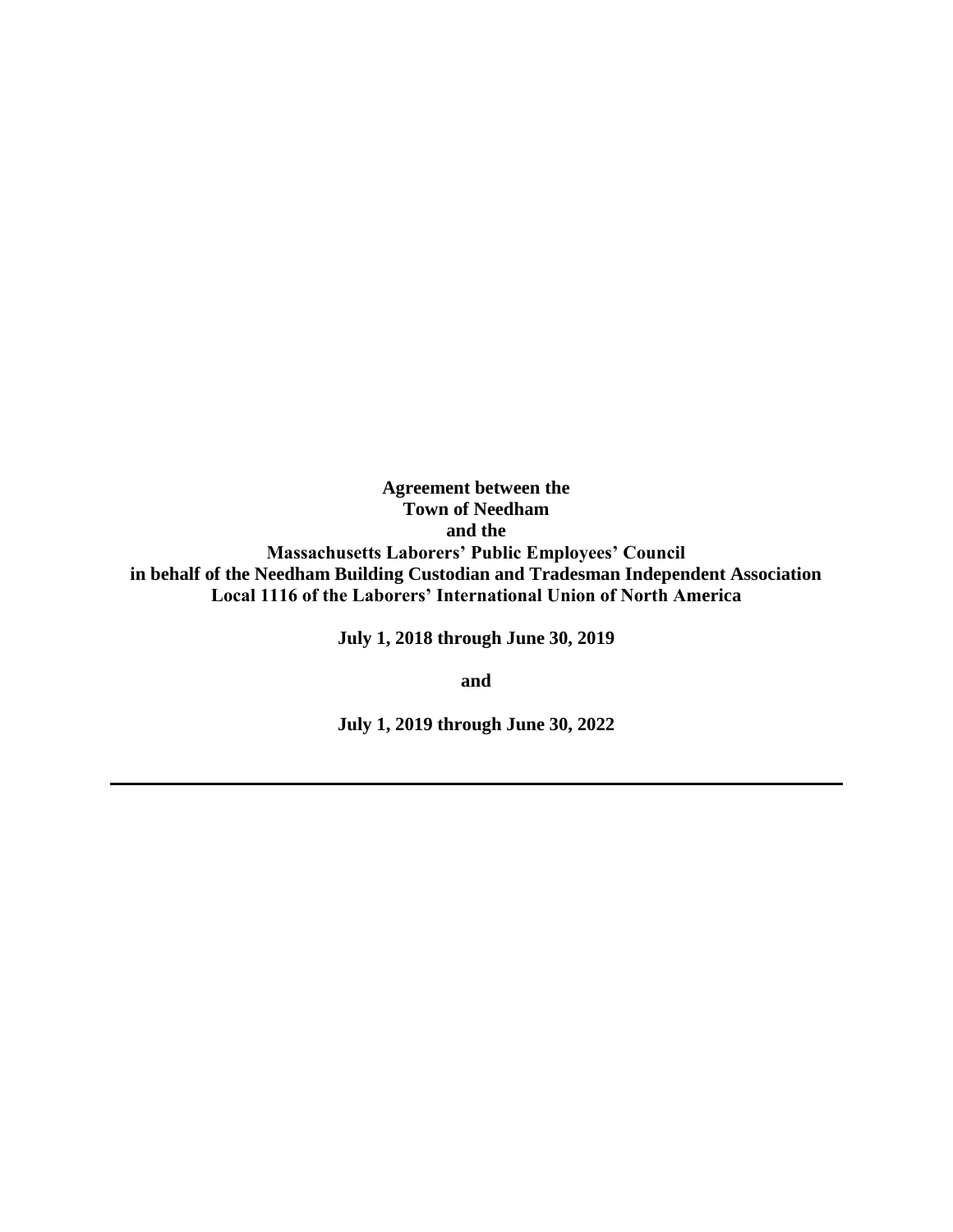| <b>TABLE OF CONTENTS</b> |                                                            |                         |  |
|--------------------------|------------------------------------------------------------|-------------------------|--|
| <b>ARTICLE</b>           | <b>TITLE</b>                                               | <b>PAGE</b>             |  |
| <b>Article 1</b>         | Recognition                                                | $\overline{\mathbf{3}}$ |  |
| <b>Article 2</b>         | Membership in the Union                                    | $\overline{\mathbf{4}}$ |  |
| <b>Article 3</b>         | <b>Dues Collection</b>                                     | $\overline{\mathbf{4}}$ |  |
| <b>Article 4</b>         | <b>Management Rights</b>                                   | $\overline{4}$          |  |
| <b>Article 5</b>         | <b>Continuity of Employment</b>                            | $\overline{\mathbf{5}}$ |  |
| Article 6                | <b>Grievances</b>                                          | $\overline{6}$          |  |
| <b>Article 7</b>         | <b>Arbitration</b>                                         | $\overline{\mathbf{8}}$ |  |
| <b>Article 8</b>         | Hours of Work and Overtime                                 | $\overline{9}$          |  |
| <b>Article 9</b>         | Holidays                                                   | 14                      |  |
| <b>Article 10</b>        | <b>Vacation</b>                                            | 14                      |  |
| <b>Article 11</b>        | <b>Personal Leave</b>                                      | 17                      |  |
| <b>Article 12</b>        | <b>Non-Occupational Sick Leave</b>                         | 18                      |  |
| <b>Article 13</b>        | <b>Jury Pay</b>                                            | 21                      |  |
| <b>Article 14</b>        | <b>Bereavement Leave</b>                                   | 20                      |  |
| <b>Article 15</b>        | <b>Military Leave</b>                                      | 20                      |  |
| <b>Article 16</b>        | <b>Leave of Absence</b>                                    | 22                      |  |
| <b>Article 17</b>        | <b>Group Insurance</b>                                     | 22                      |  |
| <b>Article 18</b>        | <b>Workers' Compensation</b>                               | 23                      |  |
| <b>Article 19</b>        | <b>Safety</b>                                              | 23                      |  |
| <b>Article 20</b>        | Seniority                                                  | 25                      |  |
| <b>Article 21</b>        | <b>Union Business</b>                                      | 26                      |  |
| <b>Article 22</b>        | <b>Personnel Records</b>                                   | 27                      |  |
| <b>Article 23</b>        | <b>Separability and Savings</b>                            | 28                      |  |
| <b>Article 24</b>        | <b>Classification Plan and Pay Rates</b>                   | 28                      |  |
| <b>Article 25</b>        | <b>Performance Evaluation</b>                              | 31                      |  |
| <b>Article 26</b>        | <b>Educational Reimbursement</b>                           | 31                      |  |
| <b>Article 27</b>        | <b>Miscellaneous Provisions</b>                            | $\overline{32}$         |  |
| <b>Article 28</b>        | <b>Duration of Agreement</b>                               | 34                      |  |
| <b>Signature</b>         | <b>Signature by Respective Parties</b>                     | 35                      |  |
| <b>Appendix A</b>        | <b>Classification Plan</b>                                 | 36                      |  |
| <b>Appendix B</b>        | <b>Authorization for Payroll Deduction</b>                 | 37                      |  |
| <b>Appendix C</b>        | <b>Compensation Schedule</b>                               | 38                      |  |
| <b>Appendix D</b>        | General Policy Regarding Drugs & Alcohol in the Work Place | 40                      |  |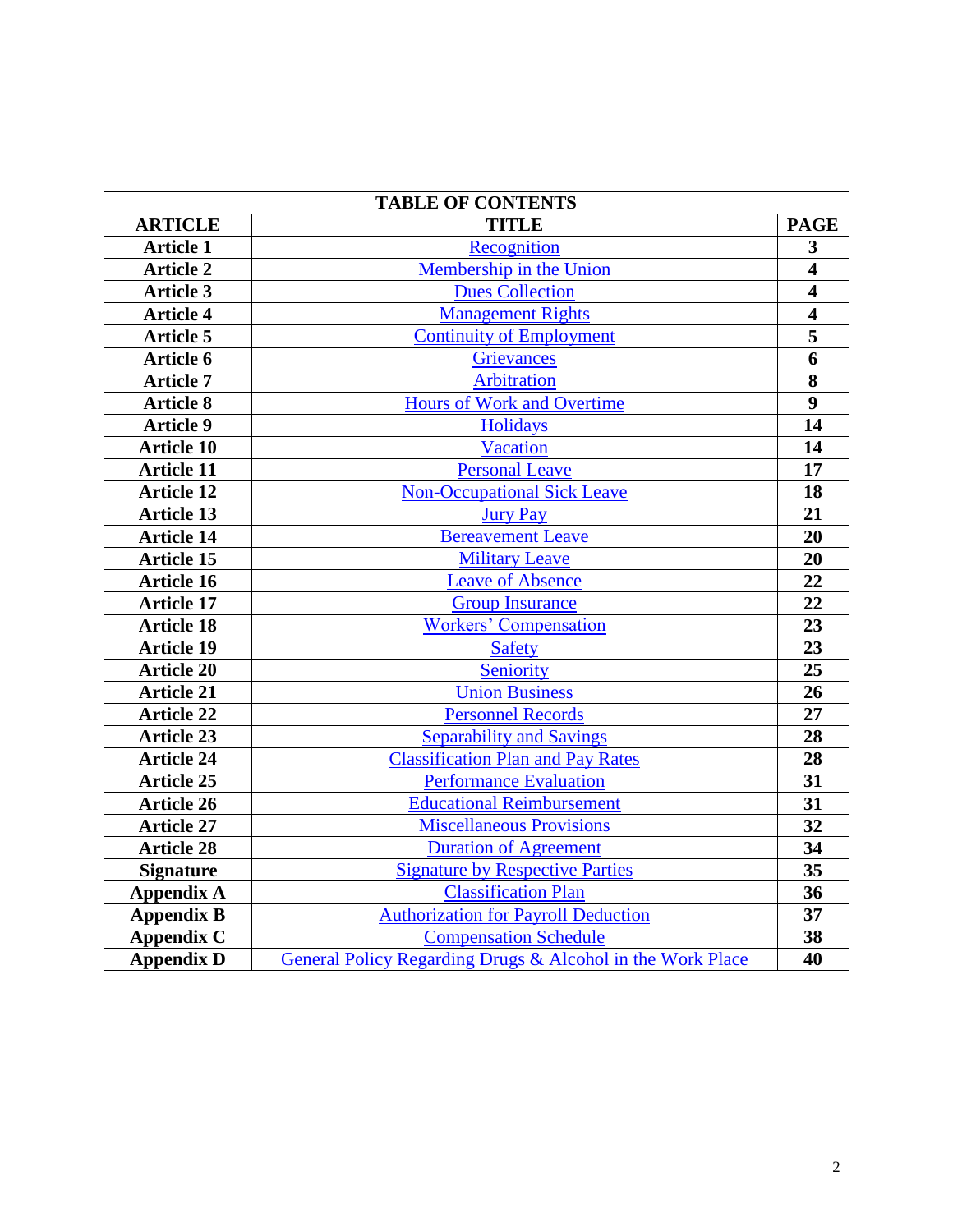#### **Agreement**

Agreement entered into this first day of July, 2018 through June 30, 2022, between the Town of Needham, hereinafter referred to as the "Town" and Local #1116 of the Laborers' International Union of North America hereinafter referred to collectively as the "Union."

### **ARTICLE 1 RECOGNITION**

#### <span id="page-2-0"></span>**Section 1 - Recognition/Composition**

In recognition of the fact that a majority of the employees in the unit described below, in an election conducted by the Massachusetts Labor Relations Commission in Case No. MCR-09- 5356, have designated the Union as their bargaining representative on all matters cognizable as subjects of collective bargaining under the provisions of Chapter 763 of the Acts of 1965 of the General Court and any subsequent amendments thereto, the Town recognizes the Union as the exclusive bargaining agent of the employees in the following unit for purposes of collective bargaining with respect to wages, hours and other conditions of employment: all building custodian, warehouse, and maintenance employees, and trades people as depicted on Appendix A, working a minimum of twenty (20) hours per week for a minimum of six (6) consecutive months but excluding the Director of Public Works, Shift Supervisor, part-time or temporary help and all other employees. Temporary employees are defined as employees who are not expected to be employed for more than six consecutive months.

#### **Section 2 - Non-Discrimination**

Neither party will discriminate against any employee or applicant for employment by reason of his/her membership or non-membership in the Union, or by reason of any organization activity on his part not in contravention of any provision of the Agreement, or because of race, sex, age, color, religion, national origin, sexual orientation or disability.

### **Section 3**

This Agreement is a complete agreement between the parties covering all subjects of bargaining for the term hereof.

#### **Section 4**

The Town shall not be under obligation to negotiate with the Union any modifications or additions to this Agreement which are to become effective during the term hereof. The Town will impact bargain any unilateral changes not covered by the terms of this Agreement.

#### **Section 5**

In any event, that agreements are mutually reached on a voluntary basis, between the Town and the Union, they will be reduced to writing, will be signed by the Town and the Union, and will become an addendum to this Agreement.

### **Section 6**

The Town will not aid, promote, or finance any labor group or organization which purports to engage in collective bargaining for this bargaining unit, nor will it make any agreement with any such group for the purpose of undermining the Union, or changing any condition contained in the Agreement.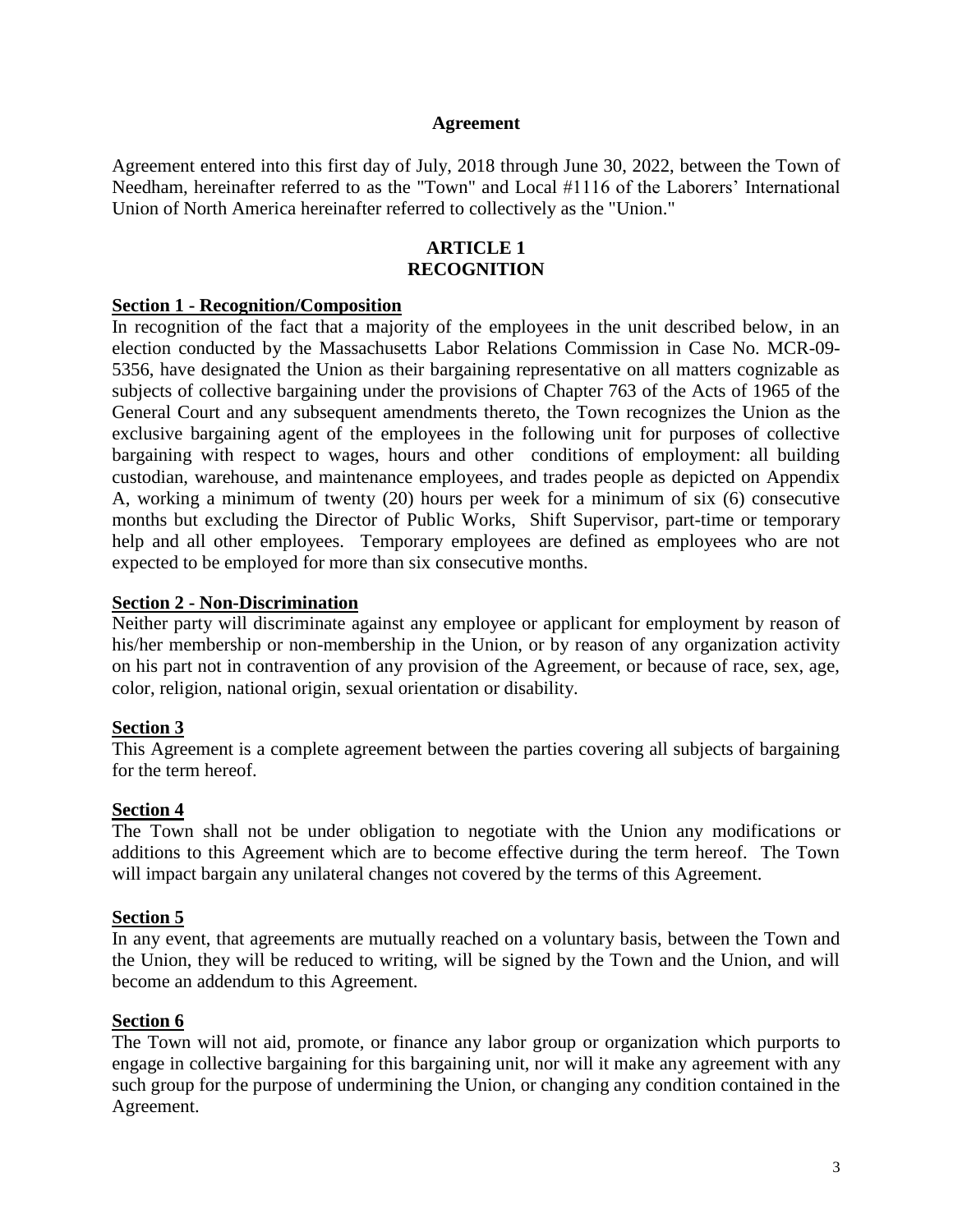#### **ARTICLE 2 MEMBERSHIP IN THE UNION**

#### <span id="page-3-0"></span>**Section 1**

Neither the Town nor its representatives or agents shall interfere with, restrain or coerce employees in the exercise of the right of self-organization, to form, join or assist any employee organization to bargain collectively through representatives of their own choosing on questions of wages, hours and other conditions of employment, and to engage in other concerted activities for the purpose of collective bargaining or other mutual aid or protection.

### **Section 2**

<span id="page-3-1"></span>The Union shall be responsible for representing the interests of all employees without discrimination and without regard to employee organization membership.

### **ARTICLE 3 DUES COLLECTION**

### **Section 1**

Subject to applicable law as set forth in Chapter 180, Section 17A of the General Laws of the Commonwealth of Massachusetts, the Town shall deduct from earned wages monthly union membership dues required as a condition of acquiring, or retaining, membership in the Union of those employees who individually authorize such deduction in writing on the form attached hereto, made a part hereof and marked, "Appendix B." The Town will remit all sums deducted under such check off authorization to the Treasurer of the Union, together with a list of the employees from whom such dues have been deducted. Such remittance shall be made by the tenth day of the succeeding month.

#### **Section 2**

The Union shall indemnify and save the Town harmless against any claim, demand, suit or other form of liability that may arise out of, or by reason of, action taken by the Town for the purpose of complying with this Article, or in reliance on any assignment furnished by the Town.

#### **Section 3**

<span id="page-3-2"></span>The Town will incur no liability for loss of dues money after the Union representative receives said money in person from the Town Treasurer.

# **ARTICLE 4 MANAGEMENT RIGHTS**

#### **Section 1**

The listing of the following specific rights of management is not intended to be in limitation of the rights of the Town, the Town Manager, the Board of Selectmen and the Director of Public Works. Responsibilities which are inherently those of management shall remain such whether or not specifically listed hereafter.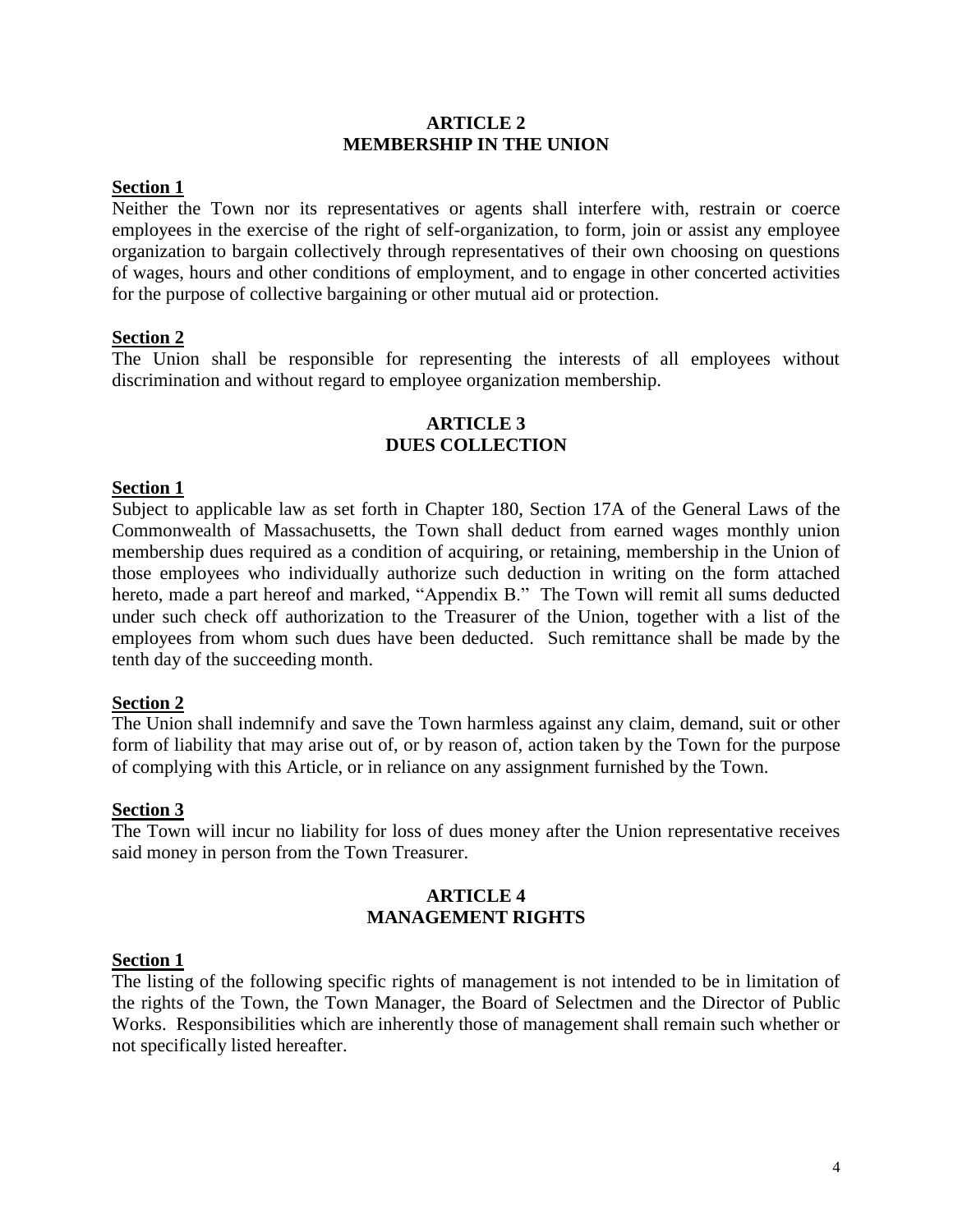# **Section 2**

Among such Management responsibilities as are vested exclusively in the Town, the Town Manager, the Board of Selectmen and the Director of Public Works are the following: the right to hire, promote, transfer, assign and retain employees in positions and to suspend, demote, discharge or take other disciplinary action against employees for just cause, to relieve employees from duty because of lack of work or other reasons, to determine the method, means and personnel by which such operations are to be conducted and to take whatever action may be necessary to carry out the work of the Department of Public Facilities Operations

### **Section 3**

The Town, the Town Manager, the Board of Selectmen and the Director of Public Works shall have the freedom of action to discharge their responsibility for the operation of the Department of Public Facilities Operations including the scheduling of operations, the methods and materials used in carrying out the function of the Department and the extent to which its own or other facilities and/or personnel shall be used.

# **ARTICLE 5 CONTINUITY OF EMPLOYMENT**

### <span id="page-4-0"></span>**Section 1 - Strike Prohibition**

In consideration of the terms of this Agreement and the legislation which engendered it, the Union and its members, individually and collectively, agree for the term hereof, that they shall not cause, sponsor, sanction, assist or participate in any strike, work stoppage, concerted absence or refusal to perform assigned duties, or other illegal activities, directed against the Town of Needham during the term of this Agreement.

### **Section 2**

If the Union disclaims such activities publicly and in writing to the Town, and advises the individuals concerned that the activity is illegal and in violation of this Contract and instructs them to cease such activities, it will not be liable in any way therefore.

### **Section 3**

Employees who participate in any such activities may be disciplined or discharged as the Town in its judgment deems proper; and said discipline shall be final and binding on the parties affected thereby and not subject to arbitration, provided, however, that an issue of fact as to whether an individual has engaged in such activities may be made the subject of the grievance and arbitration procedure.

### **Section 4**

In connection with any negotiations for a successor agreement held pursuant to Article 28 (Duration of Agreement) said negotiation shall be conducted without the threat of sanctions or strikes by either party and any outstanding differences shall be referred to the mediation, factfinding or other statutory impasse procedures permitted by law only.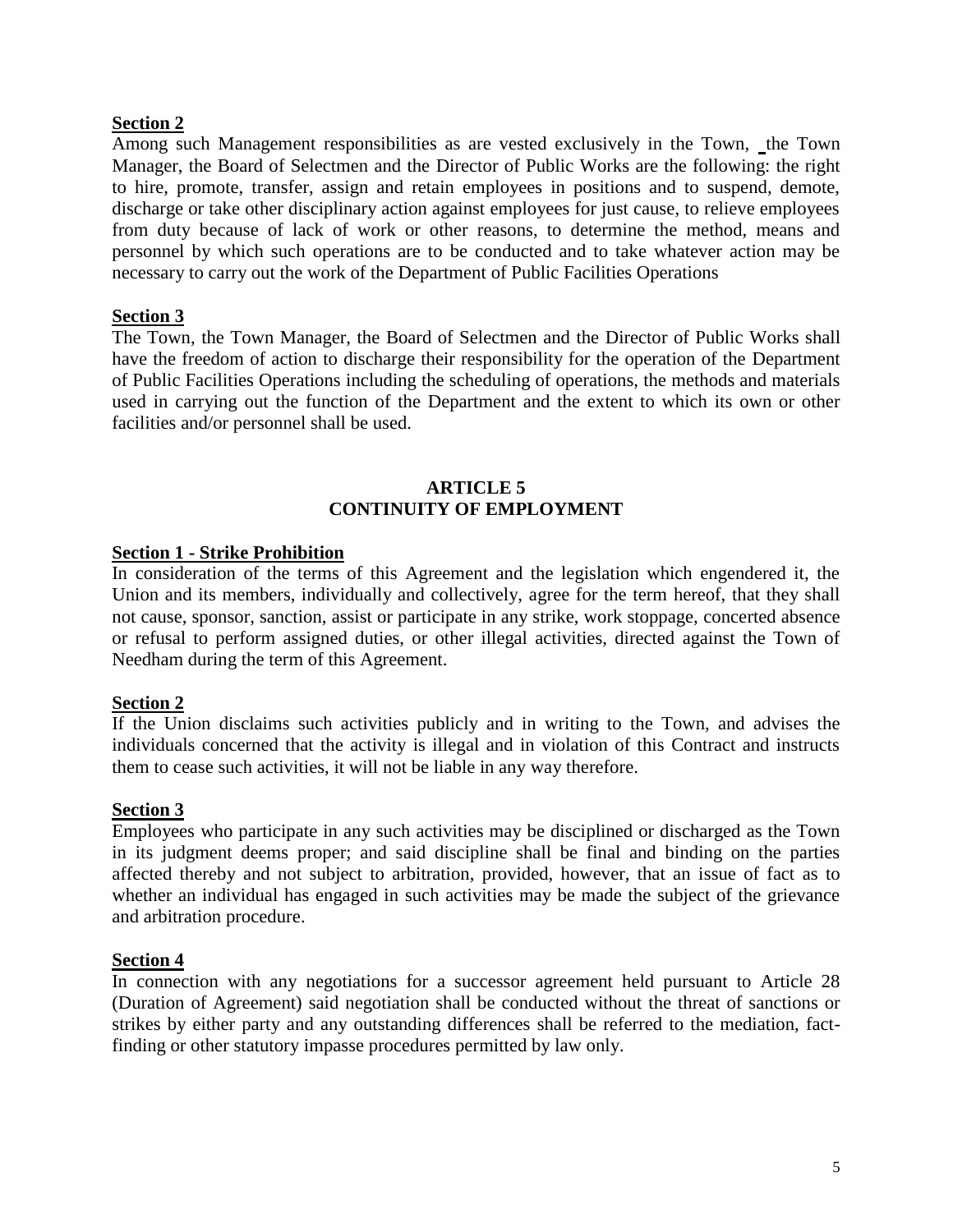### **ARTICLE 6 GRIEVANCES**

# <span id="page-5-0"></span>**Section 1**

For the purpose of this Agreement a grievance shall be defined as: "any complaint by an employee covered by this Agreement that (1) he or she has been subject to a violation, inequitable application or misinterpretation of a specific provision of the Agreement, or (2) he or she has been subject to an unfair or discriminatory act contrary to established policy and practice."

# **Section 2**

The purpose of this procedure is to secure, at the lowest possible administrative level, equitable solutions to the problems, which may from time arise, affecting the welfare or working conditions of employees. Both parties agree that these proceedings will be kept as informal and confidential as may be appropriate at any level of this procedure.

### **Section 3**

Nothing herein contained will be construed as limiting the rights of any employee having a problem to discuss the matter informally with any appropriate member of the administration and to have the problem adjusted without intervention of the Union, provided the adjustment is not inconsistent with the terms of this Agreement and that the Union has been given the opportunity to be present at such adjustment above level one and to state its views. If the employee so chooses, a representative of the Union may be present at level one.

### **Section 4**

No written communication, other document, or record relating to any grievance, shall be filed in the personnel file maintained by the Town of Needham for any employee involved in presenting such grievance.

### **Section 5**

Since it is important that grievances be processed as rapidly as possible, the number of days indicated at each level should be considered as maximum, and every effort should be made to expedite the process. The time limits specified may be extended only by prior mutual agreement. It is understood and agreed that no grievance dispute, misunderstanding or difference between the parties arising out of acts which occurred prior to the execution of this Agreement shall be submitted to the Town under the provision of this Article. It is understood that any grievances pending at the conclusion of the contract will remain operative in the subsequent contract period unless settled in negotiations.

### **Section 6**

### **The employee's grievance must contain the following information:**

- (a) A statement of the grievance which cites that part of the Agreement which has been violated, or the circumstances that gave rise to the grievance;
- (b) A statement of remedial action or relief sought;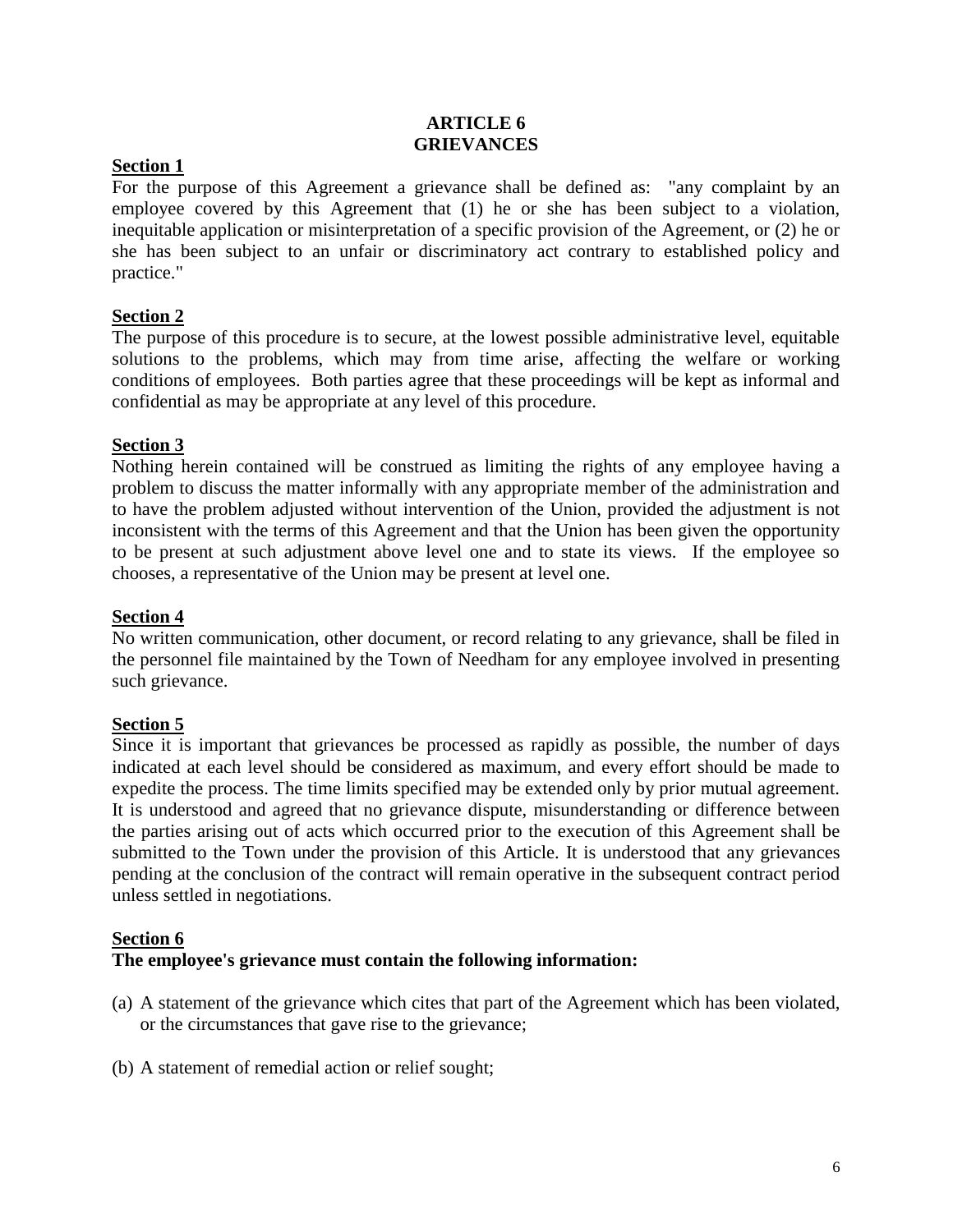- (c) Evidence (documentary, if available) to support the grievance; and
- (d) A statement of reasons why the grievant believes that the remedy should be granted**.**

# **Section 7 - Level One**

The employee and/or the Union must file the grievance in writing to the Director of Public Works or his or her designee within five (5) working days after the occurrence of the matter which gave rise to the grievance, or the date when the employee should reasonably have had first knowledge of its occurrence, whichever is later, or the matter will be considered resolved. The Director shall make his or her decision within five (5) business days after receipt of the grievance unless it is mutually agreed by the participants that additional time to answer will be allowed. In order for the grievance to be considered timely, the Director/designee must sign and date the grievance during the five (5) day period.

# **Section 8 - Level Two**

Should the employee and/or the Union wish to appeal the decision of the Director of Public Works, he or she, or the Union, shall present the grievance to the Director of Human Resources within five (5) working days after the decision of the Director of Public Works is rendered or due, otherwise the matter will be considered resolved. The Director of Human Resources shall make his or her decision within fifteen (15) business days after receipt of the grievance unless it is mutually agreed by the participants that additional time to answer is allowed. In order for the grievance to be considered timely, the Director of Human Resources /designee must sign and date the grievance within the five (5) day period.

# **Section 9 - Level Three**

- (a) Should the grievance remain unsettled, it shall be presented to the Personnel Board within five (5) business days after the decision of the Director of Human Resources is rendered or due, via certified mail, return receipt requested, or signed and dated by the Director of Human Resources /Designee on behalf of the Personnel Board, otherwise the matter will be considered resolved. If, after its own investigation and hearing, the Personnel Board agrees with the decision of the Director of Human Resources (level Two 2), the Personnel Board will issue a decision within twenty (20) business days of receipt by the Board of the grievance.
- (b) If, after its own investigation and hearing, the Personnel Board disagrees with the decision of the Director of Human Resources, it will convene a meeting of the Joint Resolution Committee (JRC) within fourteen (14) working days after receipt by the Personnel Board of the grievance. The JRC will be comprised of two (2) members of the Personnel Board and the Town Manager.
- (c) The JRC shall make its findings within fourteen (14) working days after being convened. Two affirmative votes of the JRC will be required to overturn the decision of the Director of Human Resources.
- (d) The time-frames in this section may be extended at the agreement of the parties.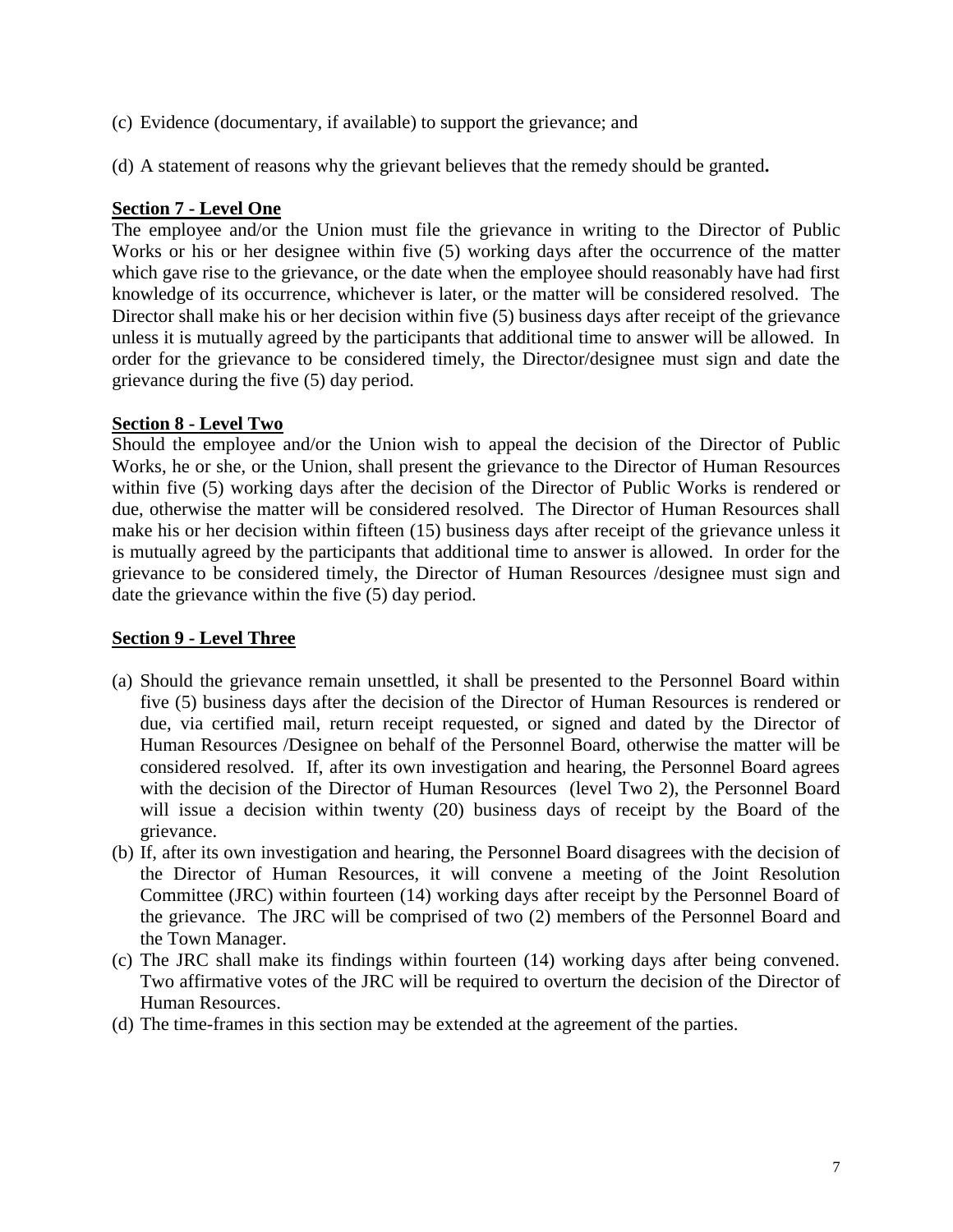### **Section 10 - Level Four**

Should the grievance remain unsettled, the Union may, by giving written notice to the Town Manager within fifteen (15) business days after the reply of the Personnel Board is rendered or due, submit the grievance to arbitration. If such written notice is not provided within fifteen (15) business days after the reply of the Personnel Board is rendered or due, the matter will be considered to be resolved.

### **Section 11**

If there is a grievance which directly affects a group or class or employees, or is of a general nature, the Union may submit such a grievance in writing directly to the level of administration having the appropriate authority to resolve said grievance.

# **Section 12**

A grievance not initiated within the time specified shall be deemed waived. Failure of the employee filing the grievance to appeal a decision within the time limit specified will mean that the grievance shall be considered settled on the basis of the decision last made and shall not be eligible for further appeal. Failure of the Town to answer an appeal within the time limit specified shall mean that the appeal may be taken to the next step immediately. The above limitations may be waived by mutual agreement of the parties.

# **Section 13**

The Town will, upon request, provide the Union with copies of any documents in its possession, which may be necessary for the Union to process grievances under the agreement.

### **ARTICLE 7 ARBITRATION**

### <span id="page-7-0"></span>**Section 1**

In the event either party elects to submit a grievance to arbitration, the arbitrator shall be selected according to and governed by the following procedure: the arbitrator is to be mutually selected by the Town and the Union. If the Town and the Union cannot agree, within seven (7) work days after written notice specified above of the intention to arbitrate, then the party demanding arbitration shall, within three (3) work days thereafter, request the American Arbitration Association to provide a panel of arbitrators. Said arbitrator is then to be selected under the provisions of the Voluntary Labor Arbitration Rules.

### **Section 2**

The fees of the American Arbitration Association and of the arbitrators and the expenses of any required hearings shall be shared equally by the Town and the Union, but each party shall bear the expenses of its representatives, participants, witnesses, and for the preparation and representation of its own case. The obligation of the Town to pay shall be limited to the obligation which the Town may legally undertake, and in no event shall any present or future member of any Town Board, its employees or its agents have any personal obligation for payment under the provisions of this contract.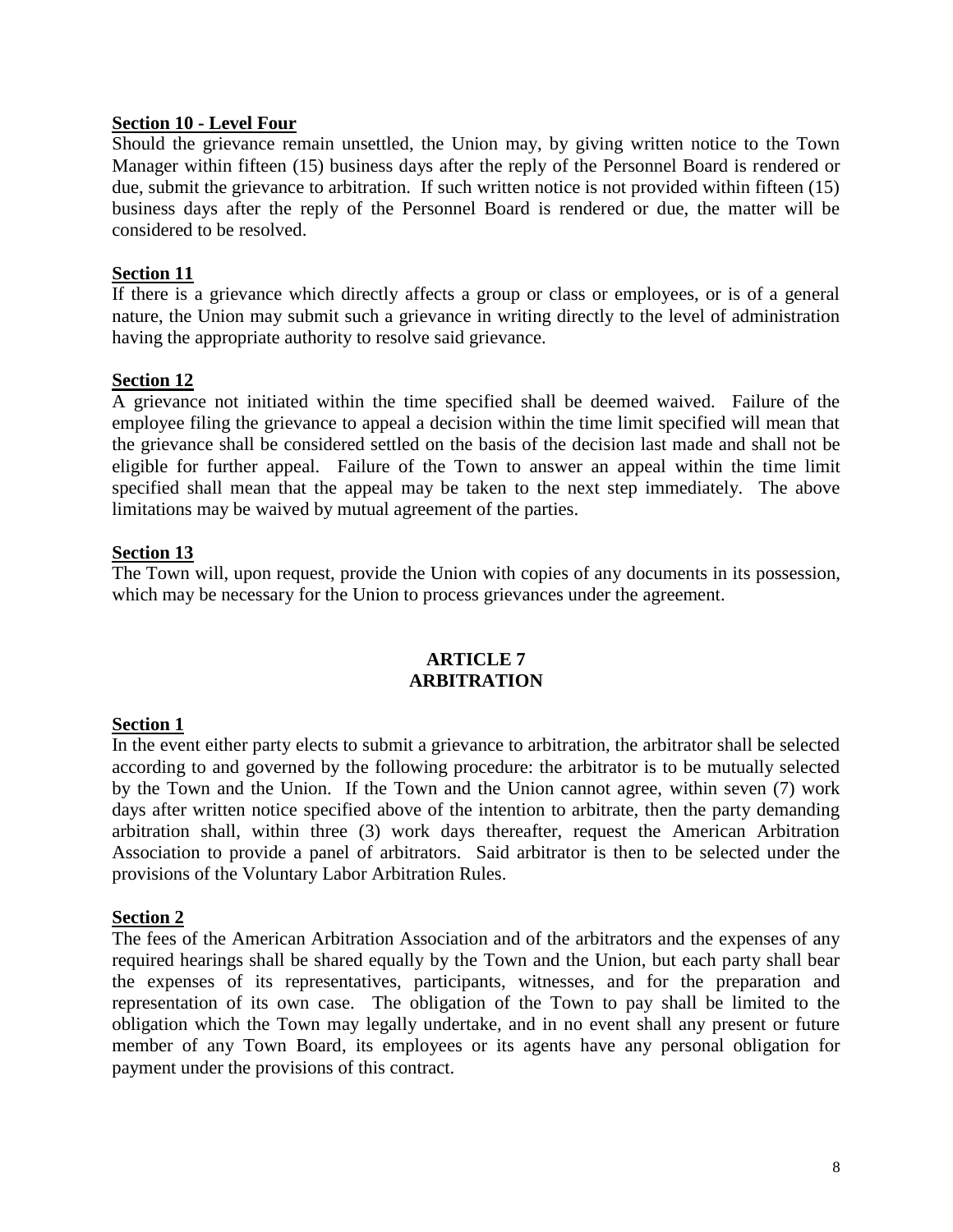# **Section 3**

The Arbitrator's Award shall be in writing and shall set forth his or her findings of fact with reasoning and conclusions. He or she shall arrive at **t**his decision solely upon the facts, evidence and contentions presented by the parties through the arbitration proceeding. The arbitrator shall have no power to add to, subtract from, or modify any of the terms of this Agreement, and in reaching his or her decision shall interpret the Agreement in accordance with the commonly accepted meaning of words used herein and the principle that there are no restrictions intended on the rights or authority of the Town other than those expressly set forth herein. Subject to the foregoing, the decision of the arbitrator shall be submitted to the Town and the Union and shall be final and binding upon the Town and the Union, and the employee, or group of employees, who initiated the grievance.

# **Section 4**

Notwithstanding anything to the contrary, no dispute or controversy shall be the subject for arbitration unless it involves the interpretation or application of specific provisions of this Agreement. The parties may, by mutual agreement, submit more than one pending grievance to the same arbitrator.

# **Section 5**

If mutually agreed between the Town and the Union, arbitration shall be held before the Division of Labor Relations or the American Arbitration Association

# **ARTICLE 8 HOURS OF WORK AND OVERTIME**

### <span id="page-8-0"></span>**Section 1 - Work Week**

The normal work week shall consist of five (5) consecutive eight (8) hour work days within the seven (7) day work week, with an unpaid meal break scheduled near the middle of the shift, wherever possible; except that employees assigned to the evening shift shall be entitled to a half hour paid meal break. The work day for the purpose of this section is a twenty-four (24) hour period beginning with the employee's regular starting time.

### **Section 2 - Establishment of Work Schedules**

It is recognized that temporary work schedules may be established and altered by the administration to serve the best interests of the Town of Needham. However, there shall be no permanent change in shift times without giving the Union an opportunity to discuss the matter.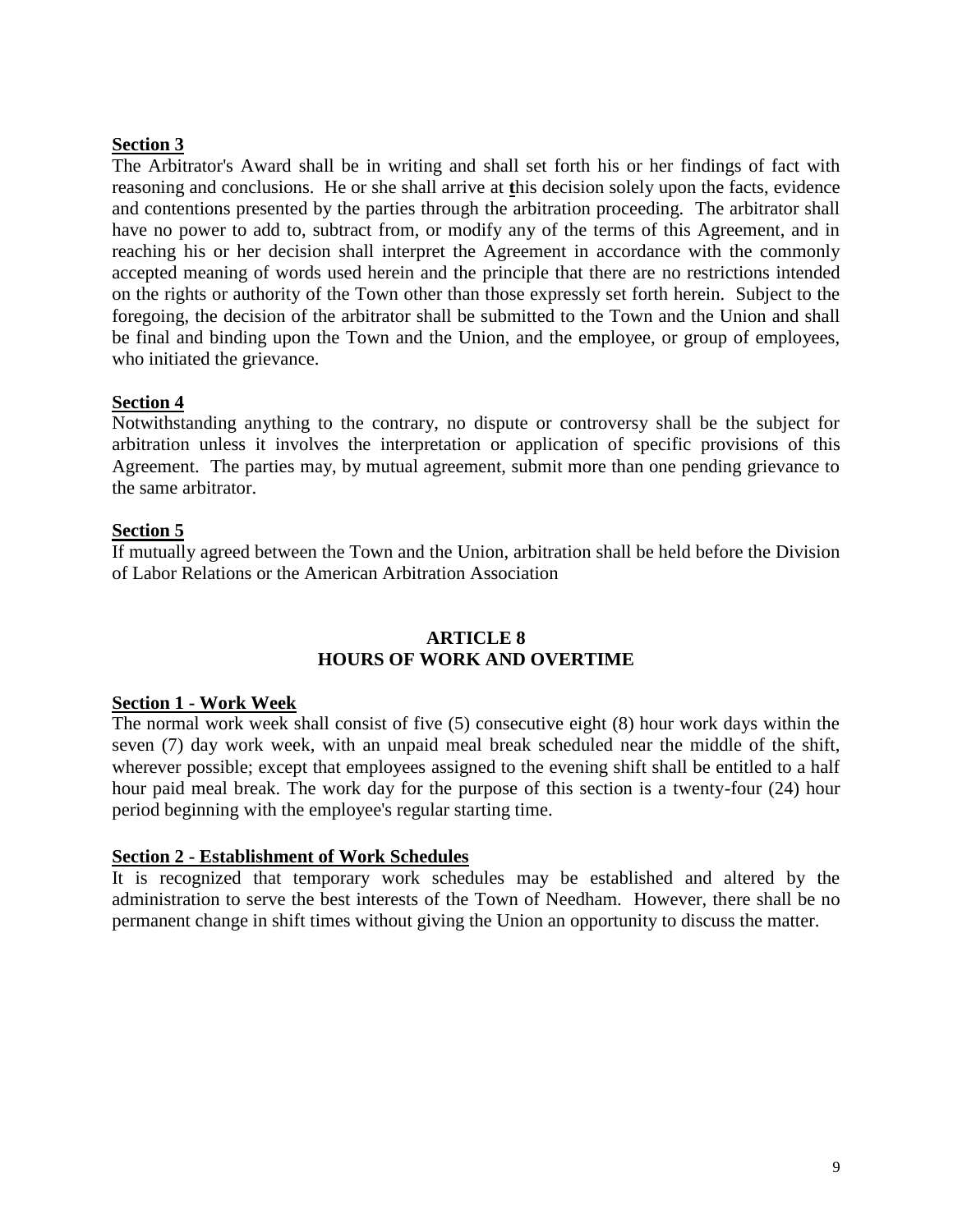# **Section 3 - Work Schedules**

Unless otherwise noted, the work schedule shall be Monday through Friday as follows:

(a) School Year

| <b>CATEGORY</b>                             | <b>WORK SCHEDULE</b>                 |                                      |  |
|---------------------------------------------|--------------------------------------|--------------------------------------|--|
| <b>High School Day Senior</b>               | $6:00am - 2:30 pm$                   |                                      |  |
| <b>School Day Seniors</b>                   |                                      | $6:00$ am $- 2:30$ pm                |  |
| School Day                                  |                                      | 8:00 am - 4:30 pm                    |  |
| <b>School Evening Senior</b>                |                                      | 4:00 pm - 12:00 am                   |  |
| <b>School Evening</b>                       |                                      | $2:00 \text{ pm} - 10:00 \text{ pm}$ |  |
| Municipal Day                               |                                      | 6:30 am - 3:00 pm                    |  |
| <b>Municipal Evening</b>                    |                                      | $2:00 \text{ pm} - 10:00 \text{ pm}$ |  |
| <b>Library Senior</b>                       | $6:30$ am $-3:00$ pm                 |                                      |  |
| Library Day                                 | $7:00$ am $-3:30$ pm                 |                                      |  |
| Library Evening                             | $3:00 \text{ pm} - 11:00 \text{ pm}$ |                                      |  |
| <b>Library Rotation</b>                     | Friday<br>$8:45$ am - 5:45pm         |                                      |  |
| Every $3^{rd}$ week, staff will not work on | Saturday                             | $8:45$ am - 5:15pm                   |  |
| Friday but instead staff will work          | Sunday (Winter)                      | 12:45pm - 7:15pm                     |  |
| Saturday. Rotate Sunday as overtime.        | Sunday (Summer)                      | $12:45$ pm $-5:15$ pm                |  |
| <b>Trades Positions</b>                     | Day                                  | 6:00am - 2:30pm                      |  |
| All Trades shift to Day Hours during        | Night                                | 2:00pm - 10:00pm                     |  |
| <i>the summer</i>                           | Summer                               | 6:00am - 2:30 pm                     |  |

(b) December, February & April School Vacation Weeks

| <b>CATEGORY</b>                  | <b>WORK SCHEDULE</b>    |  |  |
|----------------------------------|-------------------------|--|--|
| <b>Elementary School Evening</b> | $7:00$ a.m. $-3:30$ p.m |  |  |
| High School Day Senior           | $7:00$ a.m. $-3:30$ p.m |  |  |
| <b>High School Day</b>           | $7:00$ a.m. $-3:30$ p.m |  |  |
| Middle School Day Senior         | $7:00$ a.m. $-3:30$ p.m |  |  |
| Middle School Day                | $7:00$ a.m. $-3:30$ p.m |  |  |
| <b>Elementary School Day</b>     | $7:00$ a.m. $-3:30$ p.m |  |  |
| All others same as section (a)   |                         |  |  |

# (c) Summer Vacation

| <b>CATEGORY</b>          | <b>WORK SCHEDULE</b>                 | <b>WORK SPECIFICATION</b>                   |
|--------------------------|--------------------------------------|---------------------------------------------|
| All Custodians           | $7:00$ a.m. $-3:30$ p.m              | Except the positions of High School Evening |
|                          |                                      | Senior, Town Hall Evening Custodian,        |
|                          |                                      | Library Evening Custodian & Middle School   |
|                          |                                      | <b>Evening Senior</b>                       |
| Night Shift trades shift | $2:00 \text{ pm} - 10:00 \text{ pm}$ | These positions (Electrician, Carpenter,    |
|                          |                                      | Craftsworker, HVAC Technician) will work    |
|                          |                                      | the day shift during school vacations and   |
|                          |                                      | summer months                               |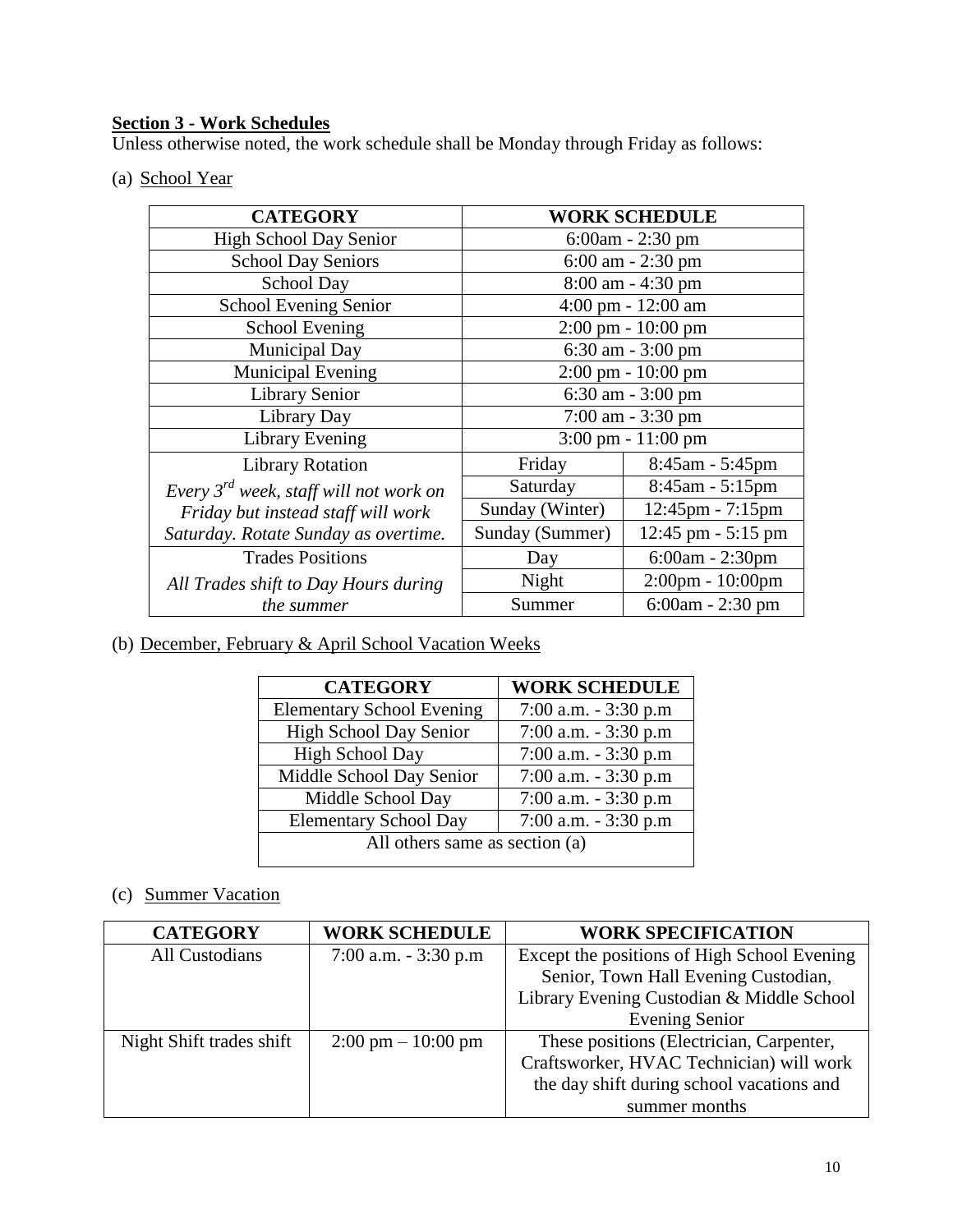# (d) Alternative Shift/Summer

At least one custodian at each school will be assigned a regular shift during summer, December, February, and April school vacation periods of 8:00 a.m. - 4:30 p.m. in order to provide coverage for activities of outside groups taking place within the school or on school grounds, including but not limited to summer school, extended day programs, Park and Recreation programs, and construction or contractor activities.

# (e) Meal Period

All of the foregoing weekday shifts include a ½ hour unpaid meal period. The Saturday shifts include a 1 hour unpaid meal period. Evening shifts include a ½ hour paid meal period. Evening shift personnel who are paid for a ½ hour meal period cannot leave the building to which they are assigned for the meal period, including trades personnel who will take their meal period at the site to which they are assigned for the majority of the shift on any given day.

- (f) Maintenance (Entire Calendar Year) 7:00 a.m. - 3:30 p.m. (1/2 hour unpaid lunch)
- (g) Warehouse Person (Entire Calendar Year) 7:00 a.m. - 3:30 p.m. (1/2 hour unpaid lunch)

All second Shift Custodians whose shift begins at 2:00pm shall take their meal break between 5:30pm and 7:00pm. Second shift Custodians whose shift begins at 4:00pm shall take their meal break between 7:30pm and 9:00pm.

### **Section 4** - **Overtime Payment**

Employees will be paid at time and one-half their regular rate of pay for any time worked in excess of forty (40) hours per week. For the purposes of this subsection, time worked shall include all paid leave and shall not include unpaid leave. Subject to necessary approvals, the Town will make arrangements to insure that overtime pay is paid within two (2) weeks after it is earned.

Overtime worked outside of a regular scheduled shift between 11:00 P.M and 7:00 A.M, will be paid at a double time (2 times) the employee's rate of pay.

### **Section 5 - Overtime Assignment**

It is recognized that the assignment of overtime work is the function of the Town in keeping with its responsibility for meeting its obligations to the citizens of the community. Subject to the requirements of the Town for over-time work, an attempt will be made to assign overtime on an equitable basis to qualified, dependable employees in accordance with their skills and familiarity with the work as determined by the Town. The Town shall keep records of the overtime worked. Such records shall be made available to the Union for examination during the regular working hours. If volunteers for overtime work are not available, the Town reserves the rights to assign employees to such work.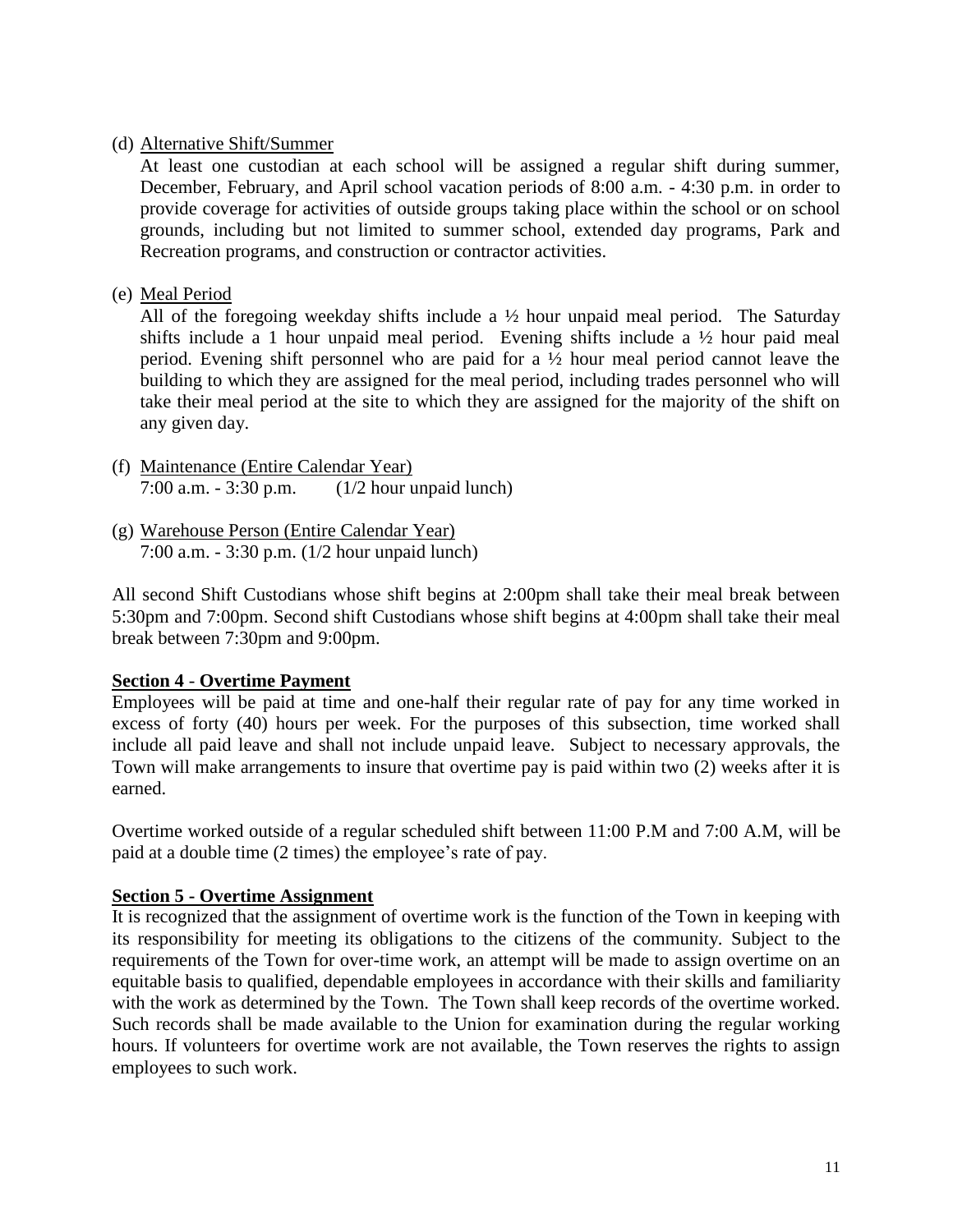# **Section 6 - Call Backs**

An employee who has completed his/her shift for the day and is called to return to work either later that day or earlier the next day, shall receive not less than four (4) hours pay at time and one-half his or her regular hourly rate of pay ("four hour minimum") so long as the call back is not the result of the employee's own negligence. If, however, the employee is advised during his or her shift of the need for his/her services to be extended for the same day (stay late) or to arrive prior to his/her regularly scheduled time on the following work day, no four hour minimum will apply. The employee shall be paid at time and one-half his/her regular hourly rate of pay for the time worked.

# **Section 7 - Compensatory Time**

- (a) Members will be allowed to accrue compensatory time up to 40 hours in a fiscal year within the member's assigned division. Compensatory time will be earned at time and one-half the time worked; an eight (8) hour overtime shift will yield a credit of twelve (12) hours of compensatory time. Time worked by the member in another division, including those funded by enterprise funds, will be paid as overtime.
- (b) Members may only accrue forty (40) hours of compensatory time in a fiscal year. If the member reaches the forty (40) hour maximum cap and elects to use compensatory time bringing his/her balance below the forty (40) hour cap, he/she may again accrue compensatory time up to the forty (40) hour limit per fiscal year. If the member requests and is authorized to earn compensatory time in lieu of overtime payment, and the resulting compensatory time, will put him/her over the forty (40) hour cap, all time worked will be paid as overtime. It is the member's responsibility to know his/her compensatory time balance.
- (c) A member with accrued compensatory time must notify the Director of Public Works in writing, providing proposed use dates, by May  $31<sup>st</sup>$  of each fiscal year if he or she intends to use the time prior to June  $30<sup>th</sup>$  of that fiscal year. If the member does not so notify his/her Division Superintendent, the Town will process a buy out of the compensatory time at or prior to the end of the fiscal year. Compensatory time hours will not carry over to the next fiscal year.
- (d) All overtime worked between June  $1<sup>st</sup>$  and June  $30<sup>th</sup>$  will be paid as overtime.

# **Section 8 - Coffee Breaks**

- (a) All shifts shall have a ten (10) minute coffee break in the middle of each half shift.
- (b) Coffee may be purchased in each school cafeteria between the hours of 10:00 a.m.- 3:00 p.m. All purchases must be in cash. At the High School and Newman, a vending machine is available in the Faculty Dining Room.
- (c) It should be understood that no employee will leave his building or work area without specific authorization from the Shift Supervisor to "pick up" coffee for him or herself or his or her co-workers. It should also be understood that employees in transit between jobs shall not stop at commercial establishments for their coffee break.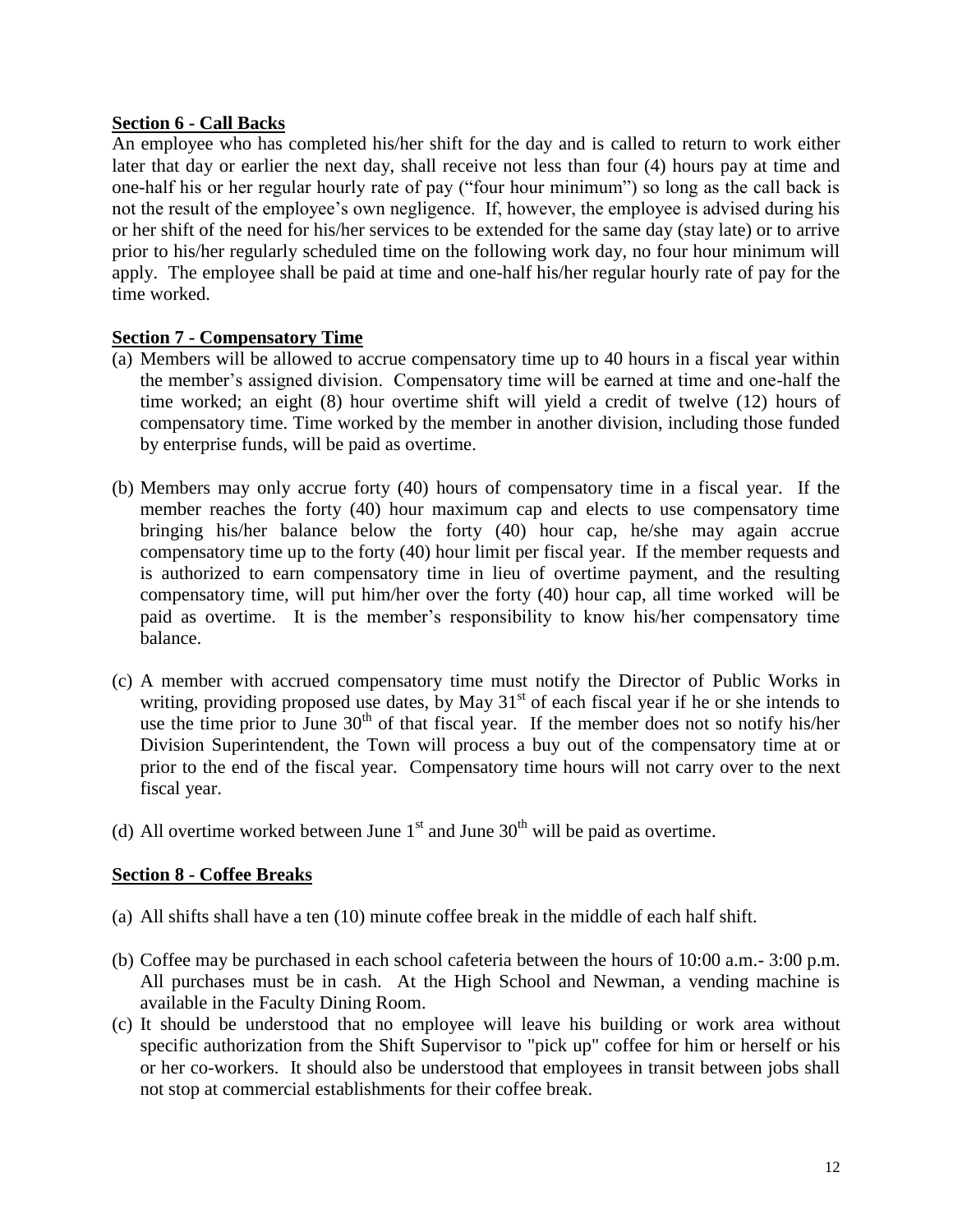# **Section 9 - Assignments/Location/Use of Vehicles**

Employees assigned to a particular building shall report directly to that building and be ready to start work at the designated time. Employees assigned to the Daley Building shall report directly to that building in the morning. They shall leave for assigned jobs at the time designated. Employees who choose to leave their work areas during their lunch break may do so; but it shall be understood that all tools and equipment shall be made secure and properly safeguarded. In the alternative, the Director of Public Works or his or her designee may designate where employees are to report in the morning and such employees will use their own cars to report there. Any such employees who thereafter, pursuant to authorization, use their cars on Town business during work hours will be compensated at the Town rate per mile for such use. No Town owned vehicle shall be used for private transportation unless express permission is given by the Director of Public Works, or his or her designee. The time of returning to the Daley Building at the end of the day shall be designated by the Director of Public Works. Such provisions shall take into consideration the final time of the employee's shift.

# **Section 10 - Emergency Release**

- (a) In the event that appropriate Public Safety officials declare an emergency release and dismiss occupants of the building and all other town personnel during regular working hours, employees must report to the Director of Public Works for reassignment.
- (b) In the event that students and other town personnel are dismissed during regular hours because of inclement weather, employees are required to report to their designated worksites. Employees may not leave the worksite unless so directed by the Director of Public Works.

### **Section 11 - Snow Emergency Standby Program**

It is understood that as a condition of employment each employee will conform to the overtime requirements in the standby emergency program as designated by the Director of Public Works. The parties agree to discuss the application of the Snow Emergency Standby Program at the end of the snow season.

(a) Participating employees will be entitled to snow program pay as outlined below. Snow program pay is subject to pro-ration in the event of situations such as, but not limited to, vacation during the snow program period, failure to report, leave of absence, etc.

(b) Effective FY 2018, members of the bargaining unit involved in the Snow Emergency Standby Program will receive \$400 payable on or about December  $15<sup>th</sup>$  of the respective Fiscal Year and  $$600$  payable on or about March  $31<sup>st</sup>$  of the respective Fiscal Year. The date of commencement and conclusion of the snow program shall be established by the Director of Public Works.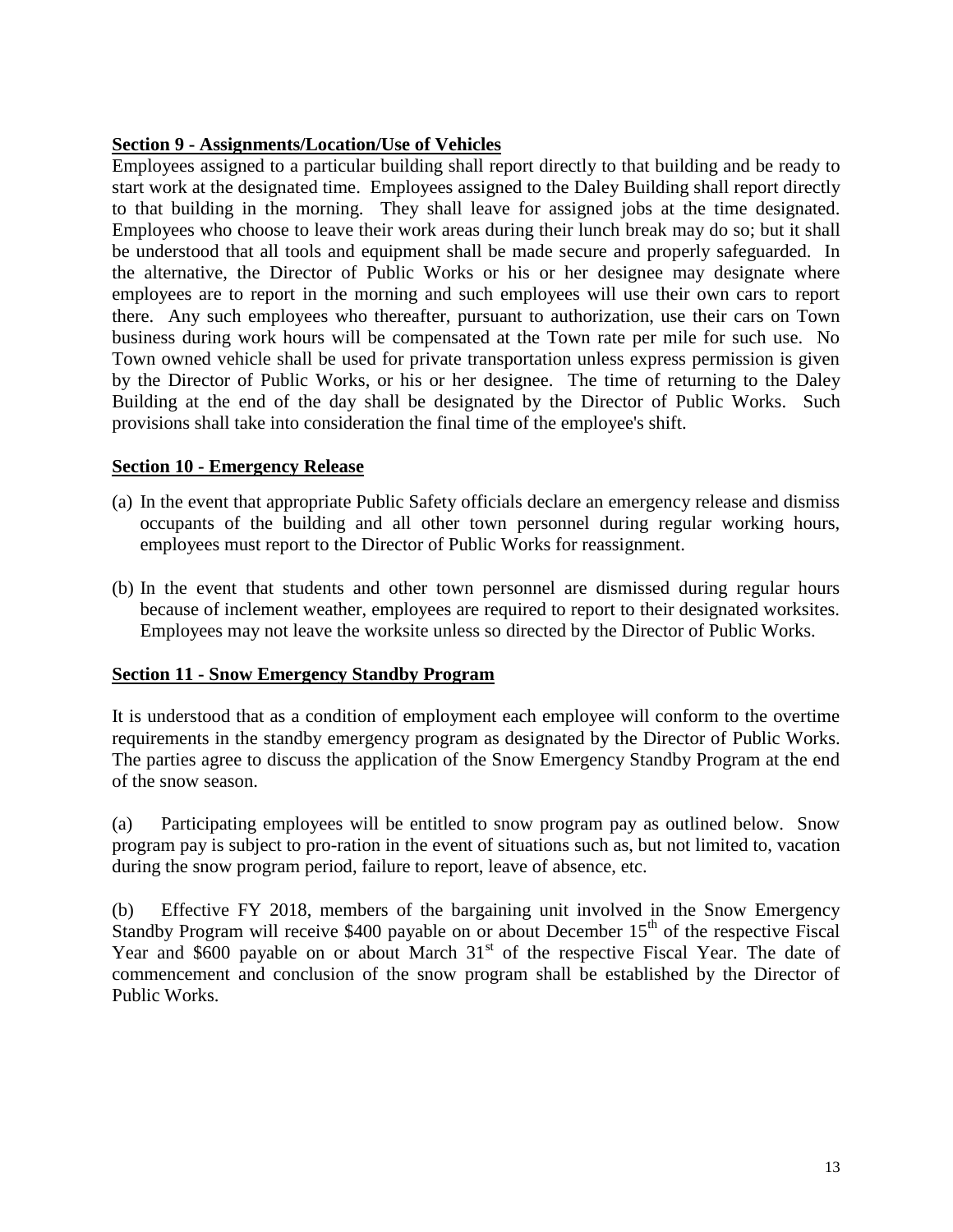# **ARTICLE 9 HOLIDAYS**

# <span id="page-13-0"></span>**Section 1**

(a) All regular full-time employees shall receive time off without loss of pay on the following holidays. Sunday holidays shall be celebrated on the following Monday. Saturday holidays shall be celebrated on the preceding Friday.

| New Year's Day         | Columbus Day            |
|------------------------|-------------------------|
| Martin Luther King Day | <b>Veterans Day</b>     |
| Presidents' Day        | Thanksgiving Day        |
| Patriots' Day          | Day after Thanksgiving  |
| <b>Memorial Day</b>    | <b>Independence Day</b> |
| Labor Day              | Christmas Day           |

# **Section 2 - Work on Holidays**

Employees required to work on such holidays shall be paid at the rate of time and one-half their regular hourly rate of pay for such work, in addition to their holiday pay.

# **Section 3 - Denial of Holiday Pay**

<span id="page-13-1"></span>Holiday pay may be denied an employee who, without excuse satisfactory to the administration, does not work both his regularly scheduled working days before, and after the holiday.

# **ARTICLE 10 VACATION**

# *(This article in its entirety expires effective June 30, 2019. On July 1, 2019, all employees regardless of hire date, must refer to Article 14A)*

### **Section 1. – Vacation Eligibility**

Employees must be on the payroll as of July 1 of any fiscal year in order to be eligible to receive vacation leave for the prior year, except as provided in Section 3. The vacation year shall be July 1 through June 30.

### **Section 2.** – **Vacation Use**

- (a) Vacation will be granted on the July 1 following the year in which it is earned.
- (b) All requests for vacation leave must be submitted in writing to the Director at least 24 hours in advance of the day being requested if the request is for a single day and 48 hours in advance of the days being requested for two (2) or more days. Requests not submitted in writing to the Director at least 24 hours in advance or an employee who "calls in" to request the use of vacation leave for any day, may be denied by the Director/designee if it is determined to interfere with the performance of the regular work of the department. An employee not authorized to use leave pursuant to this Article will be placed on hourly leave without pay for the regular working hours until the employee returns to assume all normal duties.
- (c) Employees will not be charged for a vacation day for a holiday which falls within an approved vacation period.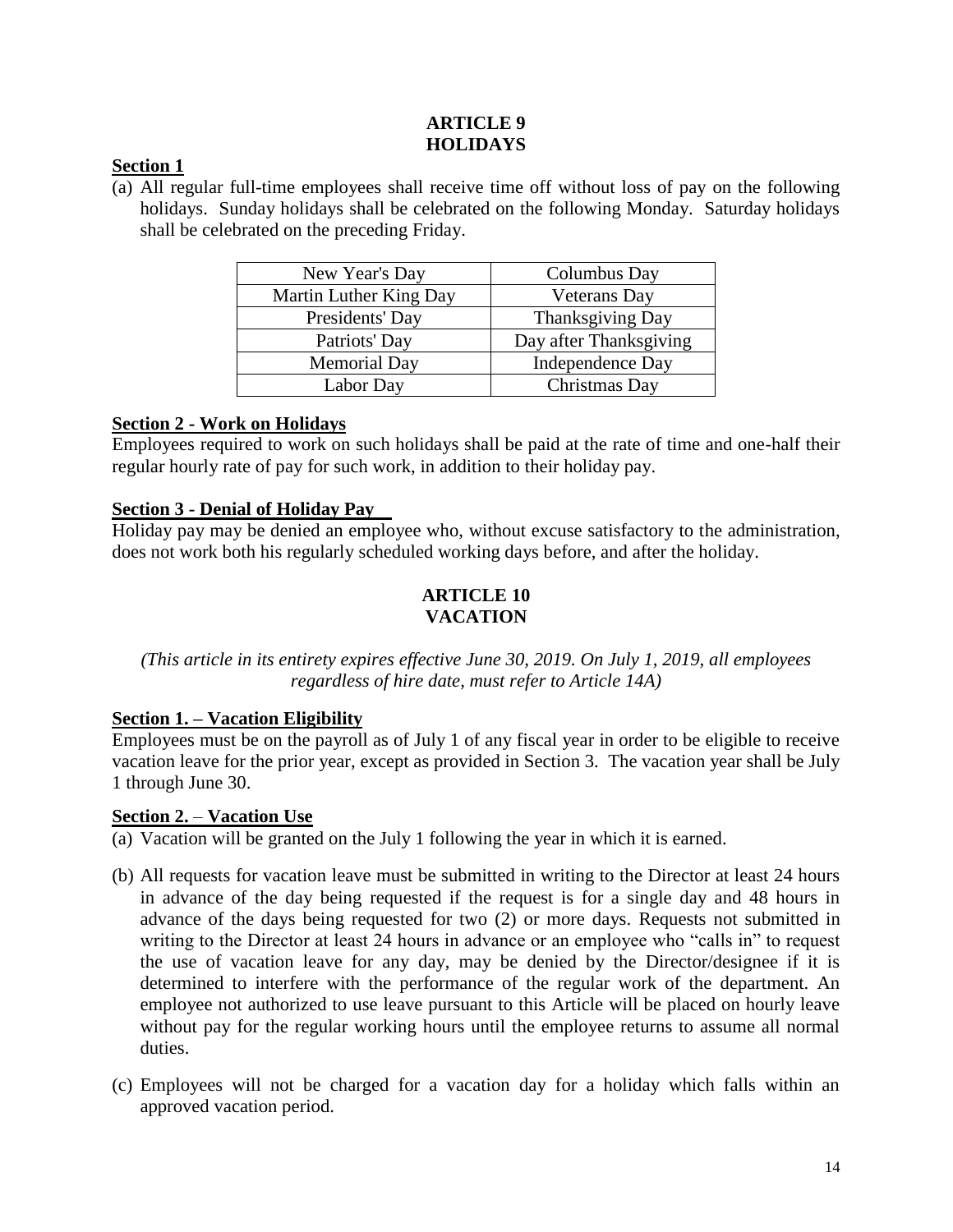# **Section 3.** – **Employee Termination**

Employees will be paid an amount equal to the vacation allowance as credited but not yet taken prior to the termination if employment is terminated by dismissal through no fault or delinquency on the part of the employee; by resignation, written notice of which was received by the Director of Public Works at least two weeks prior thereto; by retirement or by death. The employee shall be paid for vacation leave earned in the vacation year during which the termination occurred, up to the time of the employee's separation from the payroll. In exceptional cases where circumstances prevent the provision of two (2) weeks' notice, excluding cases where the employee resigns to take other employment, the two (2) weeks' notice requirement may be waived and vacation pay may be allowed by the Director of Public Works.

# **Section 4.** – **Vacation Accumulation**

(a) Vacation shall be granted as follows:

| Service Period       | Vacation        |
|----------------------|-----------------|
| Less than Five Years | Two (2) Weeks   |
| Five (5) Years       | Three (3) Weeks |
| Ten $(10)$ Years     | Four (4) Weeks  |
| Twenty (20) Years    | Five (5) Weeks  |

(b) Employees may carry up to one week of vacation from one fiscal year to the next.

# **Section 5. – Transition Years**

Granting of the third, fourth, and fifth vacation weeks to eligible employees with the required length of service shall be made as of July 1 of the fiscal year in which the employee's fifth, tenth or twentieth anniversary occurs.

# **Section 6.** – **Part-time Employees**

Part-time employees shall be granted vacation in the ratio that their part-time service bears to full-time employment.

# **Section 7. – Payment in Lieu of Vacation**

In extreme emergencies, and with the prior approval of the Town Manager, the Director of Public Works may pay compensation in lieu of vacation leave.

# **Section 8. – Credit for Previous Service**

If a former employee of the bargaining unit returns to the service of the Town and completes at least five (5) years of continuous full-time service, that period of service immediately preceding the interruption of his work for the Town shall be added to the five (5) or more years of current full-time service to give total service for computation of vacation. Service in the Armed Forces shall not be considered an interruption of work for the purpose of computing total services credit for vacation purposes.

# **Section 9**. – **Scheduling**

Vacation may be taken at any time during the fiscal year, subject to the approval of the Director of Public Works, provided that departmental vacation schedules obviate the need for temporary increases in the personnel.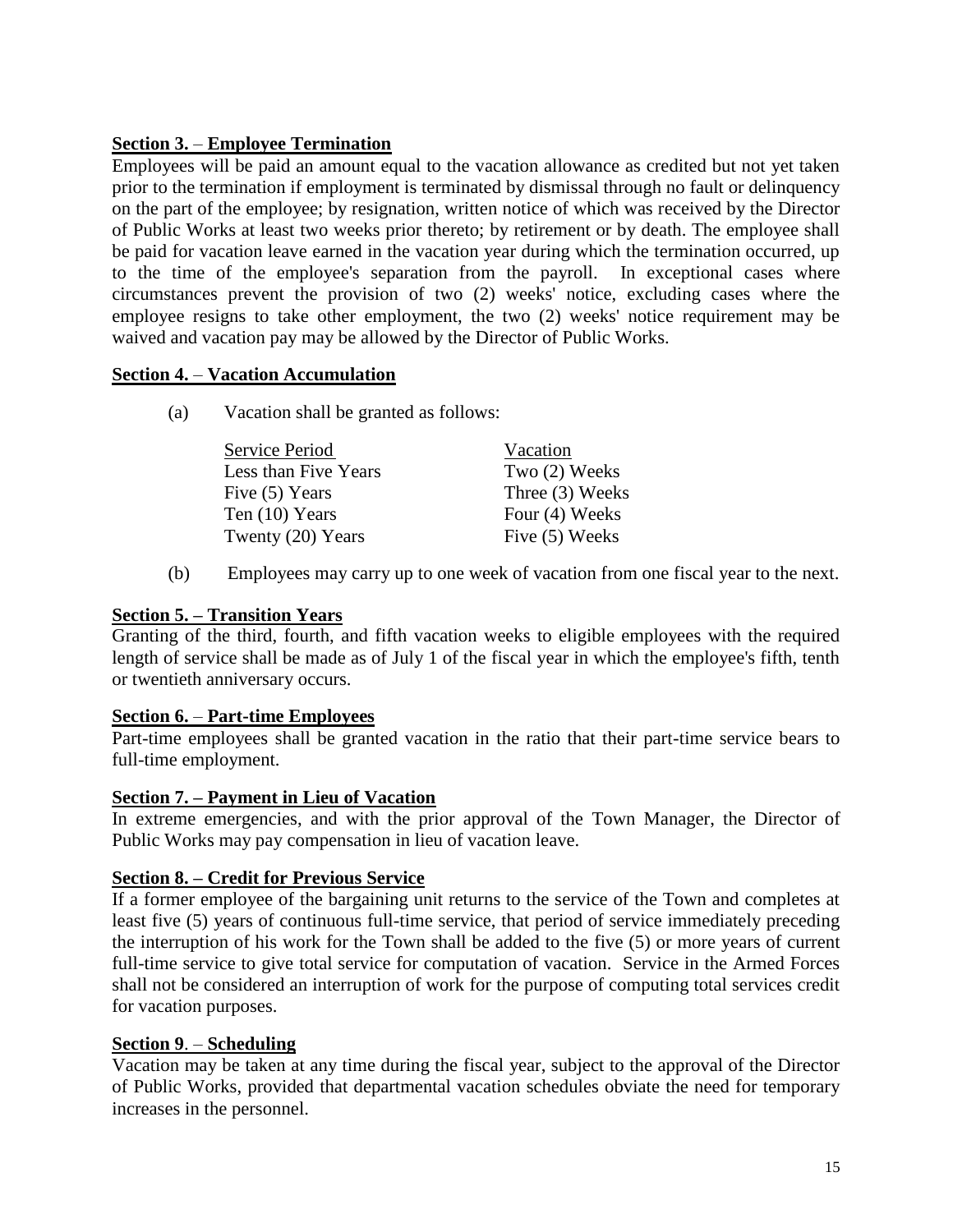### **ARTICLE 10A VACATION**

### Vacation for employees hired on or after January 1, 2010

*(As of July 1, 2019, this section will apply to all employees regardless of hire date)*

### **Section 1** - **Eligibility**

Full-time and part-time employees who have successfully completed the six (6) month probationary period shall be eligible for vacation leave under the provisions of sections11 through 14 below:

# **Section 2 - Use and Accumulation**

- (a) Employees will be credited with their earned vacation leave on the last day of each full calendar month of service, up to their maximum vacation accrual cap
- (b) Employees who are on unpaid leave for more than five (5) days during a calendar month shall not receive credit for that month for the purposes of vacation accrual.

| <b>Length of Continuous</b><br><b>Service</b> | <b>Monthly Accrual</b><br>Rate | <b>Maximum Equivalent</b><br>to be Accrued | <b>Maximum Carry</b><br><b>Over Hours</b> |
|-----------------------------------------------|--------------------------------|--------------------------------------------|-------------------------------------------|
| Less than 5 years                             | 6.67 hours                     | 10 days 80 hours                           | 160 hours                                 |
| 5 through 9 years                             | $10.00$ hours                  | 15 days 120 hours                          | 200 hours                                 |
| 10 through 19 years                           | 13.34 hours                    | 20 days 160 hours                          | 240 hours                                 |
| 20 years plus                                 | $16.67$ hours                  | 25 days 200 hours                          | 280 hours                                 |

(c) Vacation leave will be granted as follows:

- (d) Employees may not accrue paid vacation time in excess of their annual accumulation plus ten (10) days (the maximum vacation accrual cap). Once an employee has reached his or her maximum vacation accrual cap, the employee shall cease to accrue vacation time. An employee will resume accrual of vacation under the schedule set forth above when, and to the extent that, his or her total accumulated vacation leave falls below his or her maximum vacation accrual cap.
- (e) Vacation leave accrual rates will be adjusted on the first day of the month in which an employee will be eligible for additional vacation leave. Employees are eligible for additional vacation leave on the 5th, 10th, or 20st anniversary of hire, subject to adjustment in accordance with sub-section (b) above.
- (f) Vacation leave will be available for use on the first day of the month following the month that the vacation was earned and credited to the vacation bank.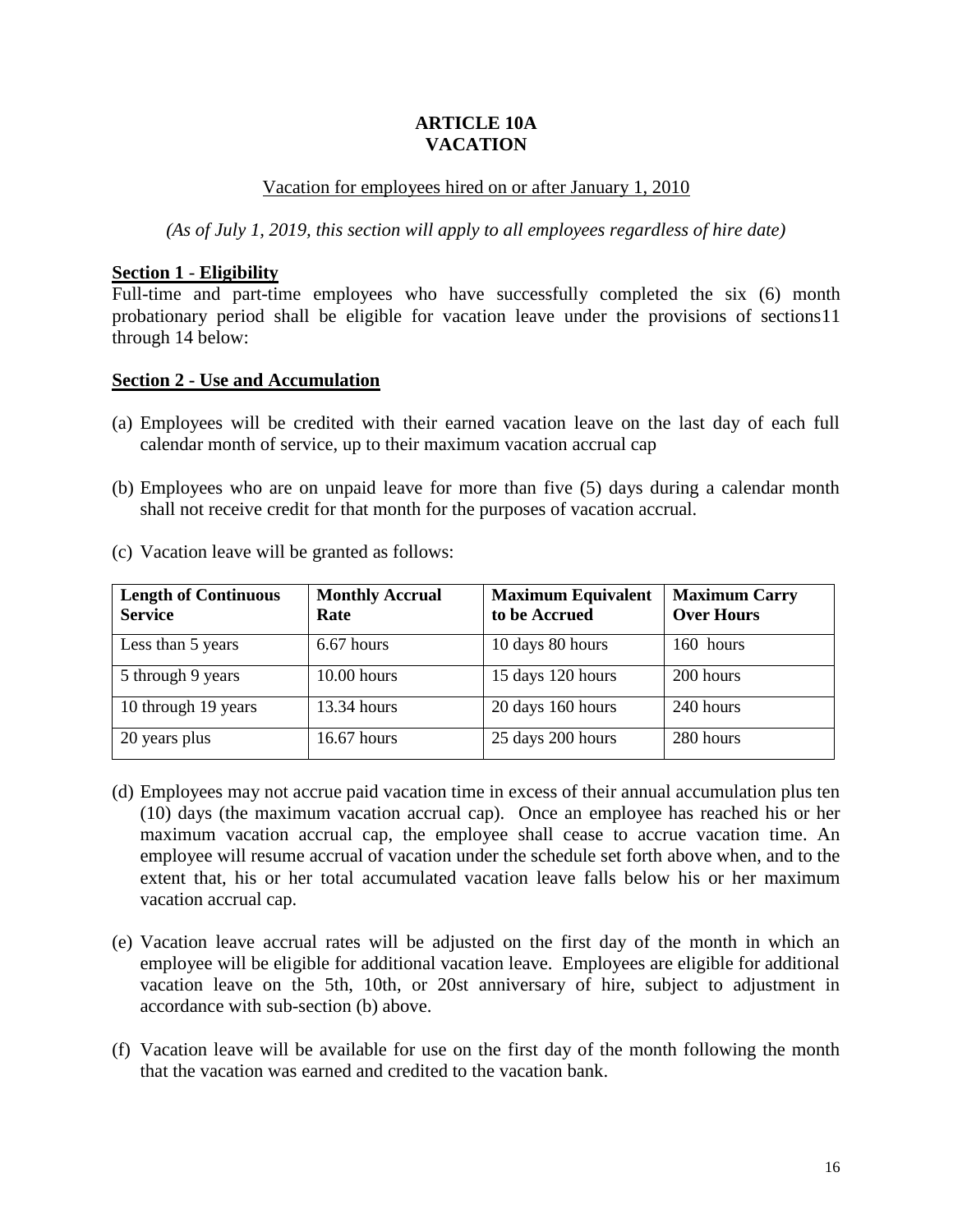- (g) Upon the recommendation of the Director of Public Works, the Town Manager may approve a temporary increase in the maximum vacation accrual cap in extenuating circumstances, when it would be impractical for the employee to take his or her vacation. Such situation shall include, but not be limited to, employee illness, staff turnover, or department workload. Any such increase is subject to a review in six (6) month increments) and may not exceed 80 hours.
- (h) Vacation may be taken at any time during the fiscal year, subject to the approval of the Director of Public Works, provided that departmental vacation schedules obviate the need for temporary increase in staffing.
- (i) Employees will not be charged for a vacation day for a holiday which falls within an approved vacation period.

It is agreed that there will be a one year waiver of the maximum vacation accrual cap referred to in Section 2(d).

# **Section 3 - Other Uses of Vacation Leave**

At the discretion of the Director of Public Works, an employee, whose absence from work due to illness is in excess of the amount of time available in the employee's non-occupational sick leave bank, may be permitted to charge such absence to unused vacation leave allowance earned in the prior year.

### **Section 4 - Vacation leave Credit Allowance for New Employees**

Upon receipt of written request from the Director of Public Works, the Town Manager, at its sole discretion, may permit vacation eligibility credit of up to three (3) weeks to new employees, based on length of service in previous employment.

### **Section 5 - Employee Termination**

When an employee leaves Town service for any reason, he or she will be paid an amount equal to the vacation allowance accrued but unused prior to the termination in lieu of vacation leave. The lump sum payment requirement may be waived by the Director of Human Resources in extenuating circumstances.

#### **ARTICLE 11 PERSONAL LEAVE**

<span id="page-16-0"></span>Effective July 1, 2010, two (2) days of personal leave per year may be used for imperative personal business which could not effectively be conducted outside of normal working hours. Except in cases of emergencies, application for this personal leave will be made to the Director of Public Works 24 hours before the time off is to be taken. In no instance shall this leave be requested in the first or last week of school or to extend a holiday or vacation period. Employees who are hired between July 1 and December 31 shall be granted two (2) personal days for the fiscal year in which they are hired. Employees who are hired between January 1 and March 31 shall be granted one (1) personal day for the fiscal year in which they are hired. Employees hired between April 1 and June 30 shall not be granted any personal leave for the fiscal year. Personal leave is not cumulative and must be used in the fiscal year in which it is granted.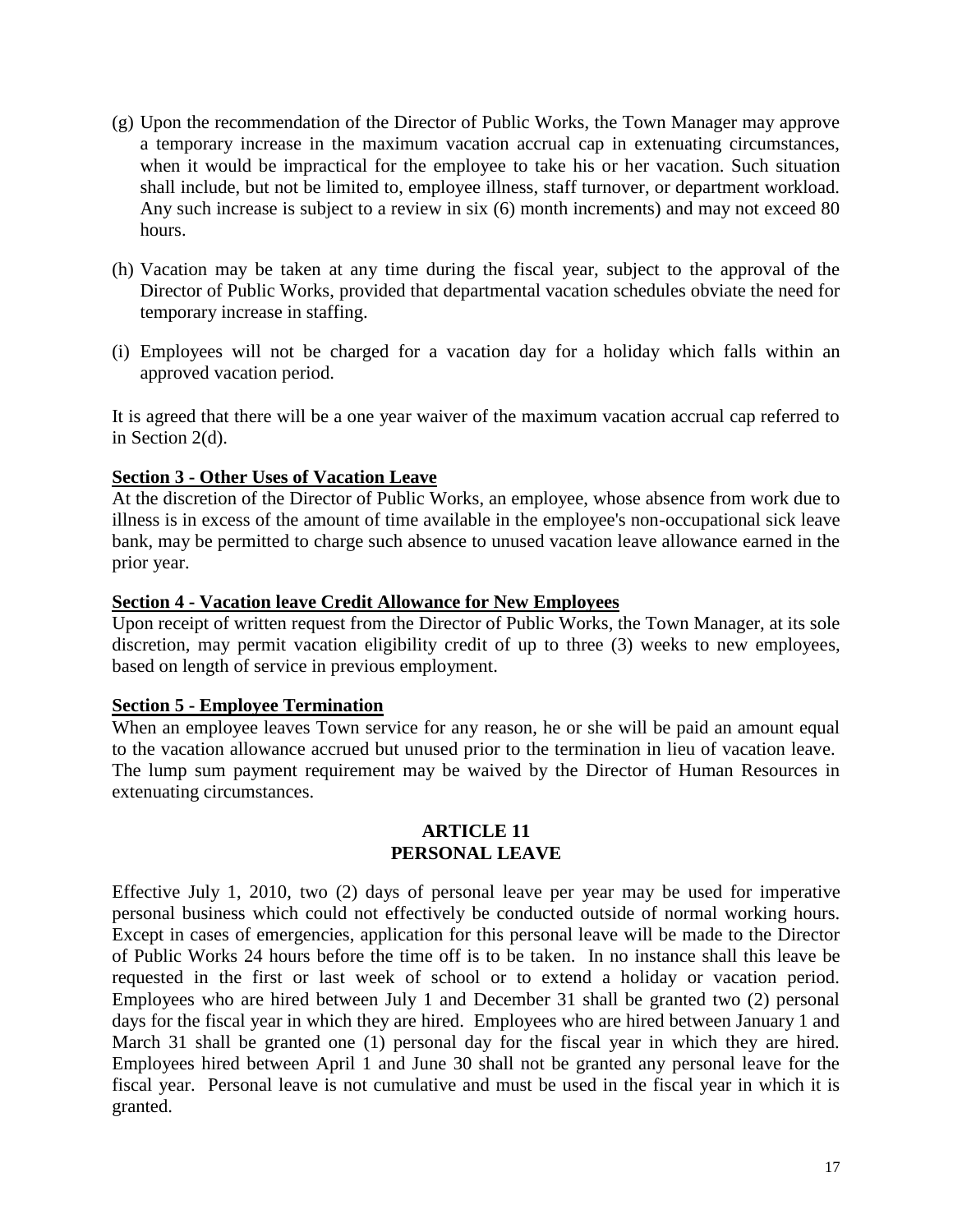# <span id="page-17-0"></span>**ARTICLE 12 NON-OCCUPATIONAL SICK LEAVE**

### **Section 1 - Eligibility and Amount**

Employees shall accrue 9.33 hours per month not to exceed 112 hours per year of nonoccupational sick leave and regular part-time employees shall accrue a proportionate part thereof in the ratio that their part-time employment bears to full-time employment, for each full calendar month of continuous employment per fiscal year.

Members of the bargaining unit on July 1, 2016 will be credited with 14 days of sick leave and will begin accruing sick leave on a monthly basis beginning in July, 2016.

# **Section 2** - **Usage**

(a) Sick leave may be used under the following circumstances:

- 1. When an employee cannot perform his/her duties because of incapacitation caused by personal illness or injury;
- 2. When the spouse, child, or parent of either the employee or his/her spouse, is ill. In this case, the employee may utilize sick leave up to a maximum of ten (10) days per fiscal year;
- 3. When, through exposure to contagious disease, the presence of the employee would jeopardize the health of others;
- 4. When the employee must undergo treatment or diagnosis of existing medical conditions, such as pregnancy, dialysis treatment, hypertension or radiation/chemical therapy, if such appointments cannot reasonably be scheduled outside normal working hours.
- (b) Except as provided in Section 7 below, employees may not use non-occupational sick leave for previously scheduled medical or dental appointments, unless such appointments are made as part of on-going treatment for existing medical conditions. Employees who make appointments for routine medical or dental work must use personal, vacation, or compensatory time if they are absent from work.

### **Section 3** - **Notification**

Non-occupational sick leave shall commence on the date that notification of the employee's sickness, injury or quarantining is given to the Shift Supervisor and the Public Works Administration Office staff by the employee him/her self, or by the employee's family or physician in the case of an emergency. This notification shall be made each day the employee is absent for short-term absences (less than five days). For long-term illnesses (five or more days) the employee will keep the Director of Public Works informed as to his or her expected date of return.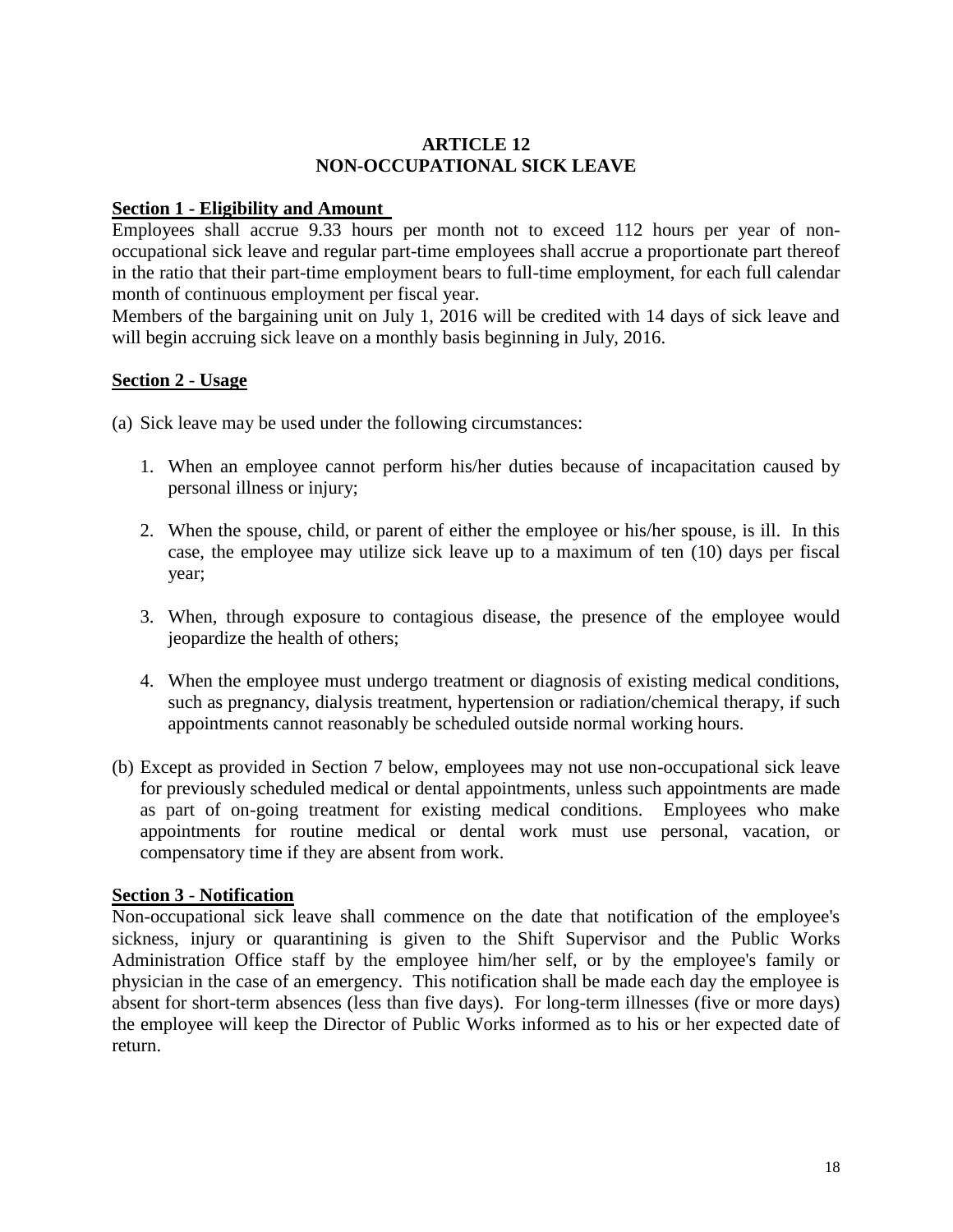# **Section 4 - Certification of Illness, Injury or Quarantine**

If the Director of Public Works has reason to believe that an employee may be abusing sick leave, he or she shall investigate and ascertain the validity of any request for non-occupational sick leave made by an employee, and shall approve the same if satisfied as to the validity of the request. A physician's certificate may be required by the Director of Public Works in any case of non-occupational sick leave. If the cause of the sick leave is not substantiated to the satisfaction of the Director of Public Works, the absence will not be paid as non-occupational sick leave.

# **Section 5 - Sick Leave Bank**

# (a) Contribution

Employees will deposit two (2) days of sick leave per year each July 1 to the Sick Leave Bank which is established for use by qualified members of the bargaining unit who have exhausted their own sick leave and who have a serious illness. If, on July 1st, an employee does not have two (2) days of sick leave to deposit to the Sick Leave Bank, no deposit will be made and the employee will be ineligible for Sick Leave Bank use for that year.

# (b) Sick Leave Bank Committee

- 1. The Sick Leave Bank shall be administered by a Sick Leave Bank Committee consisting of four (4) members: two (2) members shall be designated by the Town Manager to serve at his or her sole discretion and two (2) members shall be designated by the Union. The Sick Leave Bank Committee shall determine the eligibility for use of the Sick Leave Bank and the amount of leave to be granted.
- 2. The criteria to be used by the Committee in administering the Bank and in determining eligibility and the amount of leave to be granted include:
	- i. adequate medical evidence of personal, serious illness;
	- ii. prior utilization of all eligible sick leave; and
	- iii. length of service in the Town of Needham.
- 3. The Sick Leave Bank Committee shall review each request for use of sick bank days. The initial grant of sick leave shall not exceed ten (10) days. Upon completion of the ten (10) day period, additional entitlement may be extended by the Sick Leave Bank Committee upon demonstration of need by the applicant. Employees shall be eligible for a maximum of thirty shifts per fiscal year.
- (c) Exhausted Sick Bank

If the Sick Bank shall become exhausted, it shall be renewed by the contribution of one (1) additional day of sick leave by each member of the staff covered by this agreement from his or her sick leave credit.

(d) In order to be eligible for sick leave bank grants, employees must utilize all accumulated leave prior to requesting sick bank leave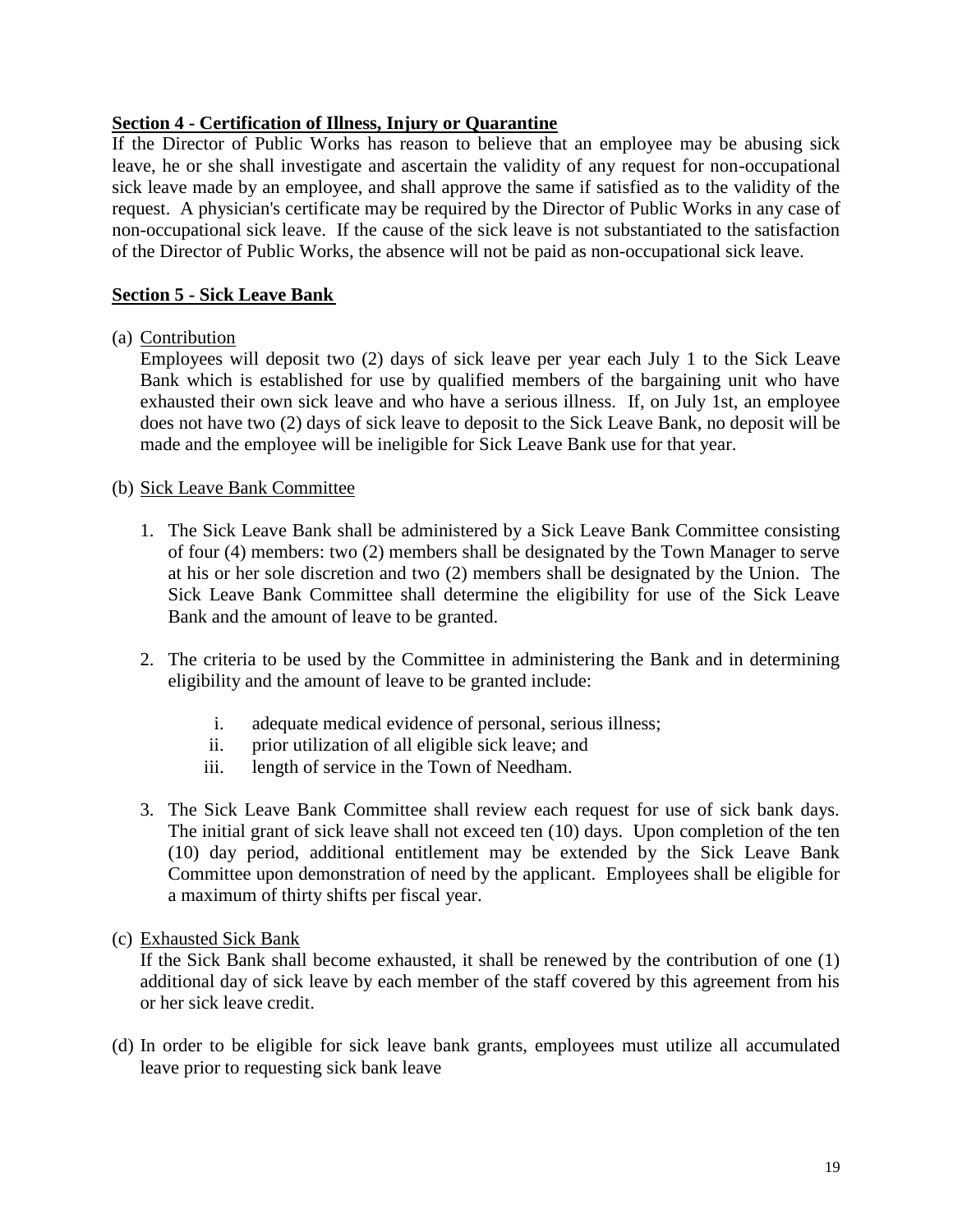(e) Prolonged/Personal Illness

No days may be granted from the Sick Leave Bank for use for any illness other than prolonged illness. Days may not be withdrawn to permit the individual to stay at home to care for a member of his or her family, or to supplement workers compensation payments.

(f) Appeals

The decision of the Sick Leave Bank Committee with respect to eligibility and entitlement shall be final and binding and not subject to appeal.

(g) Sick Bank Balance

If, on July 1st of any year, the Sick Leave Bank maintains a balance of 300 days, no employee contribution will be required for that year except as required under Section (c) above.

# **Section 6 - Non-occupational Sick Leave Buy Back**

An employee who terminates employment with the Town by retirement or disability shall be entitled to a cash payment upon termination at the employee's current rate of pay for twenty-five (25) percent of the non-occupational sick leave credit outstanding at the time of termination. The spouse, duly-designated beneficiary or legal representative of the estate of an employee whose employment with the Town is terminated by death shall be entitled to a cash payment at the employee's rate at the time of termination for twenty-five (25) percent of the non-occupational sick leave credit outstanding at the time of termination. There shall be a 960 hour cap on the number of sick days to be used in calculating the 25% sick leave buy back at retirement. Employees hired on or after January 1, 2009 are ineligible for participation in the nonoccupational sick leave buy back program provisions contained in this section.

### **Section 7 - Preventive Leave**

Each member of the bargaining unit shall be entitled to use from his or her accumulated sick leave a total of eight (8) hours of non-occupational sick leave per fiscal year for previously scheduled preventive care visits to health care providers or dentists.

# **Section 8 - Sick Leave Incentive Program**

Effective January 1, 2010, each member of the bargaining unit shall be eligible to participate in the Sick Leave Incentive Program. Employees will be provided with a cash payment in accordance with the following table:

| January 1 through June 30 of each year                 |                             |       |  |  |
|--------------------------------------------------------|-----------------------------|-------|--|--|
| Sick used (hours)<br>Sick used (days)<br><b>Amount</b> |                             |       |  |  |
| 0-8                                                    | Less than or equal to 1     | \$200 |  |  |
| 8.1-23.99                                              | Greater than 1, less than 3 | \$100 |  |  |
|                                                        | Greater than or equal to 3  |       |  |  |

| July 1 through December 31 of each year                |                             |       |  |  |
|--------------------------------------------------------|-----------------------------|-------|--|--|
| Sick used (hours)<br>Sick used (days)<br><b>Amount</b> |                             |       |  |  |
| $0 - 8$                                                | Less than or equal to 1     | \$200 |  |  |
| 8.1-23.99                                              | Greater than 1, less than 3 | \$100 |  |  |
| $2\pi$                                                 | Greater than or equal to 3  |       |  |  |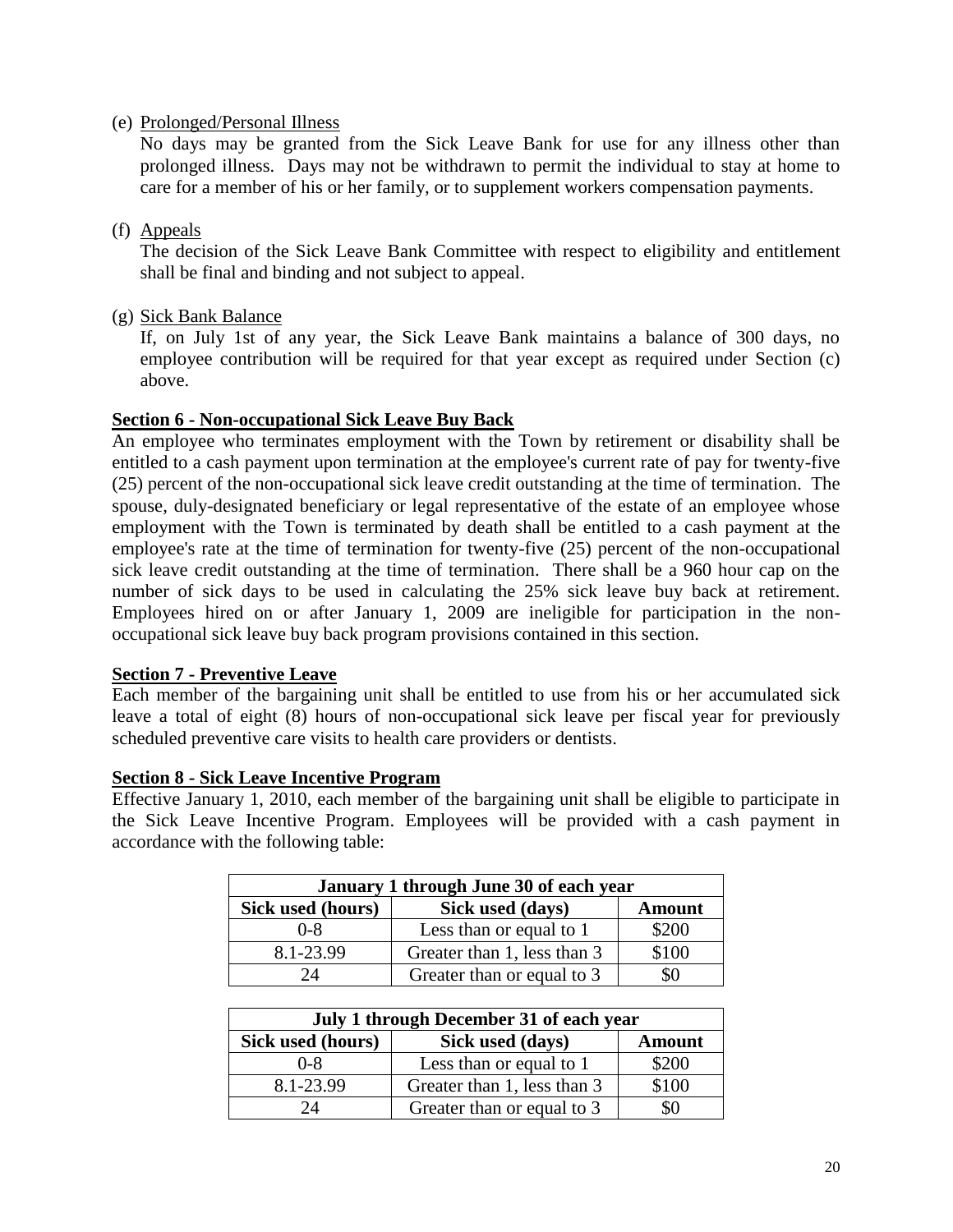# **ARTICLE 13 JURY PAY**

<span id="page-20-0"></span>The Town agrees to make up the difference in an employee's wages between the employee's regular week's wages and compensation received for jury duty, provided he or she reports for work on each working day when he or she is excused from such duty before noon. Any employee assigned to the night shift who is released from jury duty before noon will work one half (1/2) of his or her regularly scheduled shift in order to be eligible for compensation under this Article. A certificate setting forth the amount received by such employee for jury pay shall be delivered to the Town by the employee.

# **ARTICLE 14 BEREAVEMENT LEAVE**

- <span id="page-20-1"></span>(a) Employees are entitled up to five (5) business days of bereavement leave, per occurrence, for the death of an immediate family member. Immediate family as used herein shall consist of employee's spouse, child, mother, father, sister, brother, grandparent, grandchild, mother-inlaw, father-in-law or legal guardian.
- (b) Employees are entitled up to three (3) business days of bereavement leave, per occurrence, when there is a death in the employee's family other than those listed in subsection (a). Examples include; brother-in-law, sister-in-law, aunt, uncle, niece or nephew. Bereavement leave for non-immediate family members may be granted at the recommendation of the Director of Public Works and the approval of the Town Manager/designee.

### **ARTICLE 15 MILITARY LEAVE**

### <span id="page-20-2"></span>**Section 1 - Reserve Service**

A full-time or part-time employee who is a member of a state or federal military reserve unit shall be entitled to leave of absence from a permanent position for compulsory military service under orders for a period not to exceed seventeen (17) days per calendar year; such leave to be with full regular straight-time pay for normally scheduled working hours.

### **Section 2 - Draft Board Appearances and Physicals**

Military leave of absence with full regular straight-time pay for normally scheduled work hours shall be granted to full-time or regular part-time employees on occasion of their required appearance under orders before armed forces draft board or for physical examinations required by such boards.

### **Section 3** - **Active Duty**

Military leave of absence without pay shall be granted to full-time and regular part-time employees called under orders for active duty with the state or federal armed forces for compulsory service other than the annual reserve routine tour of duty.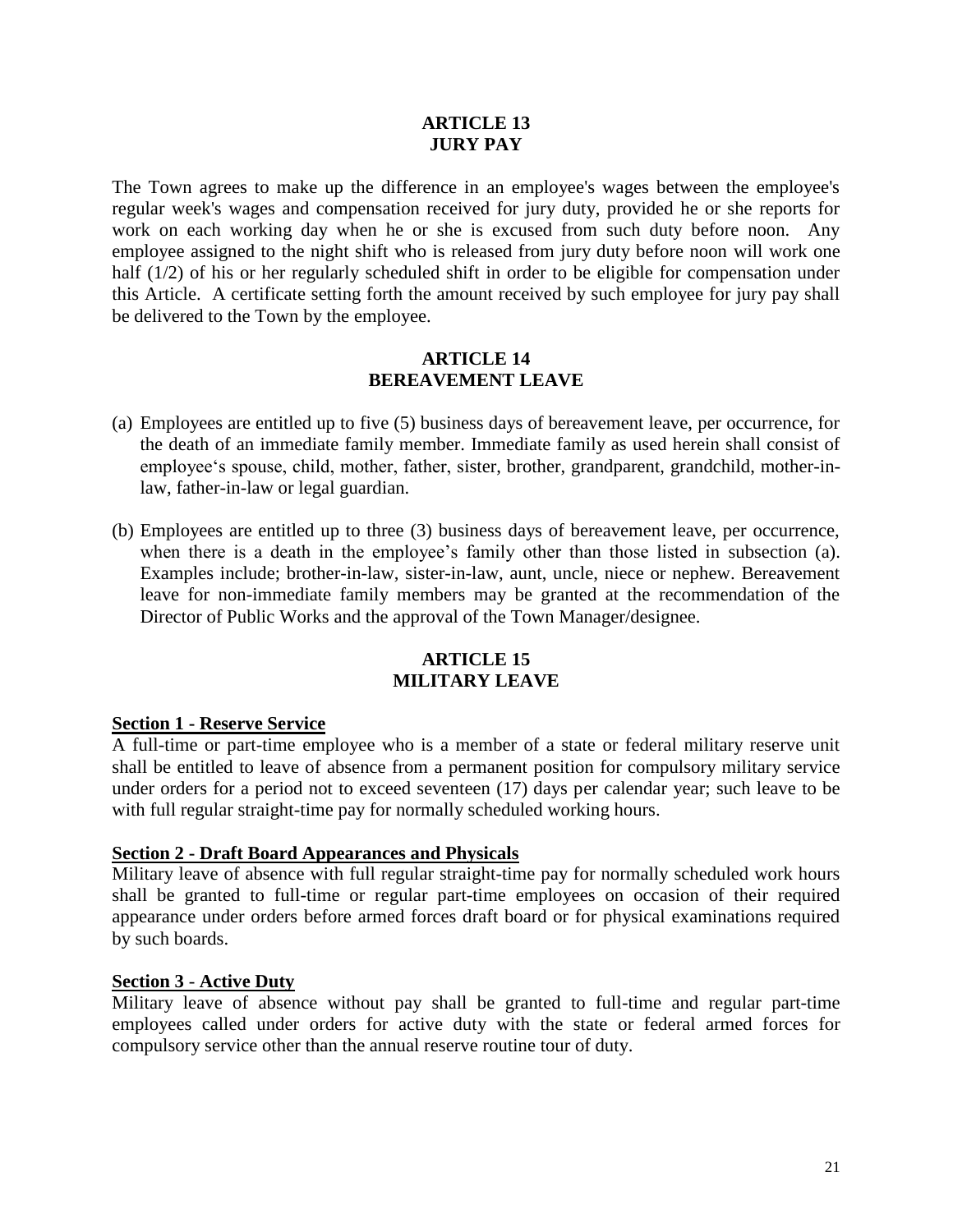### **Section 4 - Notification and Approval Requirements**

Every employee desiring military leave as provided hereunder shall request it in writing in advance from the Director of Public Works, and such request shall provide written proof from military or selective service officials indicating the date of departure and length of service required.

# **ARTICLE 16 LEAVE OF ABSENCE**

### <span id="page-21-0"></span>**Section 1**

At the discretion of the Director of Public Works, members of the bargaining unit who have successfully completed the probationary period may be permitted an unpaid leave of absence of up to two weeks' duration, upon submission of a written request therefore stating the reasons and length of the requested leave.

#### **Section 2**

Requests for leaves of absence of longer than two weeks' duration must be submitted in writing and approved in advance by the Town Manager, as well as the Director of Public Works. The written request must state the reasons and length of the requested leave.

#### **Section 3**

Employees who are granted unpaid leaves of absence of more than five days in a calendar month shall not be entitled to vacation or sick leave credits for that month. Employees who are granted unpaid leaves of absence of ten (10) or more days shall have their longevity and eligibility dates adjusted by the number of days spent on unpaid leave of absence. Continued employment in Town service will not be guaranteed to an employee after more than thirty (30) days of authorized unpaid leave of absence, except for military leave that is granted in accordance with state and federal law.

# **ARTICLE 17 GROUP INSURANCE**

<span id="page-21-1"></span>Employees covered by this Agreement shall be provided an opportunity to join the Town of Needham Group Insurance Plan, which provides for group life insurance, group accidental death and dismemberment insurance, group hospitalization and surgical benefits, and extended care benefits for employees and retired employees, and their eligible dependents, with the employee making the same contribution as all other town employees. Admission to the membership in said plan shall be in accordance with the terms and conditions of the contract between the Town and the insurance carrier.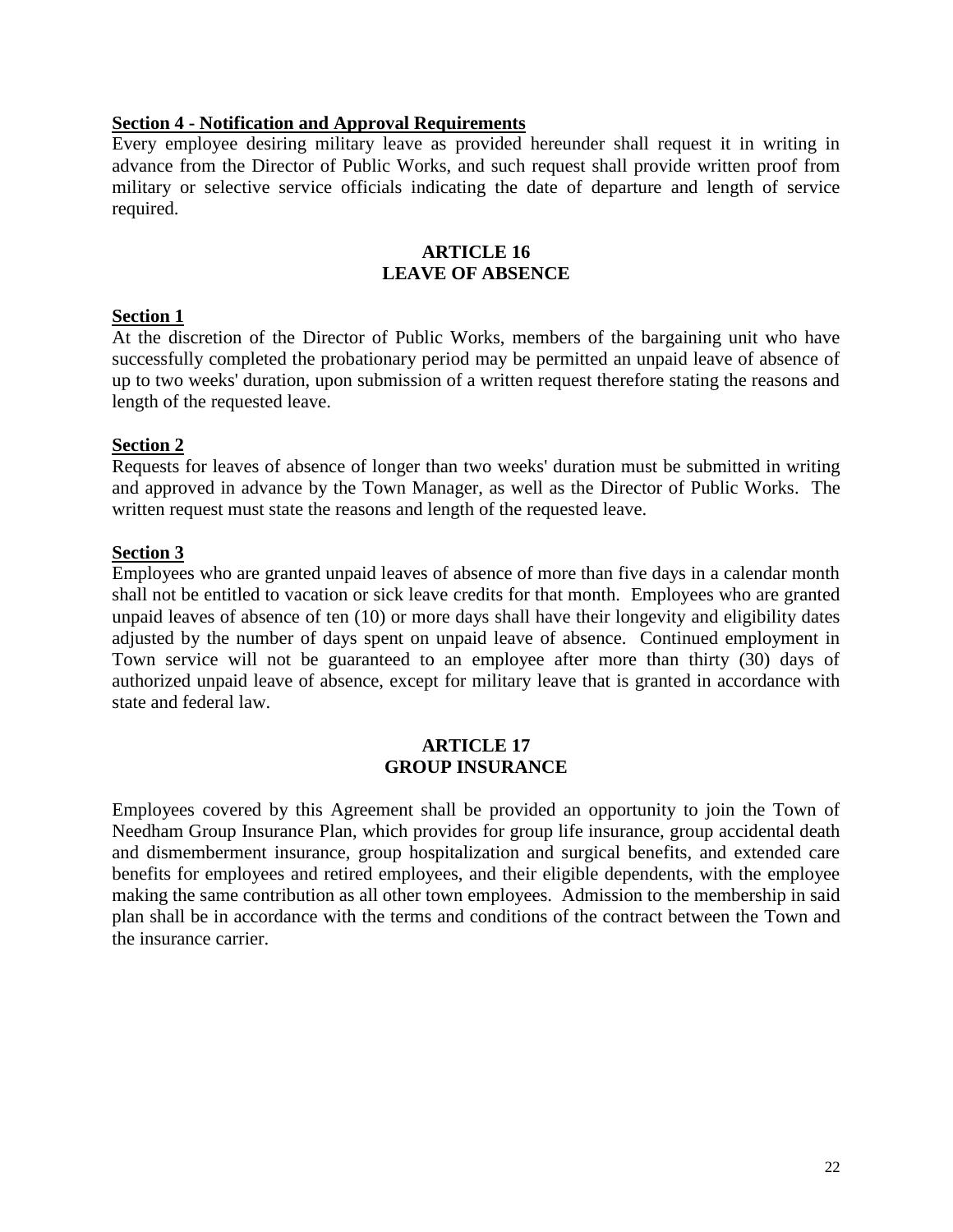### **ARTICLE 18 WORKERS' COMPENSATION**

# <span id="page-22-0"></span>**Section 1**

When a member of the bargaining unit suffers an illness or injury causally related to his/her employment with the Town, he/she shall be provided workers' compensation benefits in accordance with MGL Chapter 152, and pursuant to the following provisions.

# **Section 2**

The Town reserves the right to require the employee to seek initial medical treatment at a medical facility designated by the Town.

# **Section 3**

The Town reserves the right to establish a list of medical providers which employees may use for work-related injuries.

### **Section 4 - Leave and Benefit Accrual**

- (a) Employees who receive workers' compensation payments for a complete calendar month shall not be entitled to accrue sick leave credits for that month.
- <span id="page-22-1"></span>(b) Employees who are on workers' compensation for an entire year will not be eligible for the personal days for that fiscal year.

# A**RTICLE 19 SAFETY**

### **Section 1**

The Town may, from time to time, make reasonable regulation for the safety and health of the employee during their hours of employment. If the Town provides protective clothing and equipment, such clothing and equipment is and at all times shall remain the property of the Town of Needham and employees on termination of employment shall return all such items or make payment in lieu thereof.

### **Section 2 - Protective Clothing**

- (a) The Town will provide masks, goggles, gloves, and coveralls for boiler cleaning and the Town will reimburse not more than \$400 toward prescription safety glasses for the employees classified on the BT schedule once every two years, or as needed at the discretion of the Director of Public Works.
- (b) The Town will provide one like-model cold weather coat, in safety color, to each member of the Union who has completed the probationary period. Cold weather coats will be replaced on either 'line of duty' damage or 'fair wear and tear' with the approval of the Director of Public Works. Final approval of the jacket selection will be made by the Director of Public Works after consultation with the Safety and Efficiency Committee.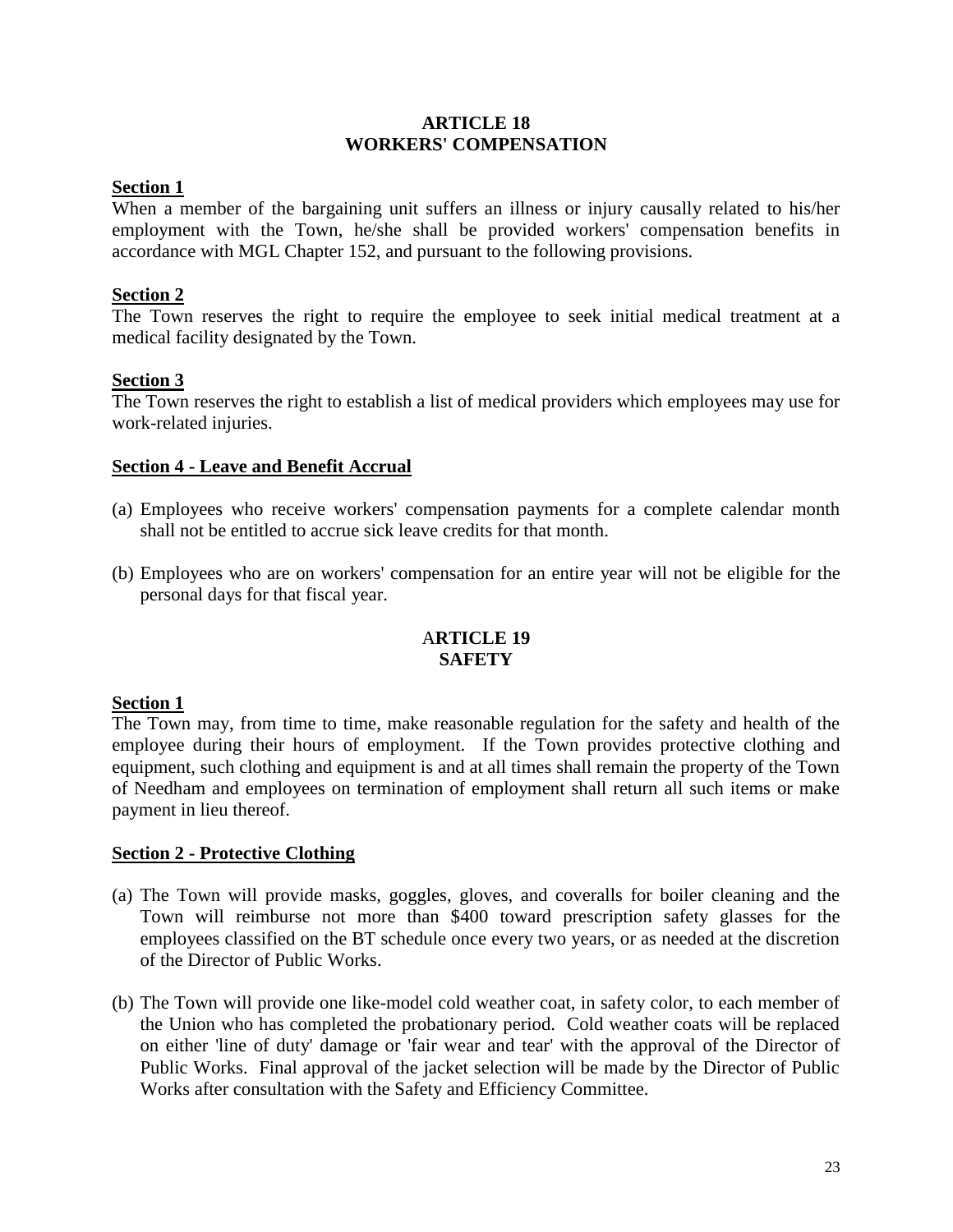# **Section 3 - Clothing**

(a) Employees are required to conform to a standard uniform at all times. The uniform shall consist of the following:

Shoes During regular maintenance periods, custodians must wear sneakers, work boots, safety shoes or non-slip sole shoes. During summer vacation while working with floor stripper, custodians must wear work boots as a safety precaution. All maintenance personnel and warehouse personnel must wear work boots at all times unless other footwear is approved in advance by the Director.

Shirts Employees will be provided with five (5) short-sleeved T-shirts or short or long sleeved polo style shirts with the Town of Needham logo annually. The Director shall consult the Union Officers prior to selecting a color for new shirts. Town issued shirts must be worn at all times. Employees may wear long sleeved shirts under approved short sleeved shirts. Shirts shall not have holes, be altered, cut, or frayed.

Sweatshirts The Town will provide one (1) hooded pullover, zippered or crew neck pullover sweatshirt with the Town of Needham logo annually. Sweatshirts shall not have holes, be altered, cut, or frayed.

Shorts From April  $1<sup>st</sup>$  through October  $31<sup>st</sup>$ , members of the Union may wear shorts under the conditions set forth below. Failure of employees to adhere to these conditions may result in disciplinary action. The Director of Public Works may require that an employee adhere to the traditional dress code (as outlined in this Section) if, in his or her sole discretion, an employee's safety may be compromised or his or her professional appearance is diminished.

- i. It is the responsibility of each employee to have appropriate attire available at any given time to execute all duties associated with his or her position.
- ii. All shorts must fit loosely and shall not be of the athletic variety.
- iii. Shorts must not be frayed, have holes, or manufactured rips.
- iv. No cut-offs are permissible.
- v. Navy blue jean shorts or khaki shorts are permissible.
- vi. Shorts may not be more than one inch above the knee.

Outerwear: The shirts, sweatshirts, and/or jackets provided by the Town must be worn and visible at all time.

# **Section 4** - **Safety & Efficiency Committee**

The Town and the Union shall establish a Safety & Efficiency Committee to discuss and recommend safety rules to the Director of Public Works. The committee shall consist of three members appointed by the Director of Public Works, one of whom will be the Assistant Town Manager/Director of Operations or his/her designee, and three members appointed by the Union.

### **Section 5 - ID Badges**

All members of the bargaining unit will wear identification badges at all times during their work shift. These badges will be provided by the Town at no cost to the employees.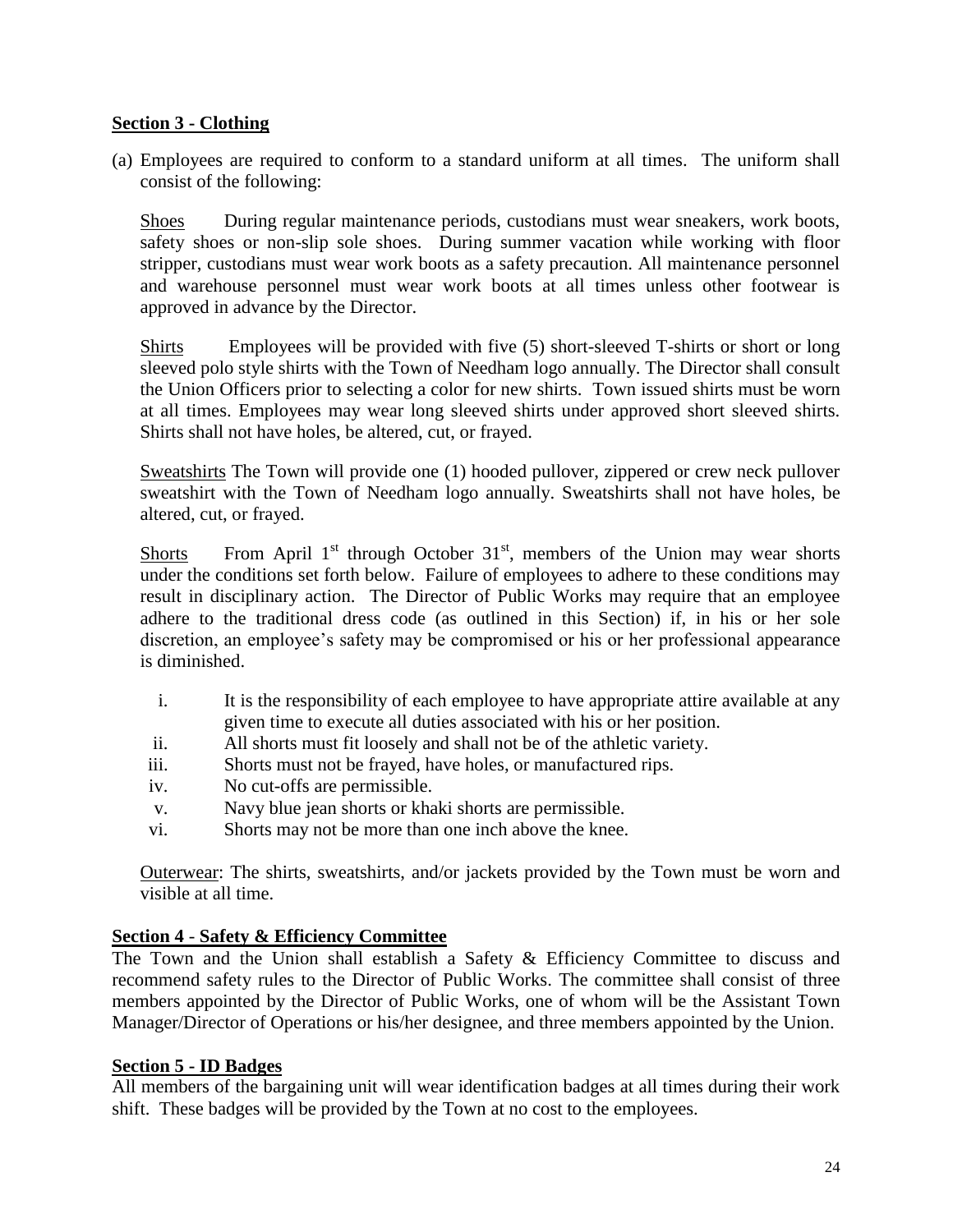# **ARTICLE 20 SENIORITY**

### <span id="page-24-0"></span>**Section 1 - Continuous Service/Probationary Period**

For the purpose of this Article, seniority shall be considered as the length of an employee's continuous service in the bargaining unit. Continuous service means the most recent period of unbroken service in the bargaining unit, provided that authorized leave of absence, military service or layoff as hereinafter defined shall not be considered a break in continuous service for the purposes of establishing a seniority rating. The first six (6) months of employment, exclusive of any approved leave or absence due to work-related injury exceeding two weeks shall be considered a probationary period during which the employee serves at the sole discretion of the Town. With the agreement of the Union, the Director of Public Works may extend the probationary period for a maximum of six additional months.

# **Section 2 - Job Vacancies**

When a position covered by this agreement becomes vacant, the Town will post the vacancy for at least five (5) working days, and will make its selection from among the qualified candidates. Seniority will be the determining factor in the selection, when, in the judgment of the Director, all other relevant factors, including, but not limited to, skill, ability, efficiency, training, potential, and the impact on the overall efficiency of the department, are equal. If there are no qualified candidates from within the bargaining unit, the Town may fill the vacancy from outside the bargaining unit. In making the determination that bargaining unit members are not qualified, the Town will not act in an arbitrary or capricious manner.

# **Section 3 - Out of Classification Pay**

In any case when an employee is qualified for and is temporarily required to serve in and accept the responsibility for work in higher class of position, such employee shall receive the entrance rate of the class or one step above his/her present rate, whichever is higher, while so assigned after the third day. The higher rate will be paid retroactive to the first day in the temporary assignment. An employee may be temporarily assigned to work in any position of the same or lower class grade without loss of pay.

### **Section 4 - Loss of Seniority**

An employee shall lose his or her seniority for the following reasons:

- (a) He or she quits Town employment.
- (b) He or she is discharged and the discharge is not reversed through the grievance procedure set forth in this Agreement.
- (c) He or she is absent for two consecutive working days without notifying the Town. Exceptions may be made only with the consent of the Town. After such absence, the Town will send written notification to the employee at his or her last known address that he/she has lost his/her seniority, and that his/her employment has been terminated. If the disposition made of a complaint or a grievance arising out of such termination of employment is not settled satisfactorily to the employee, the matter may be referred to arbitration as provided in the grievance procedure.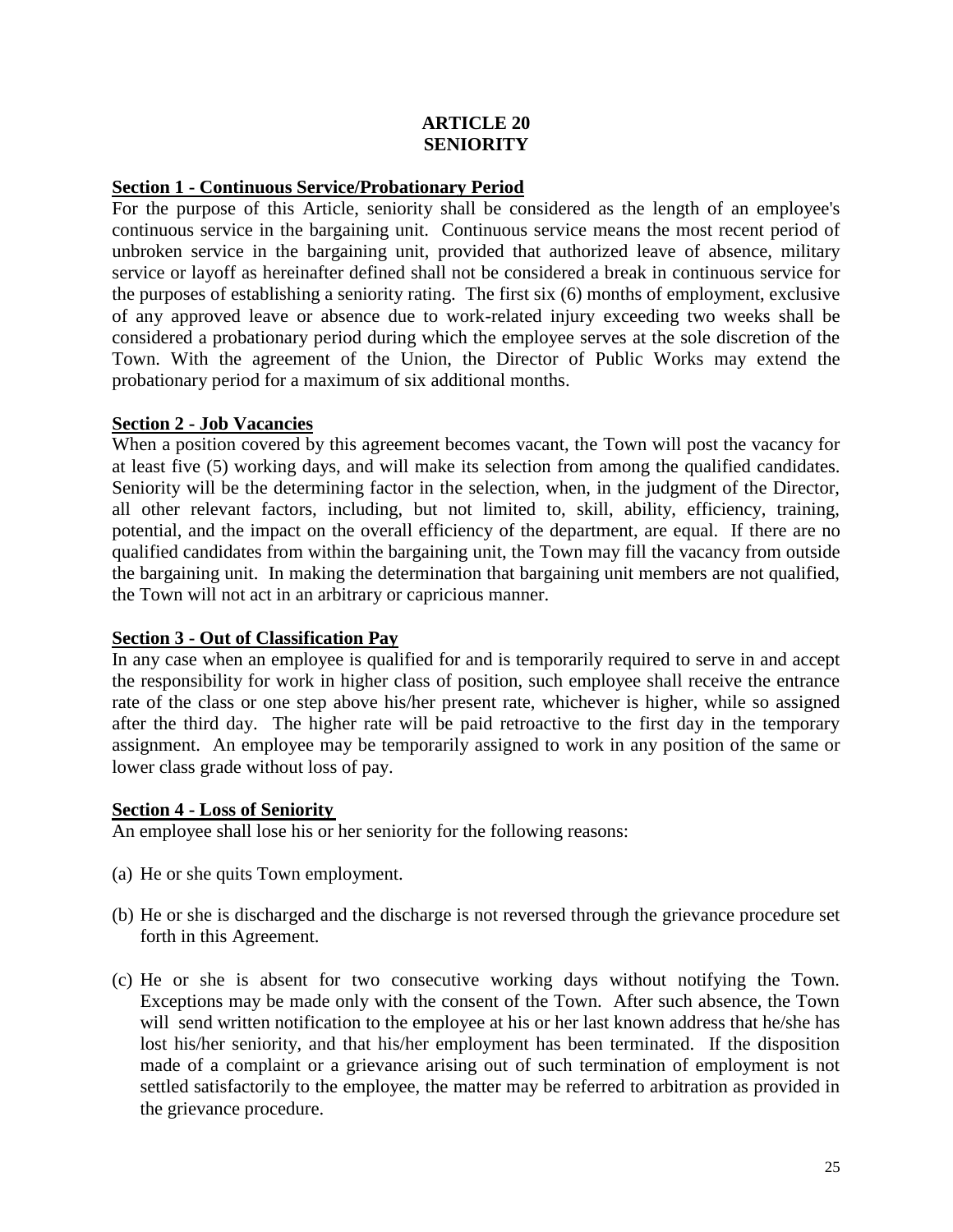- (d) If he or she does not return to work when recalled from layoff, as set forth in the recall procedure, exceptions shall be made only with the consent of the Town.
- (e) Failure to return from sick leave and leave of absence will be treated the same as (c) above.
- (f) He or she retires.

### **Section 5 - Seniority List**

The Town shall furnish the Union with an up-to-date seniority list for each classification within sixty (60) days after the completion of negotiations. Unless the Town is advised by the Union to the contrary within thirty (30) calendar days, this list will be presumed to be correct for purposes of the Agreement.

### **Section 6 - Pre-employment/Other Physicals**

Before any individual is hired by the Town, he or she shall satisfactorily pass a pre-employment physical examination, to be administered without charge to the individual by a physician designated by the Town. This requirement is applicable to individuals employed for, or transferred to, full-time jobs. During the term of this Agreement, such other physical examination as may be required by the Town in connection with the continued employment of any employee shall be administered without charge to the employee.

# **Section 7 - Public Health**

The Town will offer adult occupational immunizations recommended for Massachusetts Teachers by the Massachusetts Department of Public Health at no charge to the employee.

### **Section 8 - Seniority/Lay-Off**

In the event that it becomes necessary to layoff employees, the principle of seniority shall control within classifications. The least senior employee in the job classification affected by the layoff shall be the first laid off. Senior custodians and general maintenance staff due to be laid off shall have the right to bump custodians having less seniority. In the event of multiple layoffs, the actual assignment of bumping employees shall be determined by negotiations. Until such negotiations are completed, the actual assignment of bumping employees shall be determined on the basis of the criteria outlined in Section 2. of this Article. The Town will give thirty-days (30) notice prior to implementing the layoffs in order to allow for negotiations. An employee who chooses to invoke his or her "bumping rights" must notify the Town Manager in writing within five (5) calendar days of notice of contemplated layoff.

#### **ARTICLE 21 UNION BUSINESS**

### <span id="page-25-0"></span>**Section 1 - Union Notices**

Union notices may be posted on bulletin boards designated for this purpose in each building if such notice is signed by an authorized representative of the Union. Copies of all such notices shall be limited to presenting factual data and in no event shall contain inflammatory language.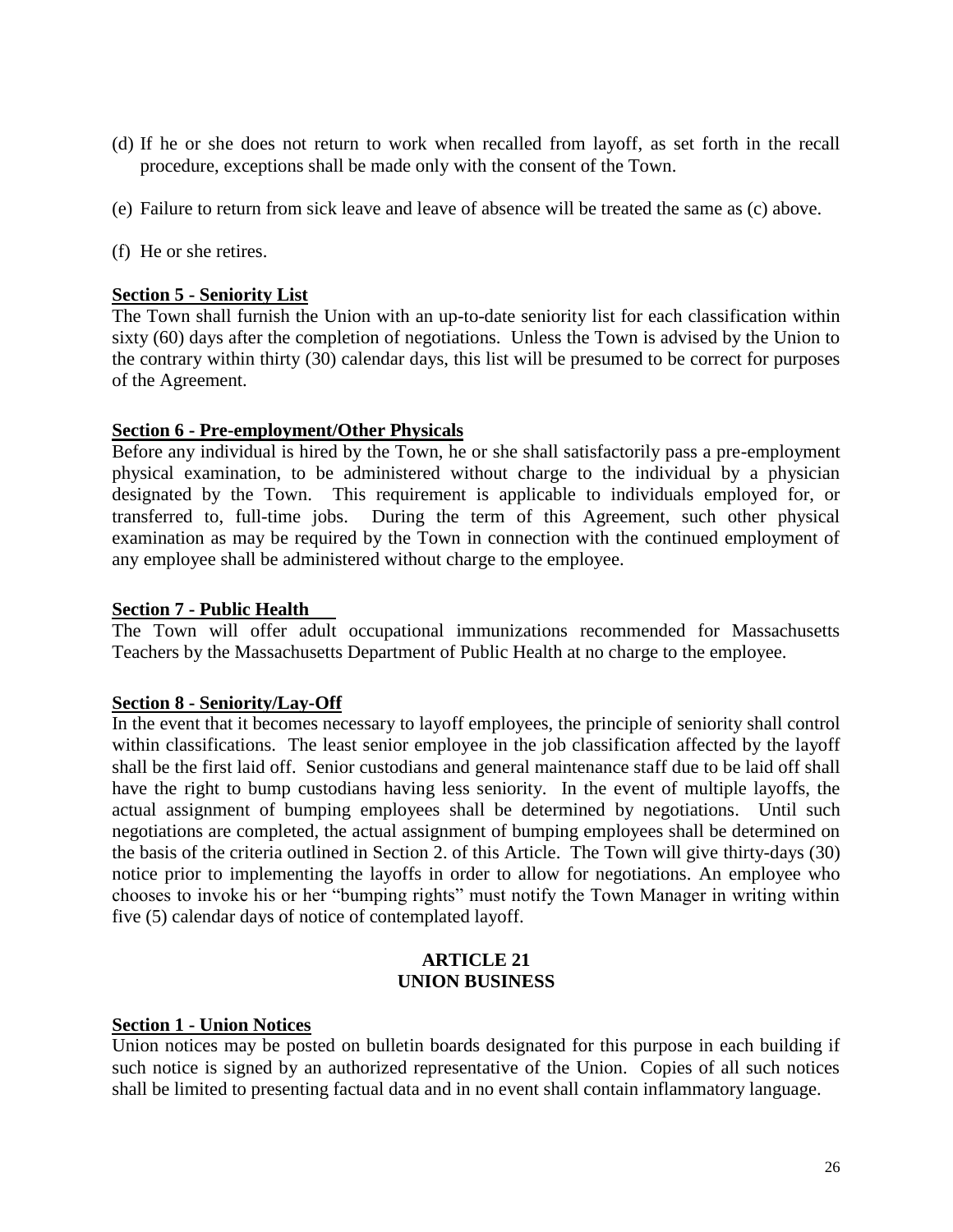# **Section 2 - Grievance Processing**

Union business, including the processing of grievances, shall take place on the non-working time of the employees involved. However, if grievances are processed during the employees' working hours by the request of the Town, the employee or representative shall suffer no loss of pay.

# **Section 3 - Town Premises**

The representative of the Union shall be permitted to enter the premises of the Town at reasonable hours, when necessary to investigate existing grievances after obtaining approval of the Director of Public Works and Director of Human Resources, and such approval shall not be unreasonably denied. The Union agrees that care will be exercised by such union representative.

# **Section 4 - Union Officers**

The Union shall provide a written list of its officers, and of its union representatives, and their alternates, immediately following their designation; the Union shall notify the Town of any change in such list during the term thereof. There shall be no requirement on the part of the Town to recognize any such offer, representative, or alternate representative, until notice of official designation has been delivered to the Town.

# **Section 5 - Union Conventions**

Up to two (2) elected delegates of the Needham Building Custodian and Tradesman Independent Association Local 1116, upon written request, may be granted not more than five (5) days' leave to attend official conventions of the Massachusetts Laborers' Public Employees' Council Local 1116 of the Laborers' International Union of North America, without loss of pay and all costs associated with this Section shall be paid by the employee and not the Town.

#### **ARTICLE 22 PERSONNEL RECORDS**

# <span id="page-26-0"></span>**Section 1**

A copy of any official statement concerning an employee made by a member of management or designated supervisor which is to be retained by the Town in the employee's personnel file, shall be shown to the employee who shall certify that she/he has read it. This notation may be made on the same form or on a separate document.

### **Section 2**

If the employee refuses to sign a statement, the supervisor or other person in whose presence the employee reads the statement or report shall certify that the report was read by the employee and that the employee refused to sign the statement acknowledging this fact.

### **Section 3**

If the employee is not available (due to illness or other absence) at the time the statement or report is prepared, a member of the management or supervisor shall file the statement or report to the employee at the time of the filing, but the employee shall be given the opportunity to read the report as soon as s/he is available thereafter.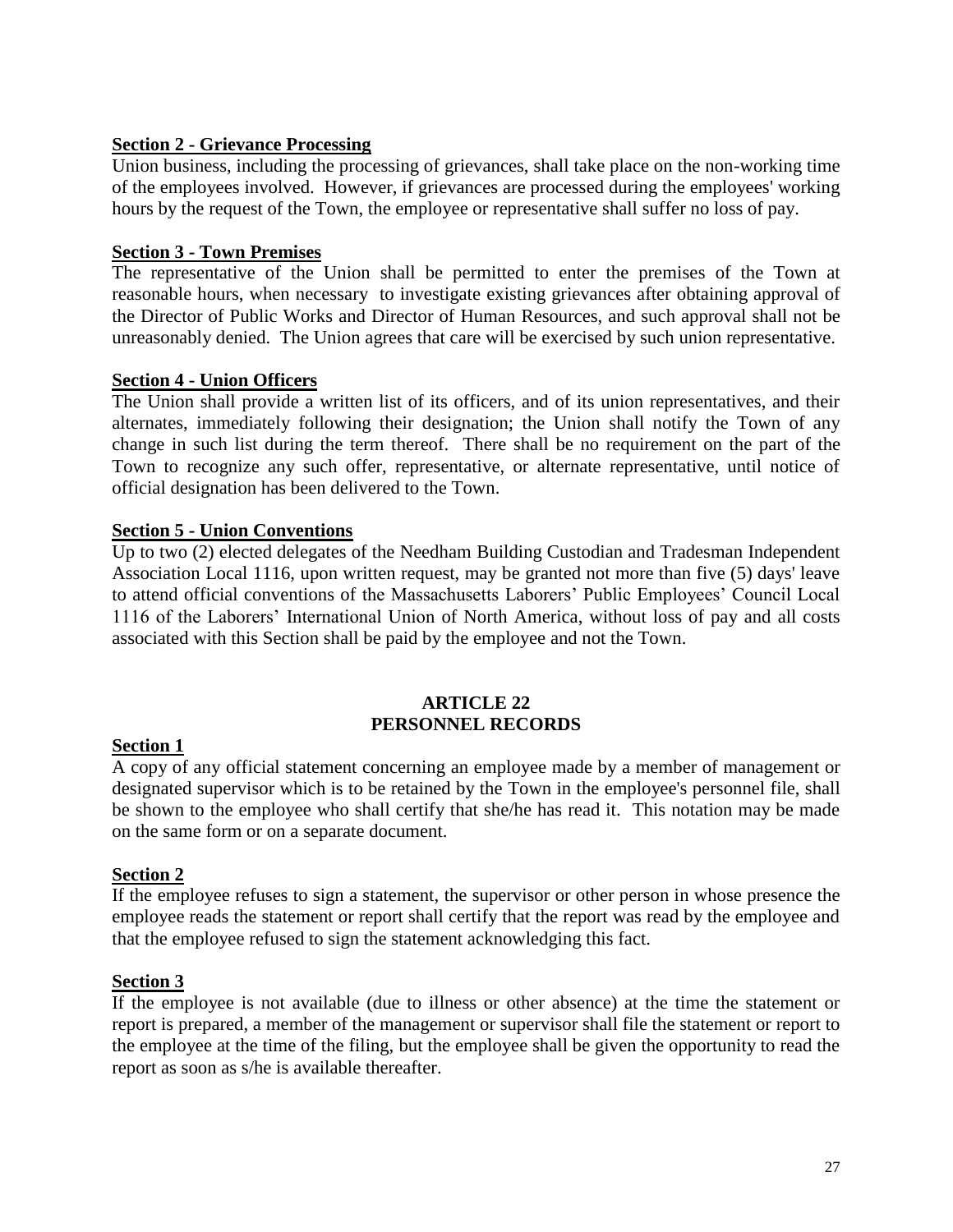# **Section 4**

The employee shall be permitted to make a written comment or explanation to any such report and the employee's written statement shall be filed with the related record. The employee's comment shall not be filed if it contains remarks about any other individual or individuals.

### **ARTICLE 23 SEPARABILITY AND SAVINGS**

### <span id="page-27-0"></span>**Section 1**

If any article or section of this Agreement, or any riders thereto should be held invalid by operation of law, or by any tribunal of competent jurisdiction, or if the compliance with, or enforcement of, any article or section should be restrained by such tribunal pending a final determination as to its validity, the remainder of this Agreement and of any rider thereto, or the application of such article or section to persons or circumstances other than those as to which it has been held invalid, or as to which compliance with, or enforcement of, has been restrained, shall not be affected thereby.

### **Section 2**

In the event that any article or section is held invalid, or enforcement of, or compliance with which has been restrained, as set forth above, the parties affected thereby shall enter into the immediate collective bargaining negotiations upon the request of either party for the purpose of arriving at a mutually satisfactory replacement for such article or section during the period of the invalidity or restraint.

#### **ARTICLE 24 CLASSIFICATION PLAN AND PAY RATES**

### <span id="page-27-1"></span>**Section 1 - Overtime Rates**

The hourly rate of pay for overtime work shall be one and one-half  $(1/2)$  times the hourly rate set forth herein.

### **Section 2 - Night Shift Differential**

All custodians and trades personnel regularly assigned to the night shift (any shift beginning at 2:00 p.m. or later and/or ending at 6:00 a.m. or earlier) will receive a differential of \$0.80 per hour (\$1.00 effective January 1, 2019).over and above their regular rate of pay for all hours worked on that shift. The differential will apply to vacation, holiday and sick pay and will be paid for any period when a regularly scheduled night shift employee is assigned to another shift.

### **Section 3 - Longevity**

- (a) Full-time employees are eligible for longevity pay at the rate of \$200 per year for every five (5) years of continuous service in the Town of Needham. This will be paid in a lump sum on or about the anniversary of the employee's date of hire.
- (b) Transition Years- Employees shall be eligible for longevity pay on the July 1st of the fiscal year in which the  $5<sup>th</sup>$ , 10<sup>th</sup>, etc. anniversary occurs, subject to pro-ration based on the number of months of continuous service as of July  $1<sup>st</sup>$ . The employee will be paid the balance between the full amount and the pro-rated amount on the applicable anniversary date.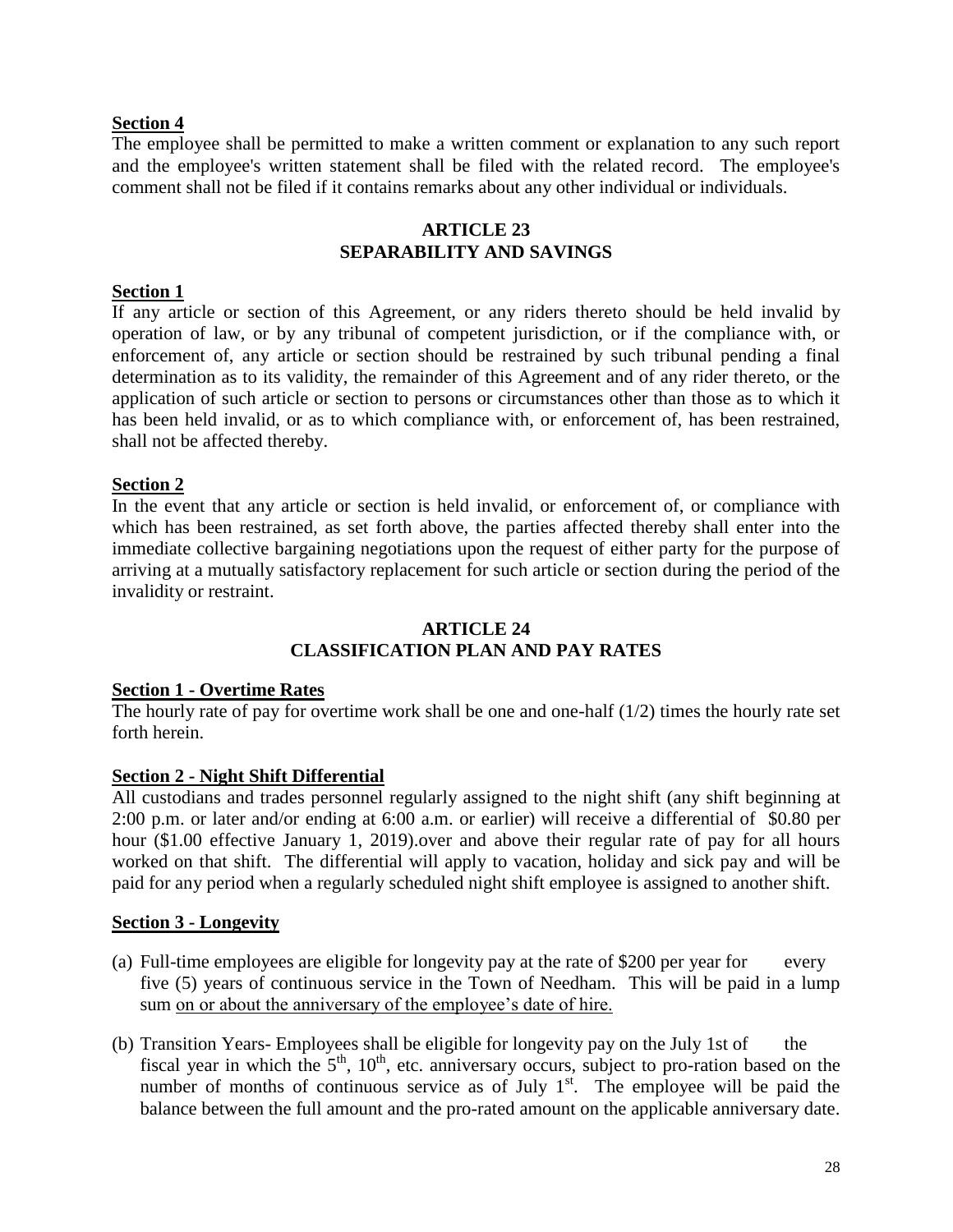# **Section 4 - Compensation Plan**

Employees shall be classified and compensated in accordance with the terms of this Agreement. Incorporated into this Agreement and attached thereto as Appendix C is the Compensation Plan.

# **Section 5 - Satisfactory Performance Step Increases**

- (a) Performance step increases occur when an employee meets all the criteria established through the annual performance evaluation as evidenced by a satisfactory performance review.
- (b) Satisfactory performance step increases shall be granted on the anniversary of the date of hire or the adjusted step date.Members of the bargaining unit on July 1, 1997 will continue to receive step increases on July 1, as applicable.
- (c) Progression through the rate ranges are neither mandatory nor automatic, but shall be subject to the approval of the Director of Public Works who will not act in an arbitrary and capricious manner in making his or her decision. Such decision shall be subject to the grievance and arbitration provisions of this Agreement.
- (d) The date that satisfactory performance step raises are granted may be adjusted by events such as promotion, reclassification, and unpaid leave as indicated in this agreement.
- (e) Should an employee be denied a step rate increase upon the review of his performance by the Director of Public Works, the employee shall be informed by the Director of Public Works in writing of the reason, and reasons, for such denial.

# **Section 6 - Promotion**

Employees who are promoted to a position of higher grade shall enter the new position at the minimum rate of the higher position's compensation range or the step rate in the higher position's compensation range immediately above their rate prior to promotion, whichever is higher. The effective date of the promotion becomes the employee's new anniversary date for the purpose of future satisfactory performance step increases. Upon the request of the Director of Public Works, the Town Manager may approve an additional increase of one or more steps at the time of promotion if warranted by the employee's qualifications and performance.

# **Section 7 - Transfer**

An employee who transfers to a position of equal grade shall enter the new position at the same step as his/her prior position, and shall retain the same step date for the purposes of future satisfactory performance step increases. Upon the request of the Director of Public Works, the Town Manager may approve an additional increase of one or more steps at the time of the transfer if warranted by the employee's qualifications and past performance. If one or more steps are granted by the Town Manager, the date of transfer shall become the employee's step date for the purposes of future satisfactory performance step increases.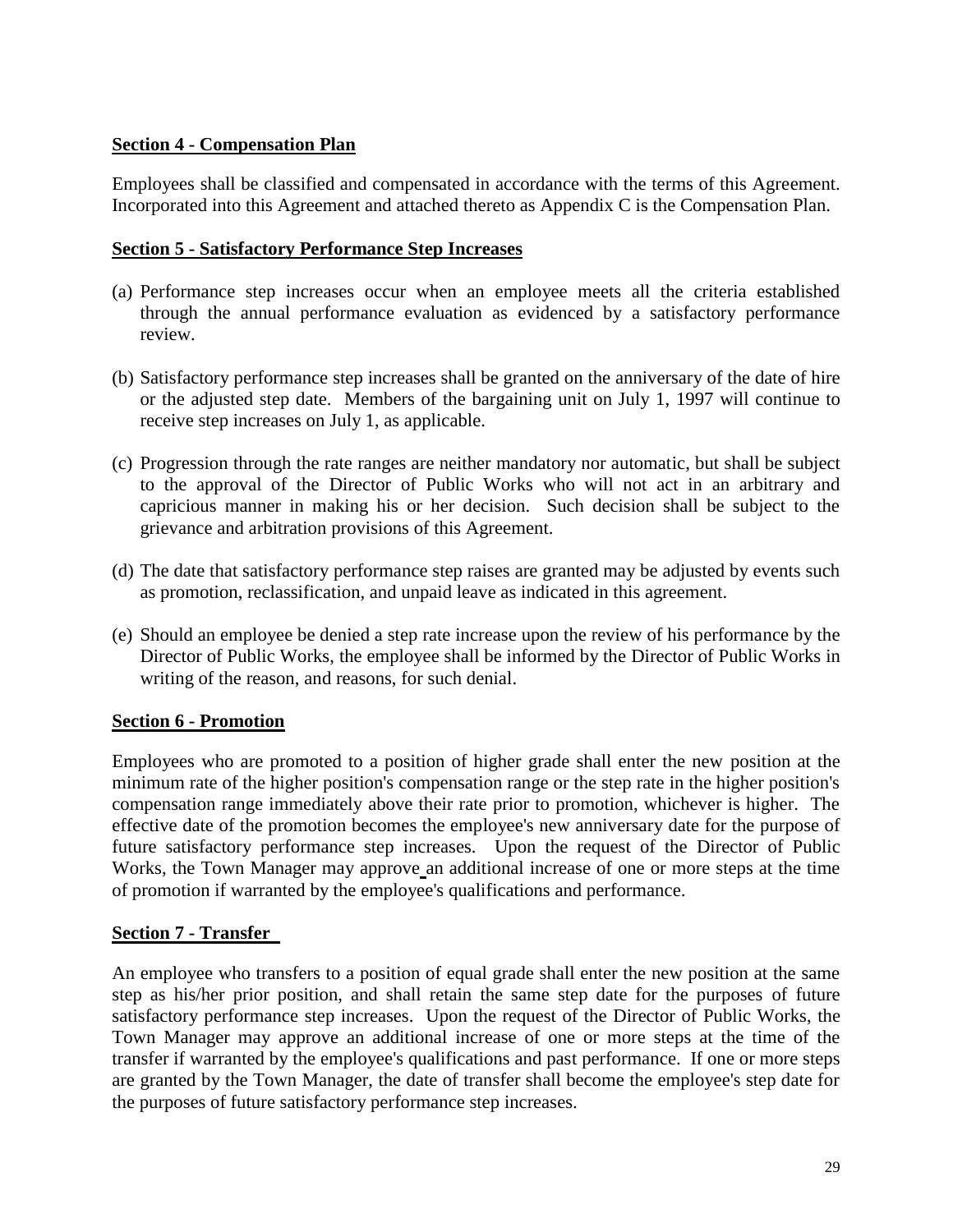# **Section 8 - Reclassification**

For the purposes of this section, a reclassification shall be defined as a change in the title or compensation level resulting from the change in duties of the incumbent. When any position is reclassified within the Compensation Schedules, the incumbent in that position at the time of reclassification shall be paid at the minimum rate of the higher position's compensation range or the step rate in the higher position's compensation immediately above their rate prior to reclassification, whichever is higher. The effective date of the reclassification becomes the employee's new anniversary date for the purposes of future satisfactory performance step increases. Upon the request of the Director of Public Works, the Town Manager may approve an additional increase of one or more steps at the time of reclassification if warranted by the employee's qualifications and performance.

### **Section 9 - Entrance Rate**

Newly hired employees will begin employment at Step 1 unless otherwise recommended by the Director of Public Works and approved by the Town Manager, whose decision shall not be grievable.

### **Section 10 - Merit**

### (a) Merit Step Increase

At the written request of the Director of Public Works, the Town Manager may grant an additional step or steps at the conclusion of the probationary period or at the time of the annual performance review if the employee has demonstrated exceptional performance in accordance with regulations promulgated by the Human Resources Department. The date of the additional step or steps shall become the employee's anniversary date for the purposes of future satisfactory performance step increases.

### (b) Merit Bonus

At the written request of the Director of Public Works, the Town Manager may grant a onetime Merit Bonus in an amount not to exceed \$1,800 per fiscal year if the employee has demonstrated exceptional performance in accordance with regulations promulgated by the Human Resources Department.

### (c) Merit Raise

At the written request of the Director of Public Works, the Town Manager may grant a merit increase in an amount not to exceed 3 percent in any one year or ten percent over the duration of employment, if the employee has demonstrated exceptional performance in accordance with regulations promulgated by the Human Resources Department. Approved merit raises shall only be granted to employees who have been at maximum for at least one year. The most recent merit raise may be rescinded by the Director of Public Works if, for at least two (2) consecutive years, the employee receives a rating of satisfactory or unsatisfactory on 25% of the evaluation criteria on the Custodial Evaluation Form or Trades Group Evaluation Form. If this form is subsequently revised, the Town and the Union agree to negotiate a new standard regarding the continuation of a Merit Raise. Merit raises in place for more than five (5) years may not be rescinded.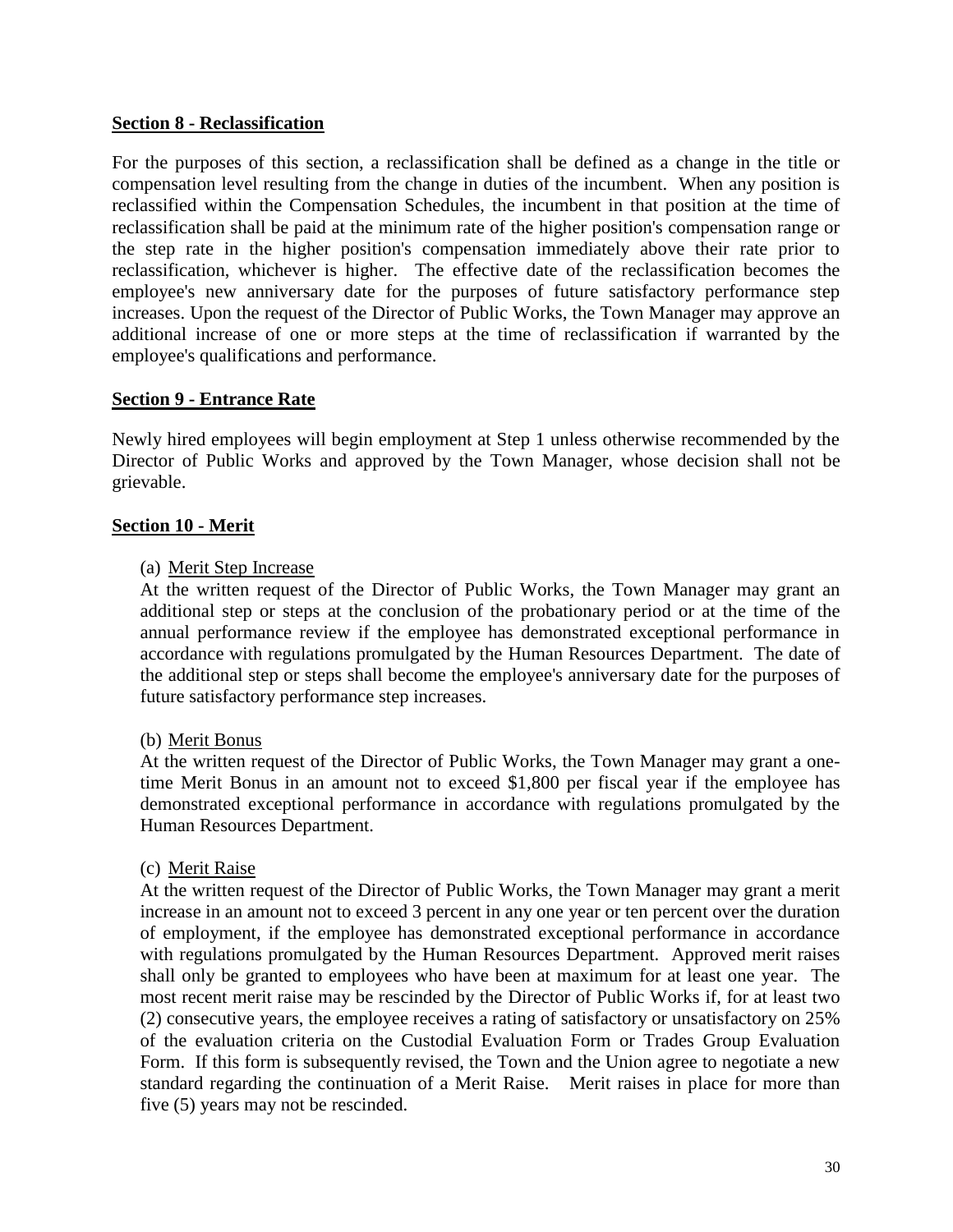- (d) All of the provisions listed above shall be subject to sufficient appropriation. If the Town Manager approves a request in accordance with this article, the he/she will endeavor to secure funding if funding is not available in the appropriate departmental budget.
- (e) The provisions of this section are not subject to the grievance or arbitration procedures contained in this Agreement.

### <span id="page-30-0"></span>**ARTICLE 25 PERFORMANCE EVALUATION**

# **Section 1**

A performance evaluation procedure shall be established which is reasonably related to the employee's job duties and performance.

# **Section 2**

For employees hired before July 1, 1997, the evaluation period shall be from July 1 to June 30, and all efforts will be made to complete the evaluation prior to July 1st.

### **Section 3**

The evaluator for custodians, maintenance personnel and the Warehouse Person will be the Director of Public Works or his or her designee. When developing the performance evaluation for custodians, the Director of Public Works or his or her designee will consult with the appropriate Senior Custodian prior to completing the evaluation. The evaluator for the Trades Group will be the Director of Public Works.

### **Section 4**

The employee will receive a copy of each evaluation for his or her signature. The employee shall be allowed to submit written comment to the evaluation within ten (10) days of receipt of the evaluation.

### **Section 5**

Should the employee fail to meet the required standard of performance; disciplinary action may occur.

# **ARTICLE 26 EDUCATIONAL REIMBURSEMENT**

<span id="page-30-1"></span>The Town of Needham Education Reimbursement Policy (Benefit Administration #501) dated July 1, 2018 and as from time to time amended is hereby incorporated by reference.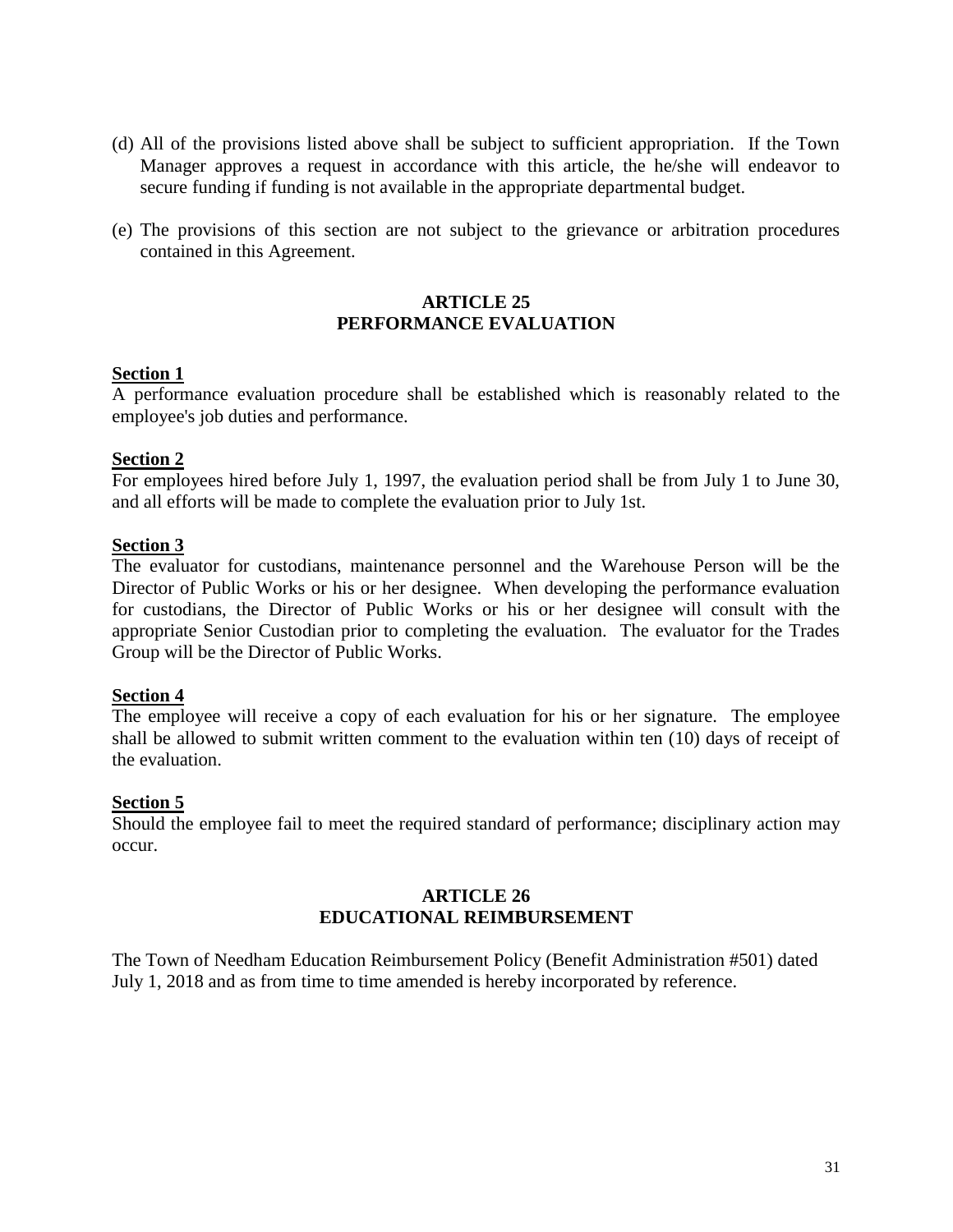### **ARTICLE 27 MISCELLANEOUS PROVISIONS**

# <span id="page-31-0"></span>**Section 1 - Town Vehicle Use**

Incorporated herein by reference and considered an integral part thereof is the Town of Needham Municipal Vehicle Use Policy dated March 11, 1997 and any revisions thereto. It is agreed that any disciplinary action taken by the Town in accordance with the Town Vehicle Use Policy will be for just cause. The Town may conduct periodic motor vehicle license checks for all members to verify that each member of the bargaining unit that is required to operate or may operate a town owed motor vehicle has an active drivers' license in good standing. It shall be the responsibility of the employee to notify the Town if anytime the employee license is suspended, revoke or otherwise prevents the employee from driving without an active license. The Town will work with employees whose license becomes inactive to find work that does not require driving. If no such work is available the employee will be either charged his/her available vacation or personal time and/or be placed on leave of absence without pay.

Town Vehicle Use as follows: "All members of the Union who are authorized to operate a Town vehicle acknowledge that the vehicle they operate may be equipped with a GPS tracking device. The GPS tracking device will allow the Town to monitor the vehicle for geographic location, speed, hours of operation and other related data relevant to the vehicle's utilization for the purpose of maintaining the orderly and efficient operations of the Town. This information shall not be used for disciplinary purposes against members of the Union, absent a violation of federal, state or local law. Tampering with any GPS tracking equipment is expressly prohibited by this policy and may subject an employee to disciplinary action by the Town.

# **Section 2 - Cafeteria Plan**

The Town shall institute a so called "cafeteria plan" in compliance with state law and the Internal Revenue Code. The parties agree that any reasonably incurred administrative expenses will be paid by those employees participating in said plan. The Town, at its sole option, may terminate said cafeteria plan on a Town-wide basis, with 60 days' notice.

### **Section 3 - Trades Group Committee**

The Union may form a committee consisting of members of the Trades Group (Carpenter, Plumber, Electrician, HVAC Technician and Craftsman), the Union President and Union Representative for the purpose of addressing any Trades Group issues. The parties agree that the creation of this committee does not create any bargaining obligation which does not already exist.

### **Section 4 - Workplace Violence**

Incorporated herein by reference and considered an integral part thereof is the Town of Needham Workplace Violence Policy dated March 19, 2003.

# **Section 5 - Drug and Alcohol Testing**

Incorporated herein by reference and considered an integral part thereof is the Town of Needham Public Works Department "General Policy Regarding Drugs and Alcohol in the Workplace." The random drug testing requirements set forth in Section 2.3 of the General Policy Regarding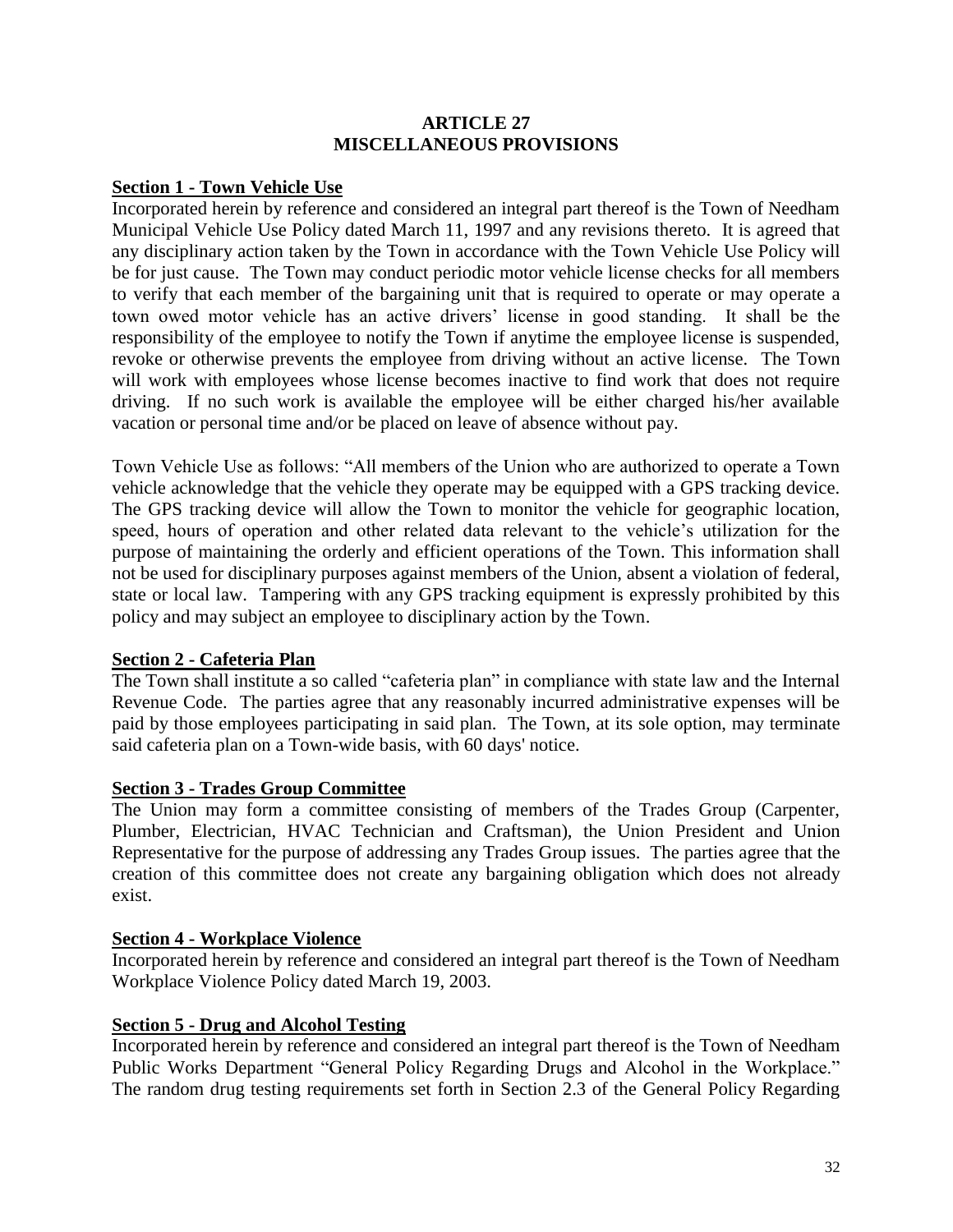Drugs and Alcohol in the Workplace in Appendix D shall apply only to members of the bargaining unit hired after July 1, 2005. Members of the bargaining unit hired prior to July 1, 2005 shall be subject to all other provisions of the policy including pre-employment, reasonable suspicion, post incident and follow-up testing. Said random drug testing requirements will apply to all members of the bargaining unit whose responsibilities include driving municipal vehicles regardless of date of hire, when and if the Town adopts a similar random drug testing requirement for non-represented drivers.

# **Section 6**

Incorporate by reference the Town of Needham Sexual Harassment Policy dated June 2018 and the Town of Needham Harassment of Individuals in Protected Classes Policy dated June 2018, or any revision thereto.

# **Section 7 - Light Duty**

- (a) If, after missing 10 work days due to a work-related or non-work related injury, an employee is unable to return to full duty status, a Town-designated physician may examine the employee to determine his or her fitness to perform light duty. Before making a determination, the Town-designated physician shall consult with the employee's treating physician.
- (b) Each physician who administers an examination under this procedure shall be provided by the Town with a detailed analysis of the physical requirements of the light duty tasks proposed, and shall be asked to make a determination of the fitness of the examined employee to perform the specific physical requirements of each light duty task. Each physician shall be asked to specify which, if any, light duty tasks the examined employee is not capable of performing.
- (c) In the event that an employee is assigned to light duty, such light duty shall not interfere with on-going medical treatment.
- (d) Light duty assignments shall be limited to two (2) month increments unless an extension is otherwise approved in advance by the Director of Public Works.
- (e) Light duty tasks shall be determined by the Director of Public Works.
- (f) Employees on light duty status shall be ineligible for overtime assignments.

# **Section 8 - Mandatory Direct Deposit:**

The Town is authorized to require all members of the Union to sign up for direct deposit effective June 1, 2016. The only exception to this requirement is current employees who are not already on direct deposit as of May 1, 2016. Current employees who are on direct deposit as of May 1, 2016 may not change from direct deposit status. All employees hired after June 1, 2016 shall be subject to the mandatory direct deposit requirement. Nothing is this section shall limit the rights of the Town to make changes to the direct deposit program in accordance with legislation adopted by the Commonwealth.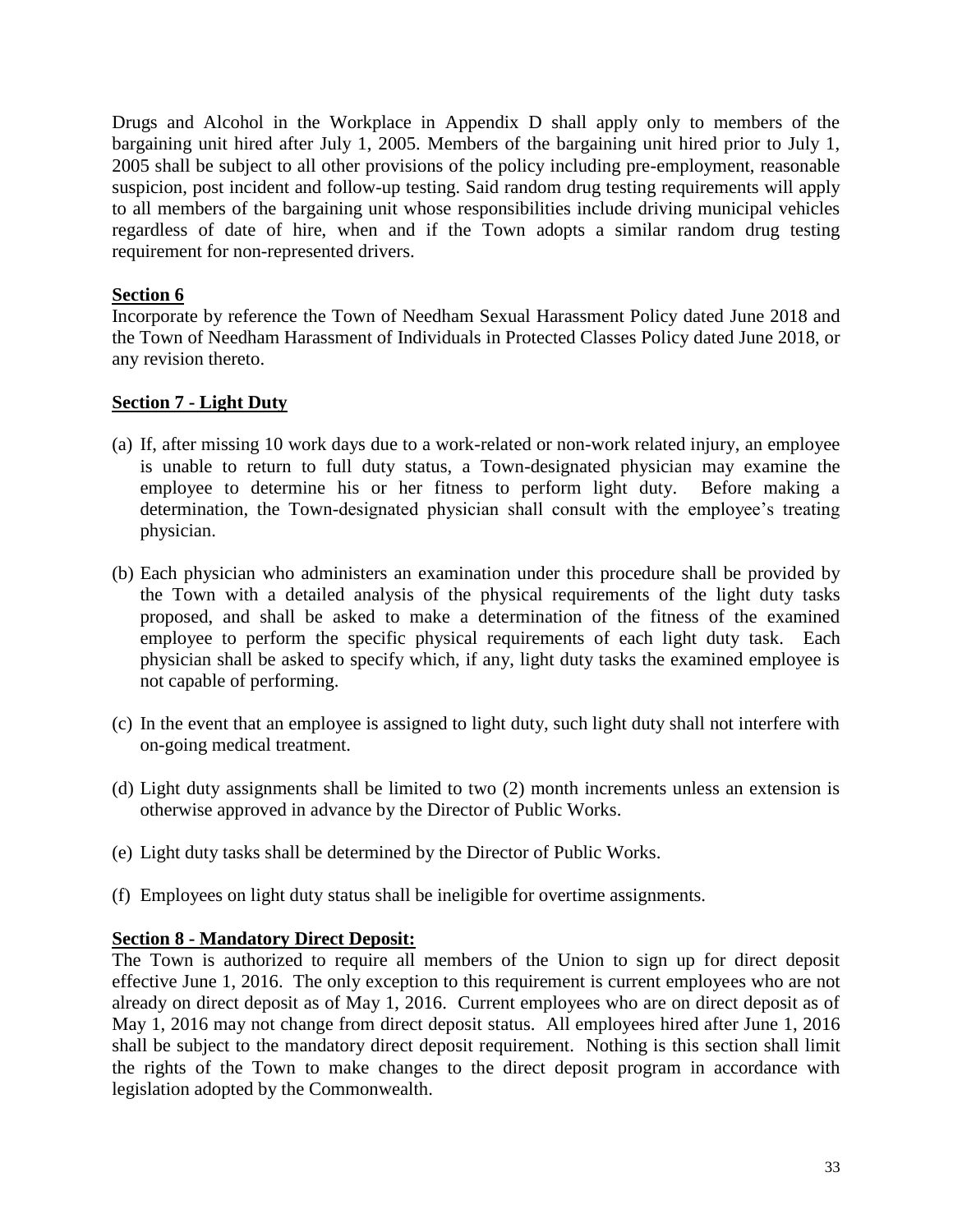### **Section 9 - Electronic Time Keeping System**

The Town agrees to consult with the Union prior to implementing an electronic time keeping system.

### **Section 10 - Background Checks**

The Town and the Union agree to comply with Chapter 77 of the Acts of 2013 (Senate 1839) wherein, effective July 1, 2013, employees who may have direct and unmonitored contact with children must be fingerprinted and the fingerprints must be submitted for a national criminal background check. The cost of fingerprinting will be borne by the employee.

### **Section 11 - Needham Police Department Building Security Policy**

The Town and the Union agree to comply with the Needham Police Department Building Security Policy dated July 1, 2014, as amended, which requires custodians and maintenance workers who are permanently assigned to the police department be subjected to a background investigation which includes a fingerprint based CORI check.

# **ARTICLE 28 DURATION OF AGREEMENT**

# <span id="page-33-0"></span>**Section 1**

Subject to the rights of reopen described below, this Agreement shall continue in full force and effect until midnight June 30, 2022 and shall terminate automatically upon that date. Should either, or both, parties desire to negotiate a new collective agreement for the succeeding year, such party or parties, shall, between January 1, 2022 and February 1, 2022**,** give notice in writing to the other party.

# **Section 2**

Upon receipt of such notice, the parties shall make mutually satisfactory agreements to engage in negotiations leading to a settlement of issues raised by such notice. Nothing in this Article shall preclude either the Town or the Union from modifying any proposals made during the course of the negotiations.

# **Section 3**

This is a complete agreement between the parties covering the period from July 1, 2019, to June 30, 2022.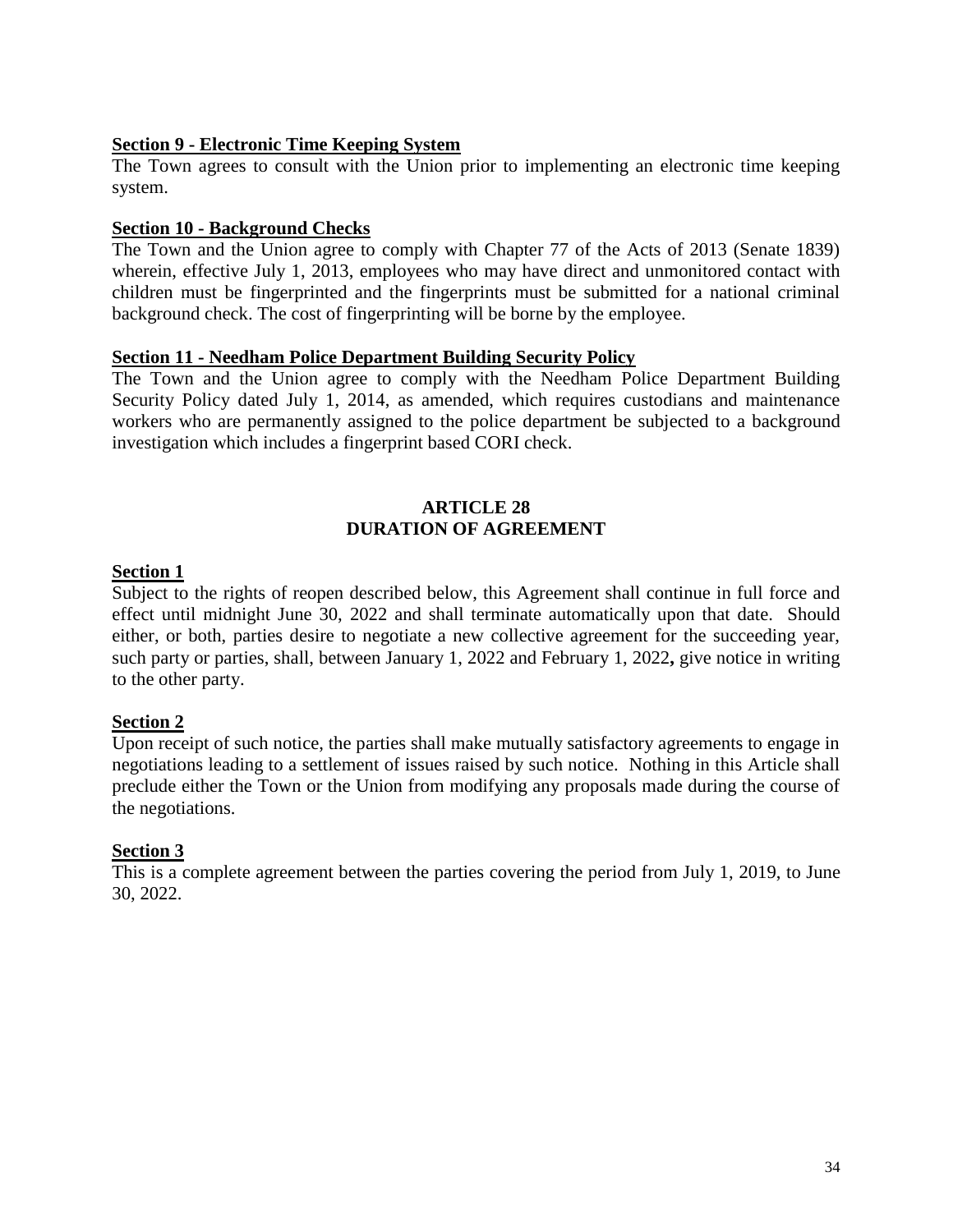IN WITNESS WHEREOF the parties have caused these present to be signed and delivered by their duly authorized representative as of the day and year first below written.

**TOWN MANAGER** 

TOWN OF NEEDHAM

 $B^0$  $\theta$ Ce-25-2019

LOCAL #1116, Laborers' International Union of North America in behalf of **Building Custodian and Tradesman Independent Association** 

 $max0$  $\overline{111}$ 

Date:

Approved as to Form:

Date:

 $-6/35/19$  $\epsilon$ Town

Counsel/Date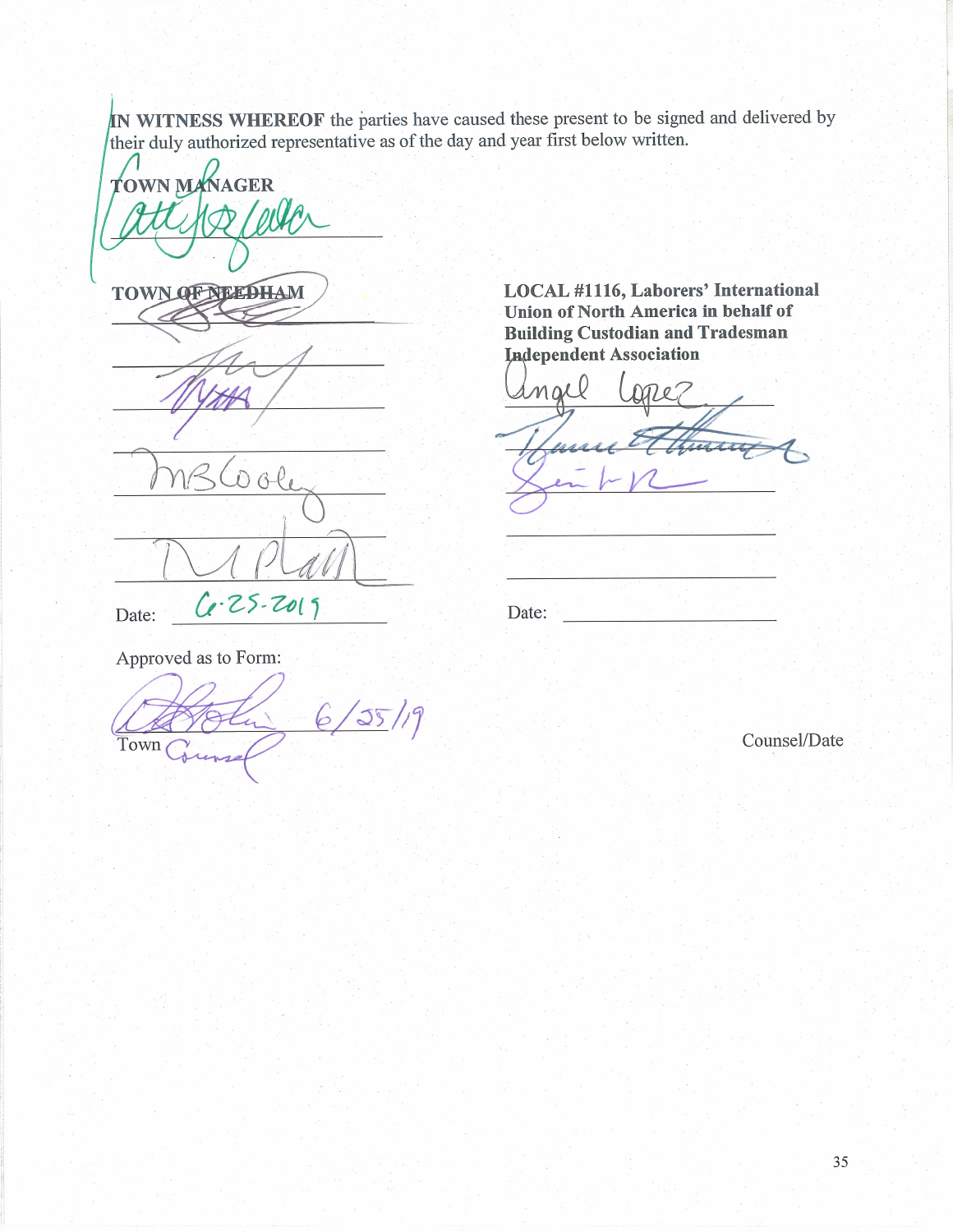# **Appendix A Classification Plan (through December 31, 2018)**

<span id="page-35-0"></span>

| Title                   | Grade  |
|-------------------------|--------|
| Carpenter               | $BT-3$ |
| Electrician             | $BT-3$ |
| <b>HVAC</b> Technician  | $BT-4$ |
| Plumber                 | $BT-3$ |
| Craftsworker            | $BT-2$ |
| Glazer/Craftsperson     | $BT-2$ |
| <b>Warehouse Person</b> | $BT-1$ |
| Senior Custodian 2      | $BC-3$ |
| Senior Custodian 1      | $BC-2$ |
| Custodian               | $BC-1$ |

# **Classification Plan**

# **(Effective January 1, 2019)**

# *Such classification changes shall be implemented in accordance with Article 24, Section 8*

| Title                   | Grade  |
|-------------------------|--------|
| Carpenter               | $BT-4$ |
| Electrician             | $BT-4$ |
| <b>HVAC</b> Technician  | $BT-4$ |
| Plumber                 | $BT-4$ |
| Craftsworker            | $BT-2$ |
| Glazer/Craftsperson     | $BT-2$ |
| <b>Warehouse Person</b> | $BT-1$ |
| Senior Custodian 2      | $BC-3$ |
| Senior Custodian 1      | $BC-2$ |
| Custodian               | $BC-1$ |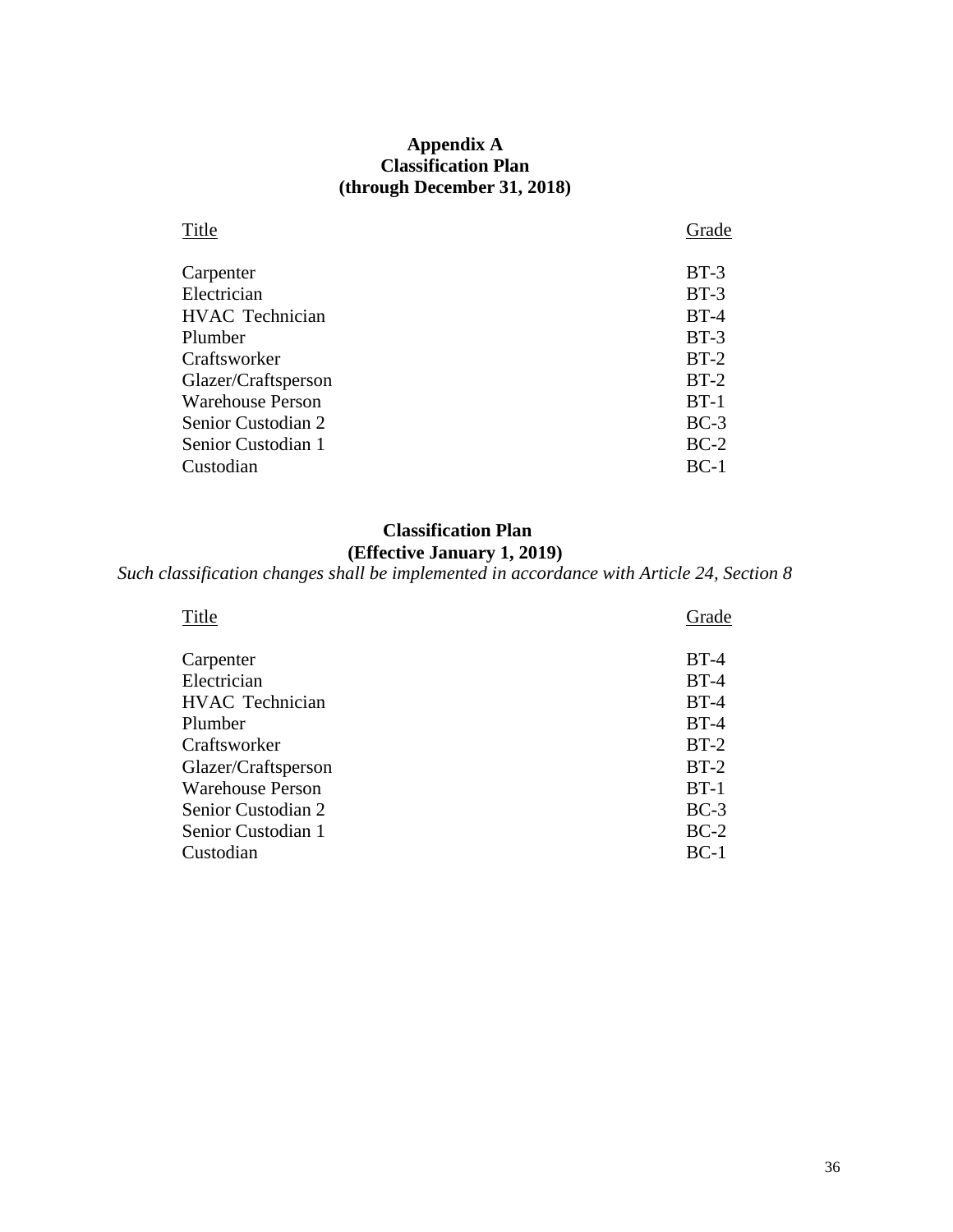# **Appendix B Authorization for Payroll Deduction**

<span id="page-36-0"></span>By

Name of Employee

# By

Name of Employee

Effective **Subsequest** and authorize you to deduct from my earnings each month, the amount of \$\_\_\_\_\_\_\_\_. This amount shall be paid to the Treasurer of Local No. 1116, and represents payment of my Agency (circle one): DUES or FEES

These deductions may be terminated by me by giving you a sixty (60) days written notice in advance or upon termination of my employment.

Employee's Signature

\_\_\_\_\_\_\_\_\_\_\_\_\_\_\_\_\_\_\_\_\_\_\_\_

\_\_\_\_\_\_\_\_\_\_\_\_\_\_\_\_\_\_\_\_\_\_\_\_

Employee's Address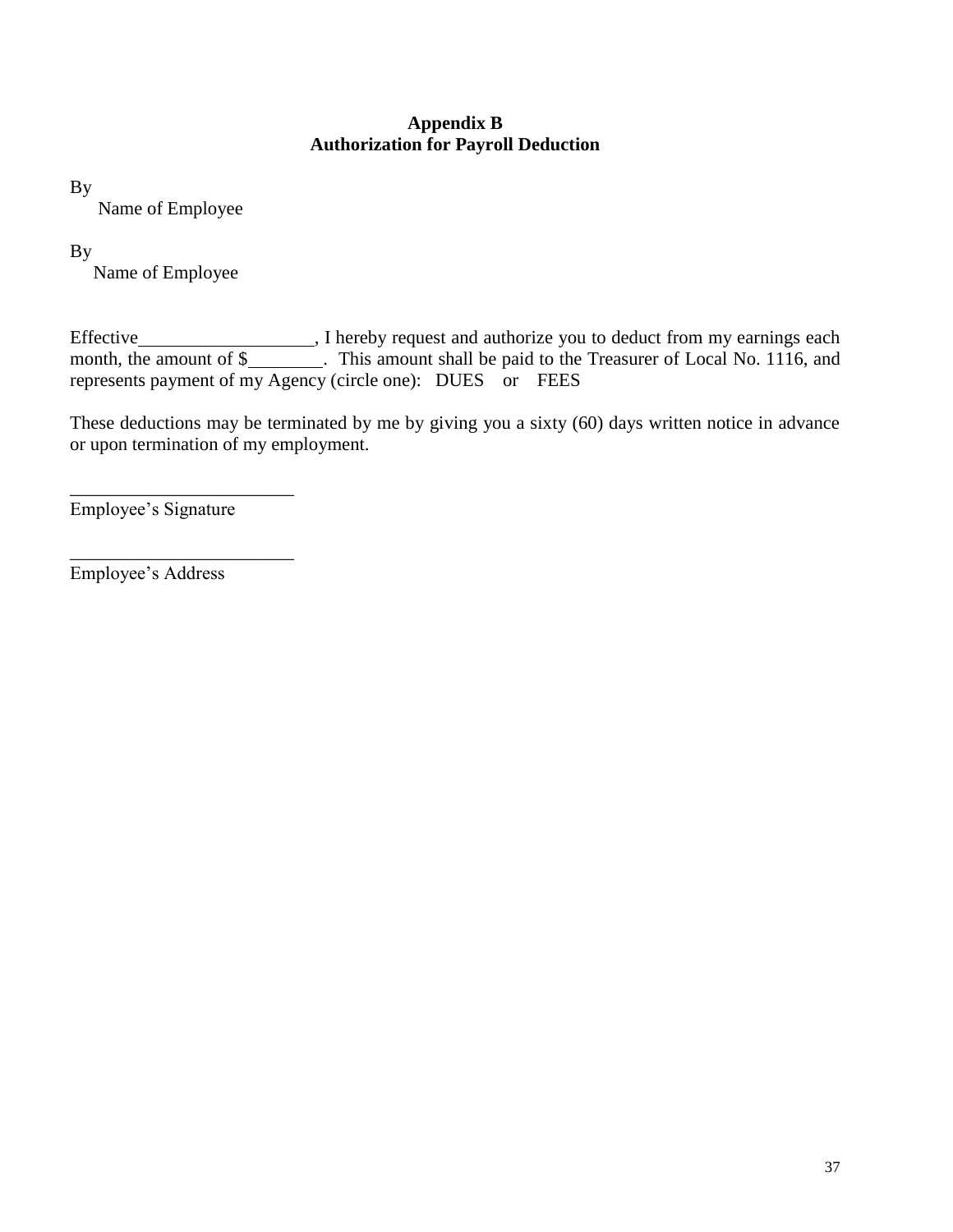<span id="page-37-0"></span>

|                 | 1                                      | $\overline{2}$ | 3       | $\overline{\mathbf{4}}$ | 5       | 6       | 7       | 8       |
|-----------------|----------------------------------------|----------------|---------|-------------------------|---------|---------|---------|---------|
|                 | <b>FY2020 - Effective July 1, 2019</b> |                |         |                         |         |         |         |         |
| <b>BT4</b>      | \$31.65                                | \$32.61        | \$33.56 | \$34.55                 | \$35.41 | \$36.27 | \$37.19 | \$38.10 |
| <b>BT3</b>      | \$27.76                                | \$28.58        | \$29.44 | \$30.30                 | \$31.05 | \$31.82 | \$32.62 | \$33.40 |
| BT2             | \$25.27                                | \$26.00        | \$26.78 | \$27.57                 | \$28.25 | \$28.96 | \$29.65 | \$30.40 |
| BT1             | \$23.00                                | \$23.67        | \$24.38 | \$25.09                 | \$25.72 | \$26.35 | \$27.00 | \$27.66 |
|                 |                                        |                |         |                         |         |         |         |         |
| BC <sub>3</sub> | \$24.66                                | \$25.37        | \$26.09 | \$26.83                 | \$27.47 | \$28.13 | \$28.80 | \$29.49 |
| BC2             | \$23.50                                | \$24.17        | \$24.87 | \$25.57                 | \$26.18 | \$26.80 | \$27.45 | \$28.10 |
| BC1             | \$20.49                                | \$21.08        | \$21.67 | \$22.28                 | \$22.82 | \$23.36 | \$23.92 | \$24.49 |

**BCTIA APPENDIX C - COMPENSATION SCHEDULE**

| FY2020 - Effective July 1, 2019 (Second Shift Includes \$1.00 Hourly Differential) |         |         |         |         |         |         |         |         |  |
|------------------------------------------------------------------------------------|---------|---------|---------|---------|---------|---------|---------|---------|--|
| <b>BT4</b>                                                                         | \$32.65 | \$33.61 | \$34.56 | \$35.55 | \$36.41 | \$37.27 | \$38.19 | \$39.10 |  |
| <b>BT3</b>                                                                         | \$28.76 | \$29.58 | \$30.44 | \$31.30 | \$32.05 | \$32.82 | \$33.62 | \$34.40 |  |
| BT2                                                                                | \$26.27 | \$27.00 | \$27.78 | \$28.57 | \$29.25 | \$29.96 | \$30.65 | \$31.40 |  |
| <b>BT1</b>                                                                         | \$24.00 | \$24.67 | \$25.38 | \$26.09 | \$26.72 | \$27.35 | \$28.00 | \$28.66 |  |
|                                                                                    |         |         |         |         |         |         |         |         |  |
| BC3                                                                                | \$25.66 | \$26.37 | \$27.09 | \$27.83 | \$28.47 | \$29.13 | \$29.80 | \$30.49 |  |
| BC2                                                                                | \$24.50 | \$25.17 | \$25.87 | \$26.57 | \$27.18 | \$27.80 | \$28.45 | \$29.10 |  |
| BC1                                                                                | \$21.49 | \$22.08 | \$22.67 | \$23.28 | \$23.82 | \$24.36 | \$24.92 | \$25.49 |  |

| <b>FY2021 - Effective July 1, 2020</b> |         |         |         |         |         |         |         |         |  |
|----------------------------------------|---------|---------|---------|---------|---------|---------|---------|---------|--|
| <b>BT4</b>                             | \$32.60 | \$33.59 | \$34.57 | \$35.59 | \$36.47 | \$37.36 | \$38.31 | \$39.24 |  |
| <b>BT3</b>                             | \$28.59 | \$29.44 | \$30.32 | \$31.21 | \$31.98 | \$32.77 | \$33.60 | \$34.40 |  |
| BT2                                    | \$26.03 | \$26.78 | \$27.58 | \$28.40 | \$29.10 | \$29.83 | \$30.54 | \$31.31 |  |
| <b>BT1</b>                             | \$23.69 | \$24.38 | \$25.11 | \$25.84 | \$26.49 | \$27.14 | \$37.81 | \$28.49 |  |
|                                        |         |         |         |         |         |         |         |         |  |
| BC3                                    | \$25.40 | \$26.13 | \$26.87 | \$27.63 | \$28.29 | \$28.97 | \$29.66 | \$30.37 |  |
| BC2                                    | \$24.21 | \$24.90 | \$25.62 | \$26.34 | \$26.97 | \$27.60 | \$28.27 | \$28.94 |  |
| BC1                                    | \$21.10 | \$21.71 | \$22.32 | \$22.95 | \$23.50 | \$24.06 | \$24.64 | \$25.22 |  |

| FY2021 - Effective July 1, 2020 (Second Shift Includes \$1.00 Hourly Differential) |         |         |         |         |         |         |         |         |  |
|------------------------------------------------------------------------------------|---------|---------|---------|---------|---------|---------|---------|---------|--|
| <b>BT4</b>                                                                         | \$33.60 | \$34.59 | \$35.57 | \$36.59 | \$37.47 | \$38.36 | \$39.31 | \$40.24 |  |
| <b>BT3</b>                                                                         | \$29.59 | \$30.44 | \$31.32 | \$32.21 | \$32.98 | \$33.77 | \$34.60 | \$35.40 |  |
| BT2                                                                                | \$27.03 | \$27.78 | \$28.58 | \$29.40 | \$30.10 | \$30.83 | \$31.54 | \$32.31 |  |
| <b>BT1</b>                                                                         | \$24.69 | \$25.38 | \$26.11 | \$26.84 | \$27.49 | \$28.14 | \$38.81 | \$29.49 |  |
|                                                                                    |         |         |         |         |         |         |         |         |  |
| BC3                                                                                | \$26.40 | \$27.13 | \$27.87 | \$28.63 | \$29.29 | \$29.97 | \$30.66 | \$31.37 |  |
| BC2                                                                                | \$25.21 | \$25.90 | \$26.62 | \$27.34 | \$27.97 | \$28.60 | \$29.27 | \$29.94 |  |
| BC1                                                                                | \$22.10 | \$22.71 | \$23.32 | \$23.95 | \$24.50 | \$25.06 | \$25.64 | \$26.22 |  |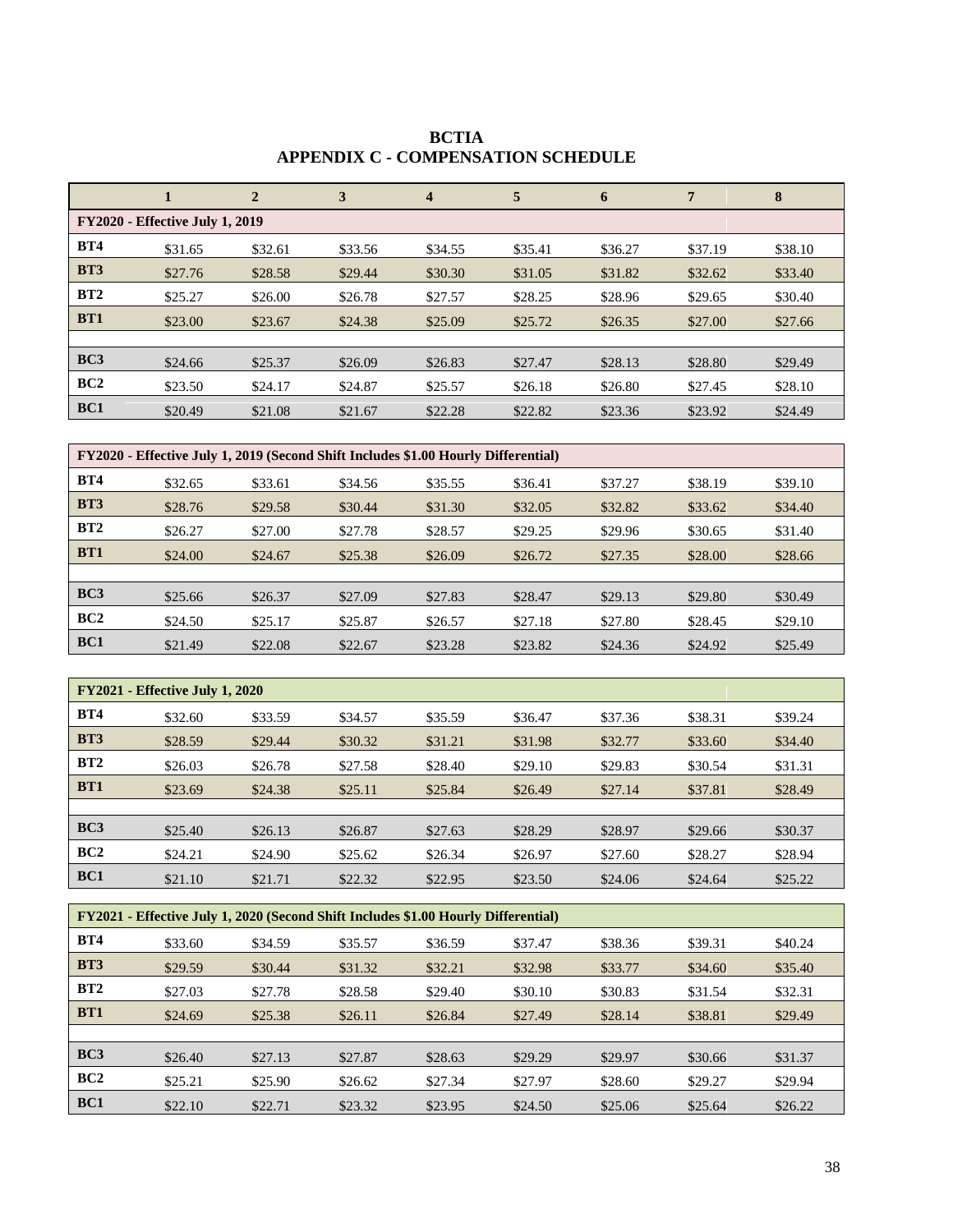| <b>FY2022 - Effective July 1, 2021</b> |         |         |         |         |         |         |         |         |  |
|----------------------------------------|---------|---------|---------|---------|---------|---------|---------|---------|--|
| <b>BT4</b>                             | \$33.42 | \$34.43 | \$35.43 | \$36.48 | \$37.39 | \$38.30 | \$39.27 | \$40.22 |  |
| <b>BT3</b>                             | \$29.30 | \$30.18 | \$31.08 | \$31.99 | \$32.78 | \$33.59 | \$34.44 | \$35.26 |  |
| BT2                                    | \$26.68 | \$27.45 | \$28.27 | \$29.11 | \$29.83 | \$30.58 | \$31.30 | \$32.10 |  |
| <b>BT1</b>                             | \$24.29 | \$24.99 | \$25.74 | \$26.49 | \$27.15 | \$27.82 | \$38.76 | \$29.20 |  |
|                                        |         |         |         |         |         |         |         |         |  |
| BC3                                    | \$26.04 | \$26.79 | \$27.54 | \$28.32 | \$29.00 | \$29.69 | \$30.40 | \$31.13 |  |
| BC2                                    | \$24.82 | \$25.52 | \$26.26 | \$27.00 | \$27.64 | \$28.30 | \$28.98 | \$29.66 |  |
| BC1                                    | \$21.64 | \$22.26 | \$22.88 | \$23.53 | \$24.09 | \$24.66 | \$25.26 | \$25.85 |  |

| <b>FY2022 - Effective July 1, 2021 (Second Shift Includes \$1.00 Hourly Differential)</b> |         |         |         |         |         |         |         |         |  |
|-------------------------------------------------------------------------------------------|---------|---------|---------|---------|---------|---------|---------|---------|--|
| <b>BT4</b>                                                                                | \$34.42 | \$35.43 | \$36.43 | \$37.48 | \$38.39 | \$39.30 | \$40.27 | \$41.22 |  |
| <b>BT3</b>                                                                                | \$30.30 | \$31.18 | \$32.08 | \$32.99 | \$33.78 | \$34.59 | \$35.44 | \$36.26 |  |
| BT2                                                                                       | \$27.68 | \$28.45 | \$29.27 | \$30.11 | \$30.83 | \$31.58 | \$32.30 | \$33.10 |  |
| <b>BT1</b>                                                                                | \$25.29 | \$25.99 | \$26.74 | \$27.49 | \$28.15 | \$28.82 | \$39.76 | \$30.20 |  |
|                                                                                           |         |         |         |         |         |         |         |         |  |
| BC3                                                                                       | \$27.04 | \$27.79 | \$28.54 | \$29.32 | \$30.00 | \$30.69 | \$31.40 | \$32.13 |  |
| BC2                                                                                       | \$25.82 | \$26.52 | \$27.26 | \$28.00 | \$28.64 | \$29.30 | \$29.98 | \$30.66 |  |
| BC1                                                                                       | \$22.64 | \$23.26 | \$23.88 | \$24.53 | \$25.09 | \$25.66 | \$26.26 | \$26.85 |  |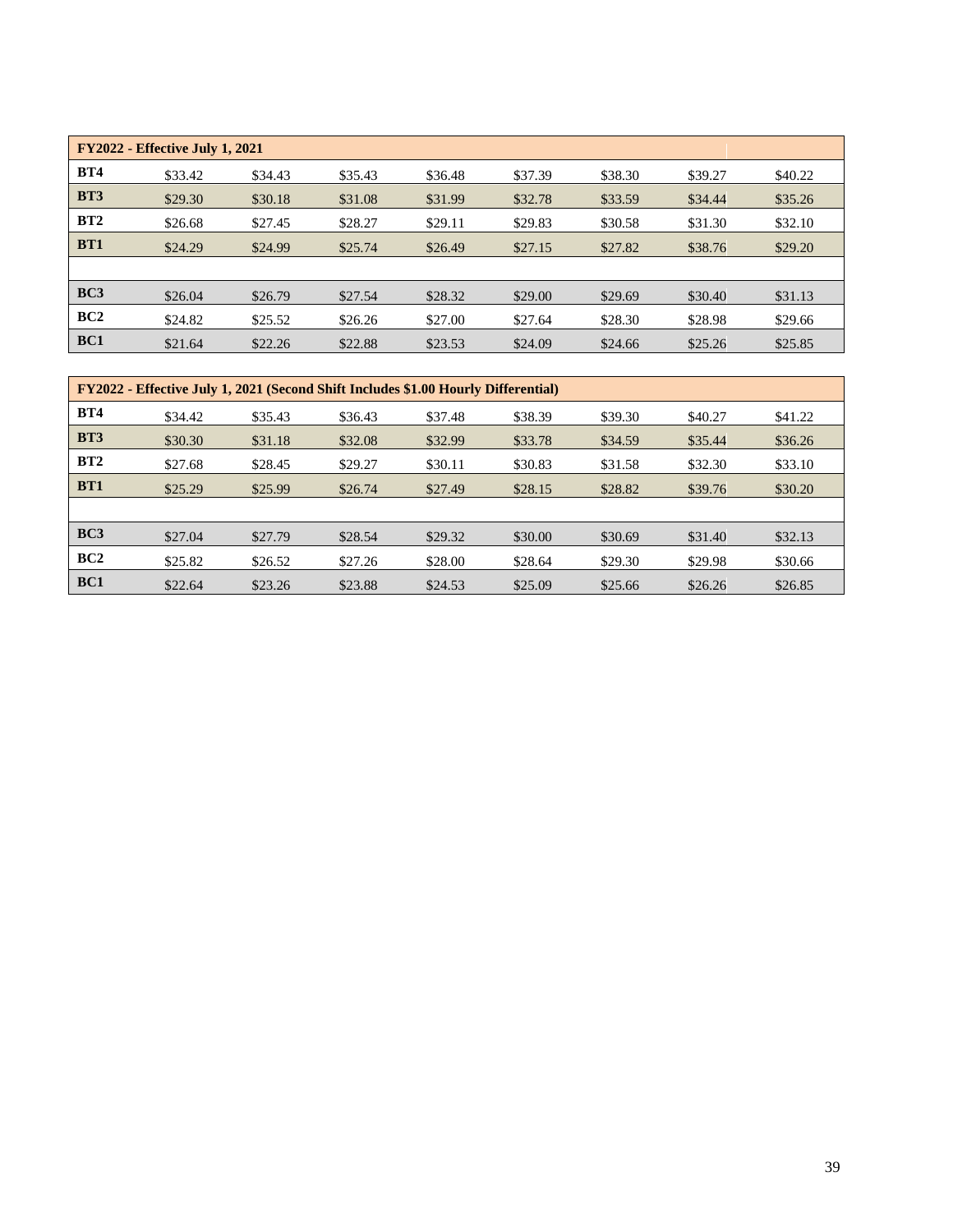# <span id="page-39-0"></span>**Appendix D GENERAL POLICY REGARDING DRUGS AND ALCOHOL IN THE WORKPLACE Public Works Operations Department/LIUNA Local 1116 July 1, 2005**

### 1.0. Policy Statement

- 1.1. The Town of Needham firmly believes that the use of illegal drugs and misuse of legal drugs, including alcohol, is a source of danger in the workplace and a threat to the Town's goal of maintaining a productive and safe work environment. The Town of Needham discourages users of illegal drugs and mis-users of legal drugs, including alcohol, from seeking employment with the Town and encourages very forcefully the rehabilitation of such persons already in its employ.
- 1.2. Employees of the Town of Needham are visible and active members of the communities where they live and work. They are inescapably identified with the Town and are expected to represent it in a responsible and creditable fashion. While the Town of Needham has no intention of intruding into the private lives of its employees, the Town does expect employees to report for work in a condition to perform their duties. The Town recognizes that employee off-the-job as well as on-the-job involvement with drugs and alcohol can have an impact on the workplace and on our ability to accomplish our goal of providing an alcohol and drug-free environment.
- 1.3. In accordance with the Federal Drug Free Workplace Act, the illegal use, sale or possession of narcotics, drugs or controlled substances while on the job or on Town property is an offense warranting disciplinary action up to and including termination.
- 1.4. Employees who are under the influence of drugs or alcohol, either on the job or when reporting for work, or who possess, consume, or otherwise use alcohol or drugs during work hours, have the potential for interfering with their own as well as their co-workers safe and efficient job performance. Consistent with Town practice, such conditions will be proper cause for disciplinary action up to and including termination of employment. For the purposes of this policy, "under the influence of alcohol or drugs" shall mean the presence of a .04 blood alcohol content or a verified positive drug test, at levels specified by the National Institute of Drug Abuse (NIDA).
- 1.5. Employees are expected to follow any directions of their health care provider concerning prescription medications, and must immediately notify their supervisor if any prescription drug is likely to have an impact on job performance. In addition, notification must be given at the time of any testing or screening as to any drugs or medicine being taken.
- 1.6. Any employee, while on Town property or during the employee's work shift, including without limitation all breaks and meal periods, consumes or uses, or is found to have in his or her personal possession, in his or her locker or desk or other such repository, alcohol or drugs, which are not medically authorized, or is found to have used or to be using such alcohol or drugs, will be suspended immediately pending further investigation. If use or possession is substantiated, appropriate action may include discipline, up to and including termination as deemed necessary.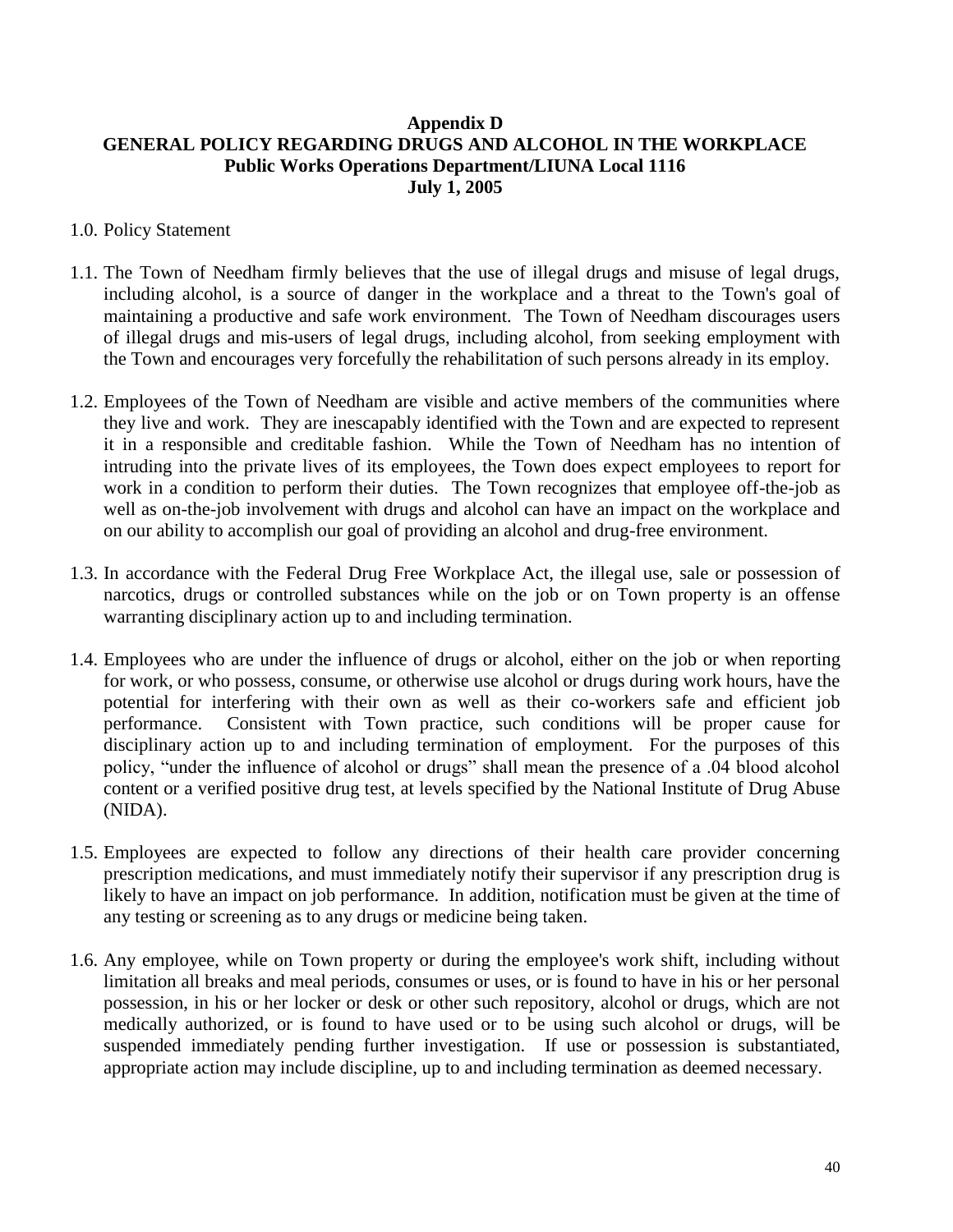- 1.7. The Town of Needham is committed to the treatment and rehabilitation of employees with alcohol and controlled substance misuse problems, and encourages employees to come forward voluntarily and seek assistance for those problems prior to and after implementation of the testing program.
- 1.8. If at any time an employee volunteers to enter a chemical dependency program, he/she will enter without fear of disciplinary action being taken against him/her as a result of seeking treatment. Such a program is designed to provide care and treatment to employees who are in need of rehabilitation. Details concerning the treatment any employee receives at this program shall remain confidential and shall not be released to the public.

# 2.0 Types of Tests

2.0.1. Pre-employment

All applicants for employment in the bargaining unit are subject to screening for improper use of alcohol or controlled substances.

2.0.4. Reasonable Suspicion

Reasonable suspicion tests will be conducted when a trained supervisor or manager observes behavior or appearance that is characteristic of alcohol or drug misuse. If an employee's behavior or appearance suggests alcohol or drug misuse, a reasonable suspicion test will be conducted. Reasonable suspicion testing may only be conducted after consultation with the Director of Public Works or his/her designee. Examples of reasonable suspicion include:

- 2.0.2.1. Observable phenomena, such as direct observation of on-duty alcohol use or possession and/or direct observation of on-duty use or possession of illegal drugs, and/or the on-duty display of behaviors which appear to be indicative of the use of any illegal drug or alcohol, and are not attributable to other factors;
- 2.0.2.2. A pattern of abnormal conduct, erratic behavior or deteriorating work performance, including but not limited to, frequent absenteeism, excessive tardiness, or frequent accidents, not attributable to other factors and which appear to be related to drug and/or alcohol abuse; and/or
- 2.0.2.2. Arrest, indictment, or conviction for a drug-related offense.
- 2.0.3. Random Testing
	- Fifty percent (50%) of the bargaining unit will be subject to random, unannounced testing for illegal drugs and twenty-five percent (25%) of the bargaining unit will be subject to random, unannounced testing for alcohol on an annual basis. The Town will disclose to the Union the random testing mechanism used by its contracted vendor. Any test which it is determined not to have been conducted on a random basis will be deemed to be a negative result.
- 2.0.4. Return to Duty and Follow-up Return to Duty tests will be conducted when an individual who has violated the prohibited alcohol or drug standards returns to work. Follow-up tests are unannounced, and at least three (3) tests will be conducted in the first 12 months after an employee returns to duty.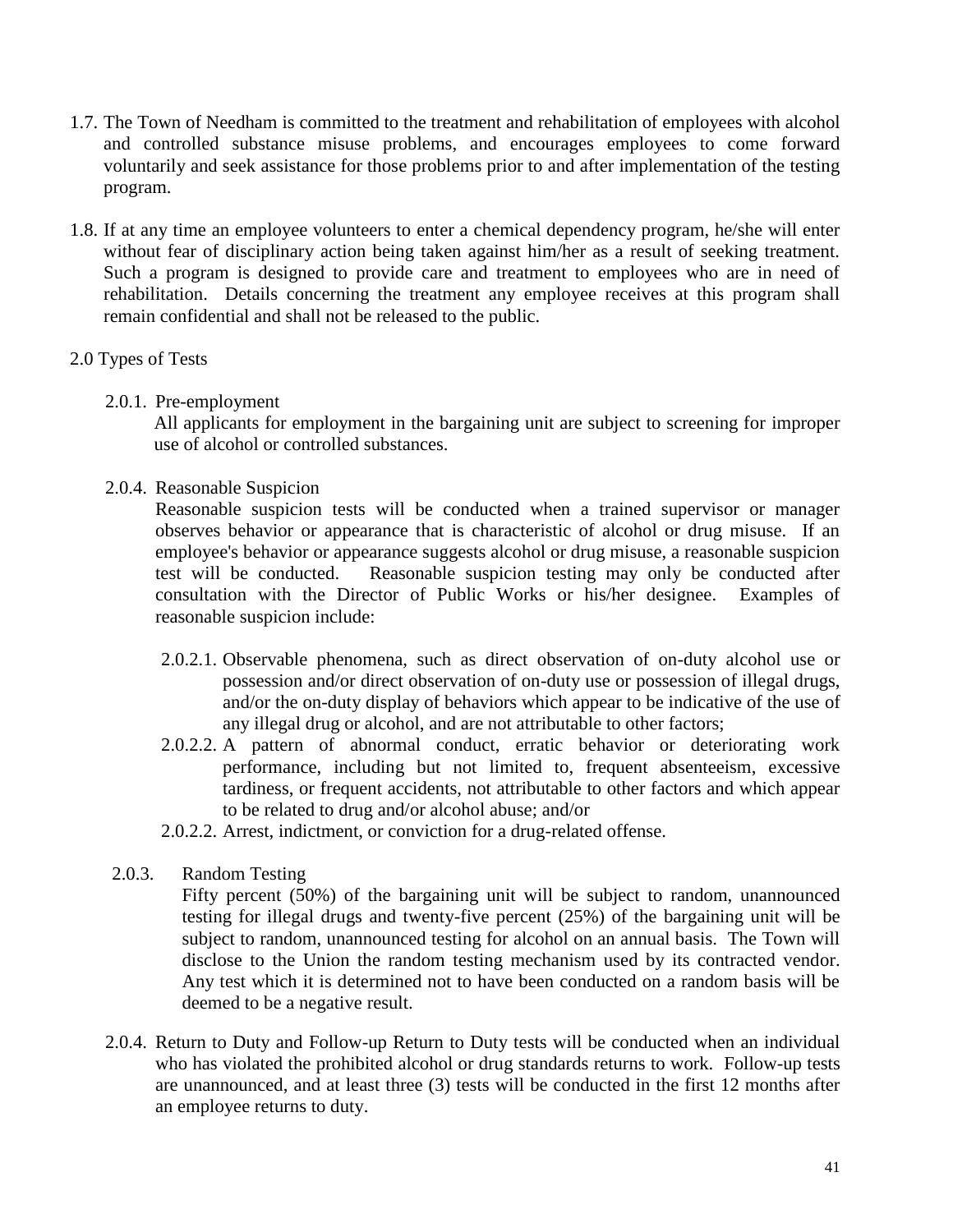# 3.0 Conducting Tests

### 3.1 Alcohol Testing

Alcohol testing will be conducted in accordance with the Department of Transportation Regulations (49 CFR part 40).

### 3.2 Drug Screening

Drug tests will consist of screening for five drugs, classes of drugs, or their metabolites: marijuana metabolites, cocaine metabolites, opiate metabolites, phencyclidine (PCP), and amphetamines. Drug screening using urinalysis will be conducted in accordance with the Department of Transportation Regulations (49 CFR part 40).

#### 4.0 Refusal to Participate

Any refusal to participate in any of the types of alcohol and or drug tests authorized in this policy will be treated as indicative of a positive result.

- 5.0 Consequences of Alcohol/Drug Misuse
- 5.1 Members of the bargaining unit who engage in prohibited alcohol or drug conduct (that is, who test positive for alcohol use greater than 0.04 or drug use) will not be allowed to return to the workplace. Probationary employees will be terminated immediately. Non-probationary employees will be offered an opportunity for rehabilitation in accordance with Section 5.2 and 5.3. Non-probationary employees who choose not to avail themselves of this rehabilitation opportunity will be terminated immediately.
- 5.2 Employees who wish to continue employment with the Town of Needham must be evaluated by a substance abuse professional and comply with any treatment recommendations to assist them with an alcohol or drug problem. The payment for any recommended treatment will be strictly at the expense of the employee (or his/her health insurance program, if applicable). Employees will be placed on non-occupational sick leave or leave without pay status during the treatment period, whichever is appropriate.
- 5.3. Employees who have been evaluated by a substance abuse professional who comply with any recommended treatment, who have taken a return to duty test with a result less than 0.02, and who are then subject to unannounced follow-up tests, may return to work.
- 5.4. Employees who have returned to work under these conditions and who subsequently test positive for alcohol or drugs in accordance with this policy during the next five years will be terminated immediately.
- 5.5.Once an employee successfully completes rehabilitation, he/she shall be returned to his/her regular duty assignment or an equivalent position. Employee assignments during treatment shall be based on each individual's circumstances. As a condition of employment, the employee must comply with prescribed follow-up care.